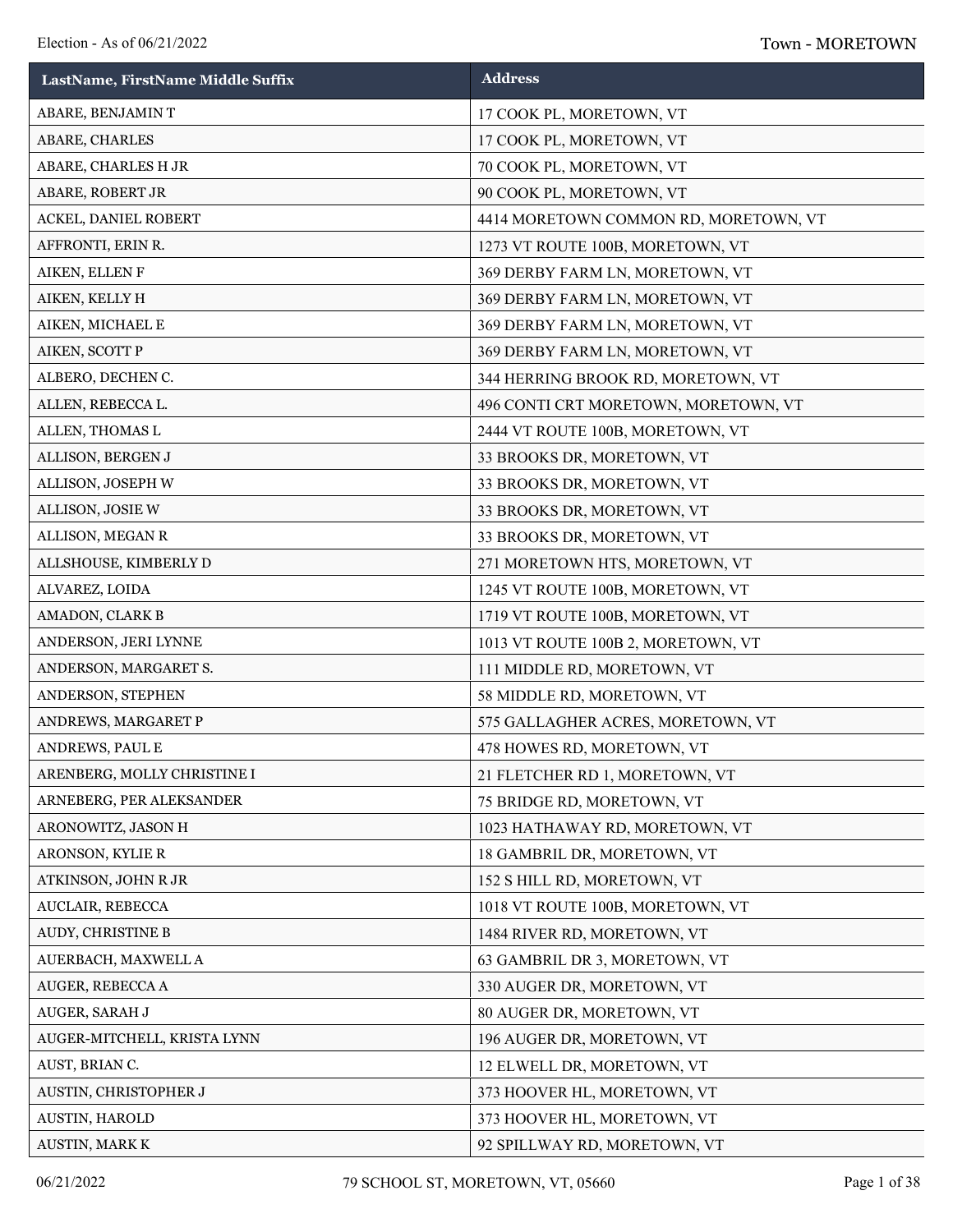| LastName, FirstName Middle Suffix | <b>Address</b>                       |
|-----------------------------------|--------------------------------------|
| AUSTIN, MARY C                    | 397 PONY FARM RD, MORETOWN, VT       |
| AUSTIN, MERRILL W                 | 397 PONY FARM RD, MORETOWN, VT       |
| AUSTIN, PATRICIA A                | 92 SPILLWAY RD, MORETOWN, VT         |
| AUSTIN, ROBERT J                  | 169 AUSTIN HTS, MORETOWN, VT         |
| AUSTIN, SUZANNE SUTHERLAND        | 1452 VT ROUTE 100B, MORETOWN, VT     |
| AVEDISIAN, PETER C                | 403 MORETOWN COMMON RD, MORETOWN, VT |
| BACHE, ANDREW M                   | 307 WADE RD, MORETOWN, VT            |
| <b>BACHE, DENNIS</b>              | 307 WADE RD, MORETOWN, VT            |
| <b>BADGER, ROBERT A</b>           | 1992 JONES BROOK RD, MORETOWN, VT    |
| BADORE, WILLIAM R.                | 1636 RIVER RD MORETOWN, MORETOWN, VT |
| <b>BADOWSKI, DENISE A</b>         | 79 FARNHAM RD, MORETOWN, VT          |
| BADOWSKI, THOMAS J                | 79 FARNHAM RD, MORETOWN, VT          |
| BAILEY, JESSICA                   | 778 VT ROUTE 100B, MORETOWN, VT      |
| <b>BALSER, ANDREW</b>             | 308 SHOWACRE RD, MORETOWN, VT        |
| BALSER, MADELEINE                 | 308 SHOWACRE RD, MORETOWN, VT        |
| <b>BANDELIER, ZARIN</b>           | 53 VT ROUTE 100 N, MORETOWN, VT      |
| BANDY, WILLIAM J                  | 7046 VT ROUTE 100B, MORETOWN, VT     |
| BANEVICIUS, HELEN A               | 423 HERRING BROOK RD, MORETOWN, VT   |
| <b>BANEVICIUS, LUCIE</b>          | 423 HERRING BROOK RD, MORETOWN, VT   |
| BARANIECKI, MARGE A               | 85 THE COMMONS #22, MORETOWN, VT     |
| BARBOUR-JONES, PENELOPE J         | 117 JONES RD, MORETOWN, VT           |
| <b>BARIL, BRADLEY J</b>           | 7489 VT ROUTE 100B, MORETOWN, VT     |
| BARIL, REBEKAH E                  | 7489 VT ROUTE 100B, MORETOWN, VT     |
| <b>BARLOW, DAMION T</b>           | 864 COBB HILL RD, MORETOWN, VT       |
| <b>BARNES, JACK J III</b>         | 897 MORETOWN COMMON RD, MORETOWN, VT |
| <b>BARNES, PAMELA J</b>           | 897 MORETOWN COMMON RD, MORETOWN, VT |
| <b>BARONE, APRIL A</b>            | 1284 VT ROUTE 100B, MORETOWN, VT     |
| <b>BARR, JENNIFER</b>             | 1396 RIVER RD, MORETOWN, VT          |
| <b>BARR, RICHARD R</b>            | 1396 RIVER RD, MORETOWN, VT          |
| BARROWS, DANIEL K                 | 1144 RIVER RD, MORETOWN, VT          |
| <b>BARROWS, DAVID A</b>           | 1244 RIVER RD, MORETOWN, VT          |
| BARROWS, MITCHELL H               | 1302 RIVER RD, MORETOWN, VT          |
| <b>BARROWS, SHERYL J</b>          | 1302 RIVER RD, MORETOWN, VT          |
| <b>BARROWS, TONI M</b>            | 1244 RIVER RD, MORETOWN, VT          |
| BARTON, MARIANNE R.               | 1838 S HILL RD, MORETOWN, VT         |
| BARTON, ROBERT E.                 | 1838 S HILL RD, MORETOWN, VT         |
| BATTY, JOHN S.                    | 802 US ROUTE 2 4, MORETOWN, VT       |
| BAUGHMAN, MADELINE R              | 2016 US ROUTE 2, MORETOWN, VT        |
| BEARD, ALEXANDER D                | 52 HURDLE RD, MORETOWN, VT           |
| BEARD, ETHAN                      | 52 HURDLE RD, MORETOWN, VT           |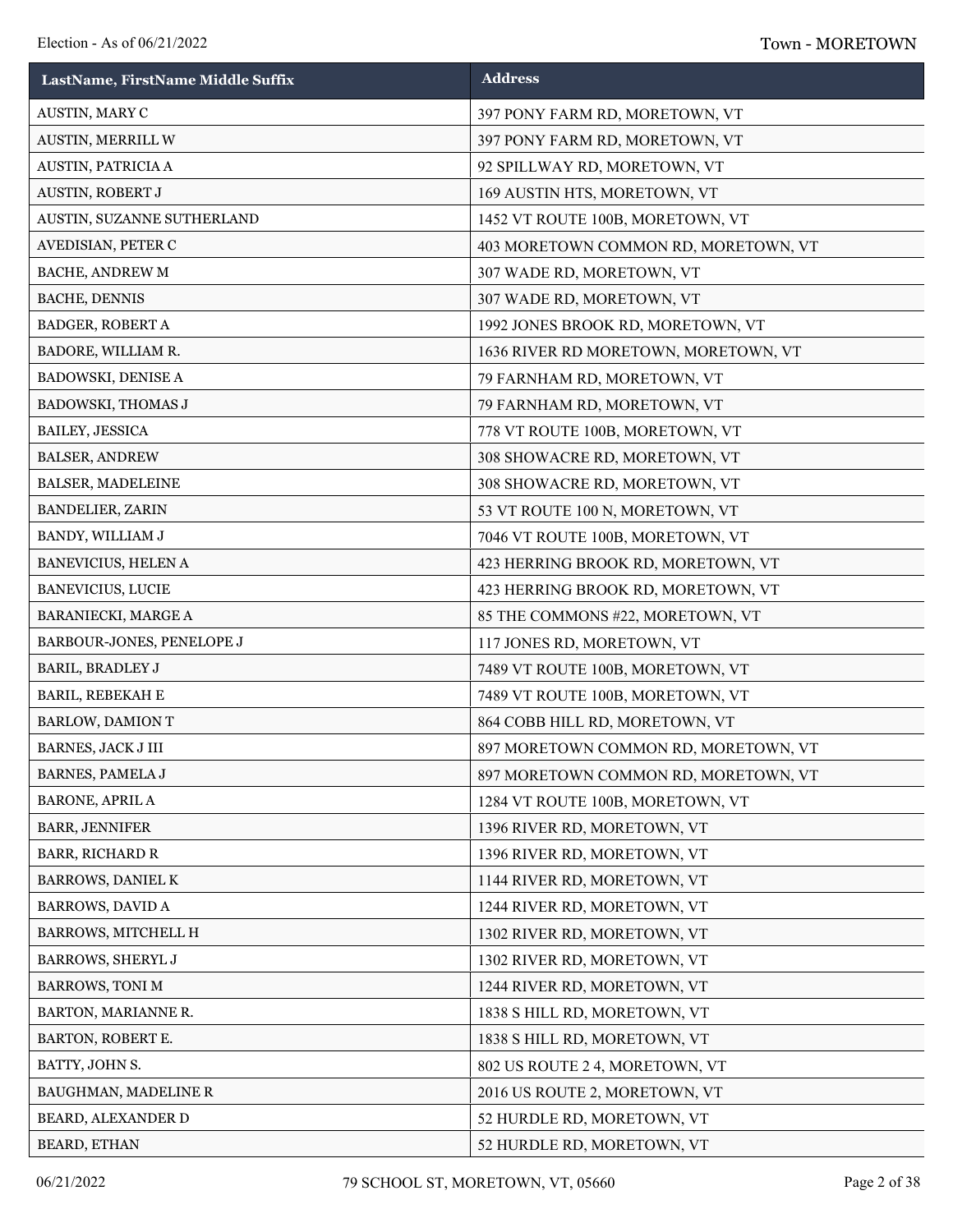| LastName, FirstName Middle Suffix | <b>Address</b>                                           |
|-----------------------------------|----------------------------------------------------------|
| BEARD, KEVIN D                    | 918 VT ROUTE 100B, MORETOWN, VT                          |
| BEARD, MICHELLE A                 | 918 VT ROUTE 100B, MORETOWN, VT                          |
| <b>BEARD, SETH</b>                | 918 VT ROUTE 100B, MORETOWN, VT                          |
| BEECHLER, ZACHARY                 | 609 HERRING BROOK RD, MORETOWN, VT                       |
| BELIZI, PETER D                   | 1316 STEVENS BROOK RD, MORETOWN, VT                      |
| BENJAMIN, ARLENE                  | 52 VT ROUTE 100 S, MORETOWN, VT                          |
| BENJAMIN, LEO J                   | 52 VT ROUTE 100 S, MORETOWN, VT                          |
| BERGEY, GARRETT M.                | 1273 VT ROUTE 100B, MORETOWN, VT                         |
| BERGSTROM, ASHLEIGH E.            | 140 SUGAR HOUSE WAY, MORETOWN, VT                        |
| BERGSTROM, KURTIS R               | 140 SUGAR HOUSE WAY, MORETOWN, VT                        |
| BERRIOS-ROONEY, NORMA             | 258 CONGDON RD MORETOWN VT 05660, MORETOWN,<br><b>VT</b> |
| BIANCHI, SASHA K.                 | 68 CONTI CRT, MORETOWN, VT                               |
| BIANCHI, TIM M.                   | 68 CONTI CRT, MORETOWN, VT                               |
| BIANCONI, JULIA                   | 888 STEVENS BROOK RD, MORETOWN, VT                       |
| BICKFORD-BUSHEY, LAUREN E.        | 244 HONAN RD, MORETOWN, VT                               |
| <b>BILLINGS, BRUCE E</b>          | 1690 AUSTIN HTS, MORETOWN, VT                            |
| BILLINGS, MARY ANN                | 169 AUSTIN HTS, MORETOWN, VT                             |
| BILODEAU, KATHARINE               | 1032 US ROUTE 2, MORETOWN, VT                            |
| <b>BLAKE, EDWARD H</b>            | 928 FREEMAN HILL RD, MORETOWN, VT                        |
| <b>BLAKE, MATTHEW</b>             | 71 NOYES RD, MORETOWN, VT                                |
| BLAKE, RICKY G.                   | 71 NOYES RD, MORETOWN, VT                                |
| BLAKE-SAYERS, EILEEN D            | 1756 JONES BROOK RD, MORETOWN, VT                        |
| BLESSING, RAE E                   | 3958 MORETOWN MOUNTAIN RD, MORETOWN, VT                  |
| BLODGETT, CALVIN GEORGE           | 5659 MORETOWN MOUNTAIN RD, MORETOWN, VT                  |
| BLODGETT, NANCY H                 | 5659 MORETOWN MOUNTAIN RD, MORETOWN, VT                  |
| BLODGETT, NAOMI L                 | 5711 MORETOWN MOUNTAIN RD, MORETOWN, VT                  |
| <b>BLODGETT, TRAVIS</b>           | 5711 MORETOWN MOUNTAIN RD, MORETOWN, VT                  |
| BOBAR, SUSAN J                    | 24 FAIRGROUND RD, MORETOWN, VT                           |
| BOCK, JULIE A.                    | 6568 VT ROUTE 100B, MORETOWN, VT                         |
| BOLGER, SADE GAELEN               | 918 VT ROUTE 100B 534, MORETOWN, VT                      |
| BOOSKA, WADE D                    | 459 BAT HENNESEY RD, MORETOWN, VT                        |
| BORDONARO, ANNE E                 | 82 MORETOWN COMMON RD 29, MORETOWN, VT                   |
| <b>BOSSIER, BONNIE R</b>          | 71 US ROUTE 2, MORETOWN, VT                              |
| <b>BOSSIER, ZACHARY E</b>         | 71 US ROUTE 2, MORETOWN, VT                              |
| BOUCHARD, JEANNE E                | 1719 VT ROUTE 100B, MORETOWN, VT                         |
| BOUDREAU, EUGENE M                | 244 OLIVIA LN MORETOWN VT 05660, MORETOWN, VT            |
| BOUDREAU, SALLY J                 | 244 OLIVIA LN MORETOWN VT 05660, MORETOWN, VT            |
| <b>BOURQUE, KATIE R</b>           | 2955 VT ROUTE 100B, MORETOWN, VT                         |
| BOWMAN, NORMA J                   | 837 PONY FARM RD, MORETOWN, VT                           |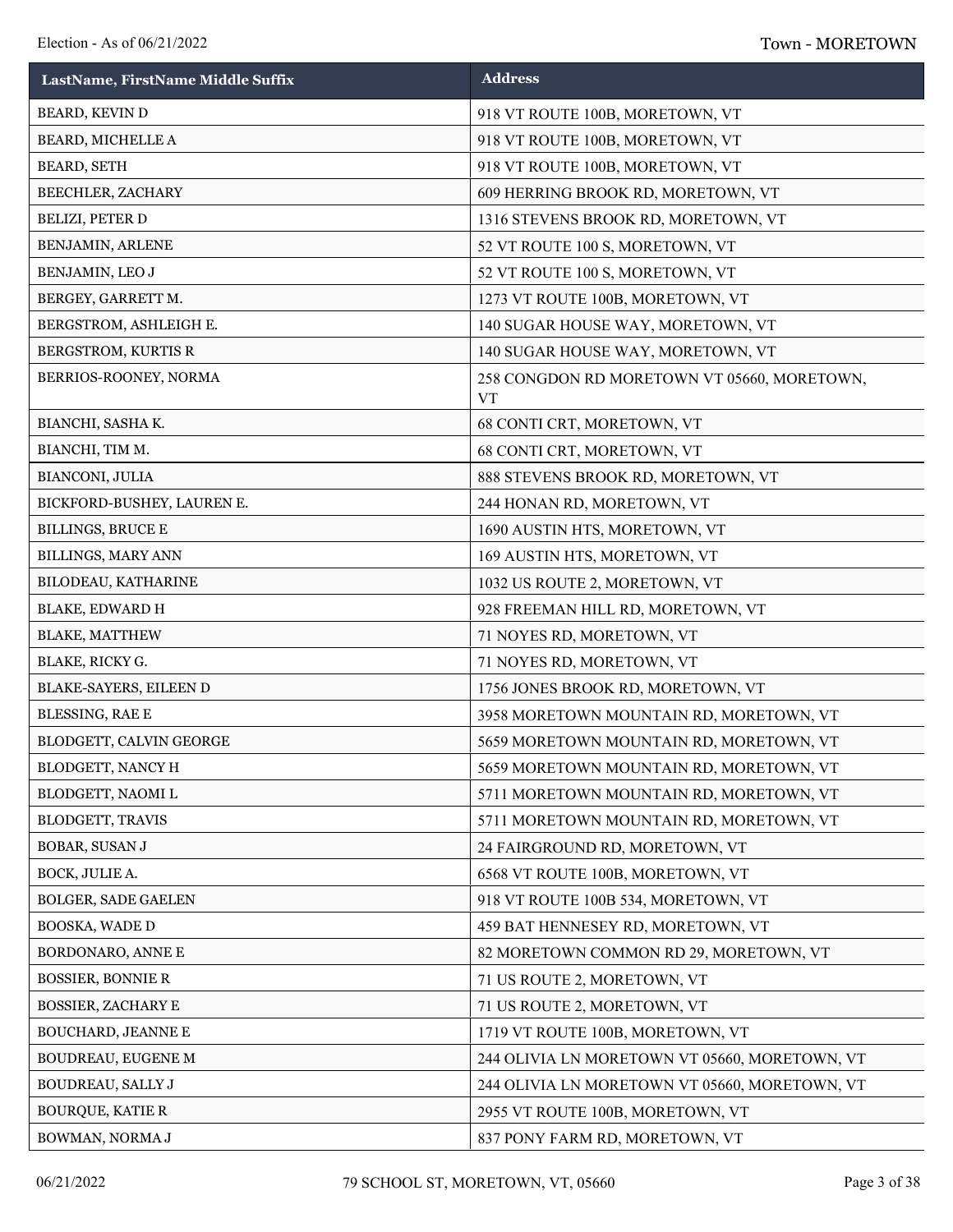| LastName, FirstName Middle Suffix | <b>Address</b>                                |
|-----------------------------------|-----------------------------------------------|
| BOZACK, MARY CLIFFORD             | 5 MURPHY RD, MORETOWN, VT                     |
| BOZACK, WILLIAM A                 | 5 MURPHY RD, MORETOWN, VT                     |
| BOZACK, WILLIAM A II              | 1414 VT ROUTE 100B, MORETOWN, VT              |
| BRACE, ELIZABETH                  | 469 HOWES RD, MORETOWN, VT                    |
| BRACKETT, CATRINA L.              | 1700 S HILL RD, MORETOWN, VT                  |
| <b>BRACKETT, JOSH</b>             | 1700 S HILL RD, MORETOWN, VT                  |
| <b>BRACKIN, STEPHANIE</b>         | 2523 VT ROUTE 100B, MORETOWN, VT              |
| BRANDT, CAROLYN I                 | 182 MURPHY RD, MORETOWN, VT                   |
| BRANSFIELD, MICHAEL               | 122 SNOWDEN LN, MORETOWN, VT                  |
| BRIGGS, CHARLES F.                | 937 VT ROUTE 100B, MORETOWN, VT               |
| BRIGGS, CLIOC.                    | 937 VT ROUTE 100B, MORETOWN, VT               |
| BRIGGS, JANE G.                   | 937 VT ROUTE 100B, MORETOWN, VT               |
| BRIGGS, MARY FAIRBANK             | 937 VT ROUTE 100B, MORETOWN, VT               |
| <b>BRODEUR, JUDITH A</b>          | 20 VT ROUTE 100 S, MORETOWN, VT               |
| BROOKE, MICHAEL J                 | 6448 VT ROUTE 100B, MORETOWN, VT              |
| <b>BROOKS, ETHAN HENRY</b>        | 475 GALLAGHER ACRES, MORETOWN, VT             |
| <b>BROWN, ALEXIS B</b>            | 313 COREY'S DR, MORETOWN, VT                  |
| BROWN, BARBARA F.                 | 151 FAIRGROUND RD #4, MORETOWN, VT            |
| <b>BROWN, CHERILYN</b>            | 26 BROWNSVILLE RD, MORETOWN, VT               |
| BROWN, CHERYL                     | 58 BROWNSVILLE RD, MORETOWN, VT               |
| BROWN, EMILY NICOLE               | 3958 MORETOWN MOUNTAIN RD, MORETOWN, VT       |
| BROWN, GARY                       | 58 BROWNSVILLE RD, MORETOWN, VT               |
| BROWN, HOWLAND H                  | 1018 VT ROUTE 100B, MORETOWN, VT              |
| BROWN, KYLE C                     | 313 COREY'S DR, MORETOWN, VT                  |
| BROWN, MICHAEL N.                 | 3958 MORETOWN MOUNTAIN RD, MORETOWN, VT       |
| BROWN, NANCY                      | 26 BROWNSVILLE RD, MORETOWN, VT               |
| <b>BRUCE, RONALD H</b>            | 89 BRUCE DR, MORETOWN, VT                     |
| BUCKBEE, WILLIAM A                | 24 FAIRGROUND RD, MORETOWN, VT                |
| <b>BULL, ANNE WALLIS</b>          | 882 VT ROUTE 100 S, MORETOWN, VT              |
| <b>BUMPS, CHEYANNE L</b>          | 2112 RIVER RD LOT 10, MORETOWN, VT            |
| BURGE-LANSKY, MELISSA A           | 1737 VT ROUTE 100B, MORETOWN, VT              |
| BURGESS, BRIAN T.                 | 36 CARRIGAN RD, MORETOWN, VT                  |
| BURGESS, SHAWNA M.                | 36 CARRIGAN RD, MORETOWN, VT                  |
| BURHANS, BENJAMIN                 | 56 NOYES RD, MORETOWN, VT                     |
| <b>BURKE, MARGRIT</b>             | 1907 RIVER RD, MORETOWN, VT                   |
| <b>BURMESTER, JAMES A</b>         | 198 CONTI CRT, MORETOWN, VT                   |
| BURMESTER, STEPHANIE L            | 198 CONTI CRT MORETOWN VT 05660, MORETOWN, VT |
| BURNELL, KELSEY                   | 327 COBB HILL RD, MORETOWN, VT                |
| BURNS, JOHN J.                    | 58 HOWES RD, MORETOWN, VT                     |
| BURROWS, GEORGIANA D              | 101 MIDDLE RD, MORETOWN, VT                   |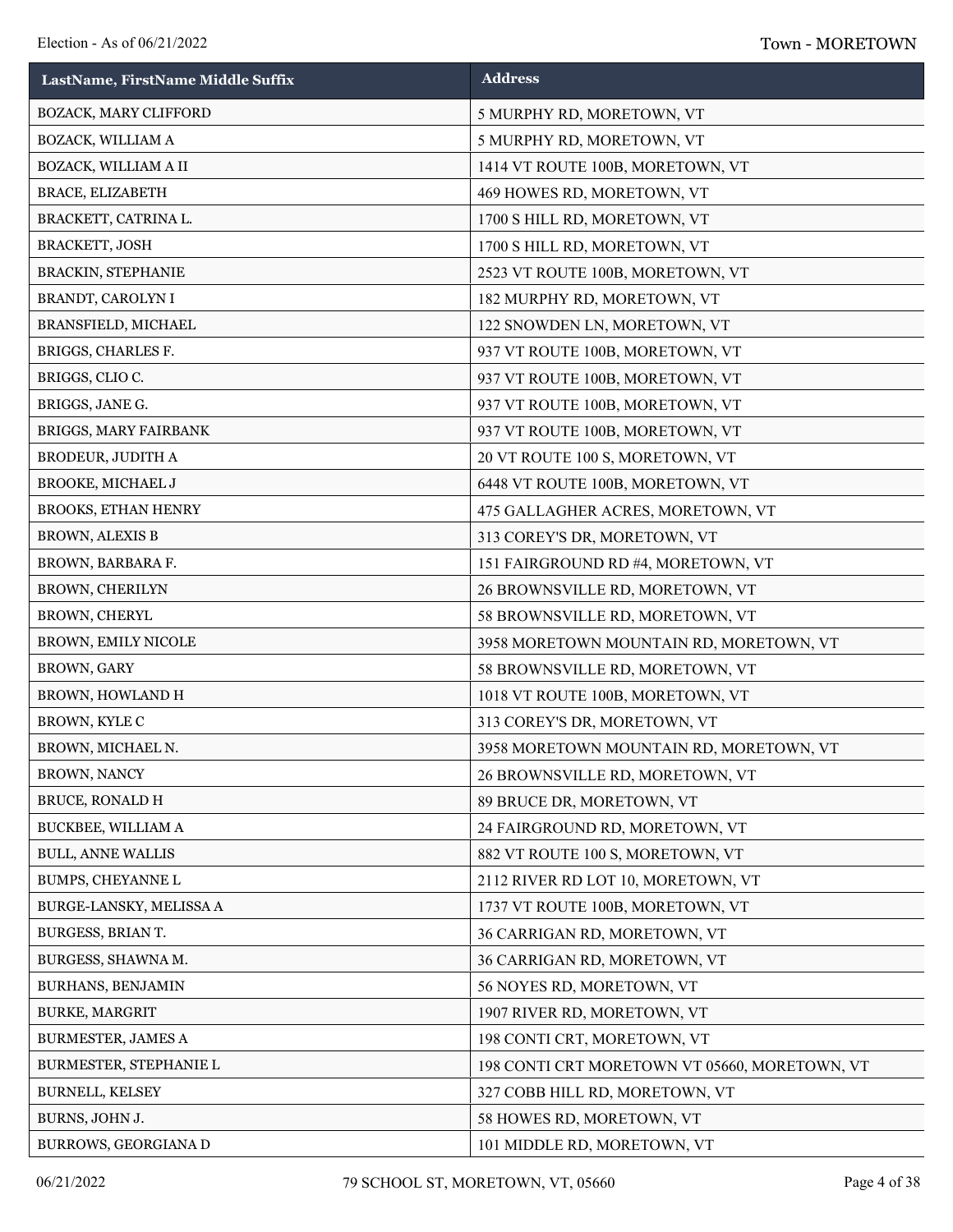| LastName, FirstName Middle Suffix | <b>Address</b>                                        |
|-----------------------------------|-------------------------------------------------------|
| <b>BURROWS, TIMOTHY J</b>         | 101 MIDDLE RD, MORETOWN, VT                           |
| BURT, CHARLES S.                  | 2848 MORETOWN COMMON RD, MORETOWN, VT                 |
| BURT, ELIZABETH C.                | 2848 MORETOWN COMMON RD, MORETOWN, VT                 |
| BUSHEY, JOANNE THERESA            | 118 OLD GULF RD, MORETOWN, VT                         |
| <b>BUSHEY, LARRY J</b>            | 118 OLD GULF RD, MORETOWN, VT                         |
| <b>BUSHEY, LEO WILLIAM</b>        | 118 OLD GULF RD, MORETOWN, VT                         |
| <b>BUSKER, DAVID J</b>            | 1407 MORETOWN MOUNTAIN RD, MORETOWN, VT               |
| <b>BUSKER, REBECCA M</b>          | 1407 MORETOWN MOUNTAIN RD, MORETOWN, VT               |
| <b>BUTLER, GARY S</b>             | 989 VT ROUTE 100B, MORETOWN, VT                       |
| BUTSCH, CHRISTOPHER L             | 647 MORETOWN MOUNTAIN RD, MORETOWN, VT                |
| BUTSCH, DAVID W.                  | 788 MORETOWN MOUNTAIN RD, MORETOWN, VT                |
| BUTSCH, LINDA L                   | 788 MORETOWN MOUNTAIN RD, MORETOWN, VT                |
| BYRNE, JOHN M                     | 1245 VT ROUTE 100B, MORETOWN, VT                      |
| CADDELL, AMY C                    | 961 MORETOWN COMMON RD, MORETOWN, VT                  |
| CAIN, ELIZA F                     | 273 OLIVIA LN, MORETOWN, VT                           |
| CAMERON, CONNOR D                 | 723 FREEMAN HILL RD, MORETOWN, VT                     |
| CAMERON, JENNIFER L               | 723 FREEMAN HILL RD, MORETOWN, VT                     |
| CAMERON, MARILYN A                | 639 FREEMAN HILL RD, MORETOWN, VT                     |
| CAMERON, MARTIN L                 | 723 FREEMAN HILL RD, MORETOWN, VT                     |
| CAMMANN, CRAIG ALDEN              | 62 SHERMAN DR, MORETOWN, VT                           |
| CAMP, LORI A                      | 94 NOYES RD, MORETOWN, VT                             |
| CAMP, RONALD L                    | 94 NOYES RD, MORETOWN, VT                             |
| CAMPBELL, DOLORES TINA            | 1927 JONES BROOK RD, MORETOWN, VT                     |
| CAMPBELL, JUSTIN D                | 88 COBB HILL RD, MORETOWN, VT                         |
| CAMPBELL, ROBIN S                 | 1927 JONES BROOK RD, MORETOWN, VT                     |
| CANDOR, ALAN F.                   | 1013 VT ROUTE 100B MORETOWN VT 05660,<br>MORETOWN, VT |
| CAPEL, LEILA K                    | 1914 S HILL RD, MORETOWN, VT                          |
| CAPEL, MARGARET                   | 1914 S HILL RD, MORETOWN, VT                          |
| CARR, APRIL B.                    | 2699 VT ROUTE 100B, MORETOWN, VT                      |
| CARR, ETHAN M.                    | 888 STEVENS BROOK RD, MORETOWN, VT                    |
| CARR, MELINDA M.                  | 888 STEVENS BROOK RD, MORETOWN, VT                    |
| CARR, MICHAEL W.                  | 888 STEVENS BROOK RD, MORETOWN, VT                    |
| CARR, NOAH B                      | 888 STEVENS BROOK RD, MORETOWN, VT                    |
| CARRIVEAU, CHELSEA ELIZABETH      | 198 GALLAGHER ACRES, MORETOWN, VT                     |
| CARRIVEAU, JASON MATHEW           | 198 GALLAGHER ACRES, MORETOWN, VT                     |
| CARROLL, DEBORAH MARIE            | 1031 VT ROUTE 100B, MORETOWN, VT                      |
| CARROLL, MARY L                   | 38 FAIRGROUND RD 8, MORETOWN, VT                      |
| CARTER, BRIAN L                   | 2986 US ROUTE 2, MORETOWN, VT                         |
| CARTER, CHRISTOPHER C             | 236 HOWES RD, MORETOWN, VT                            |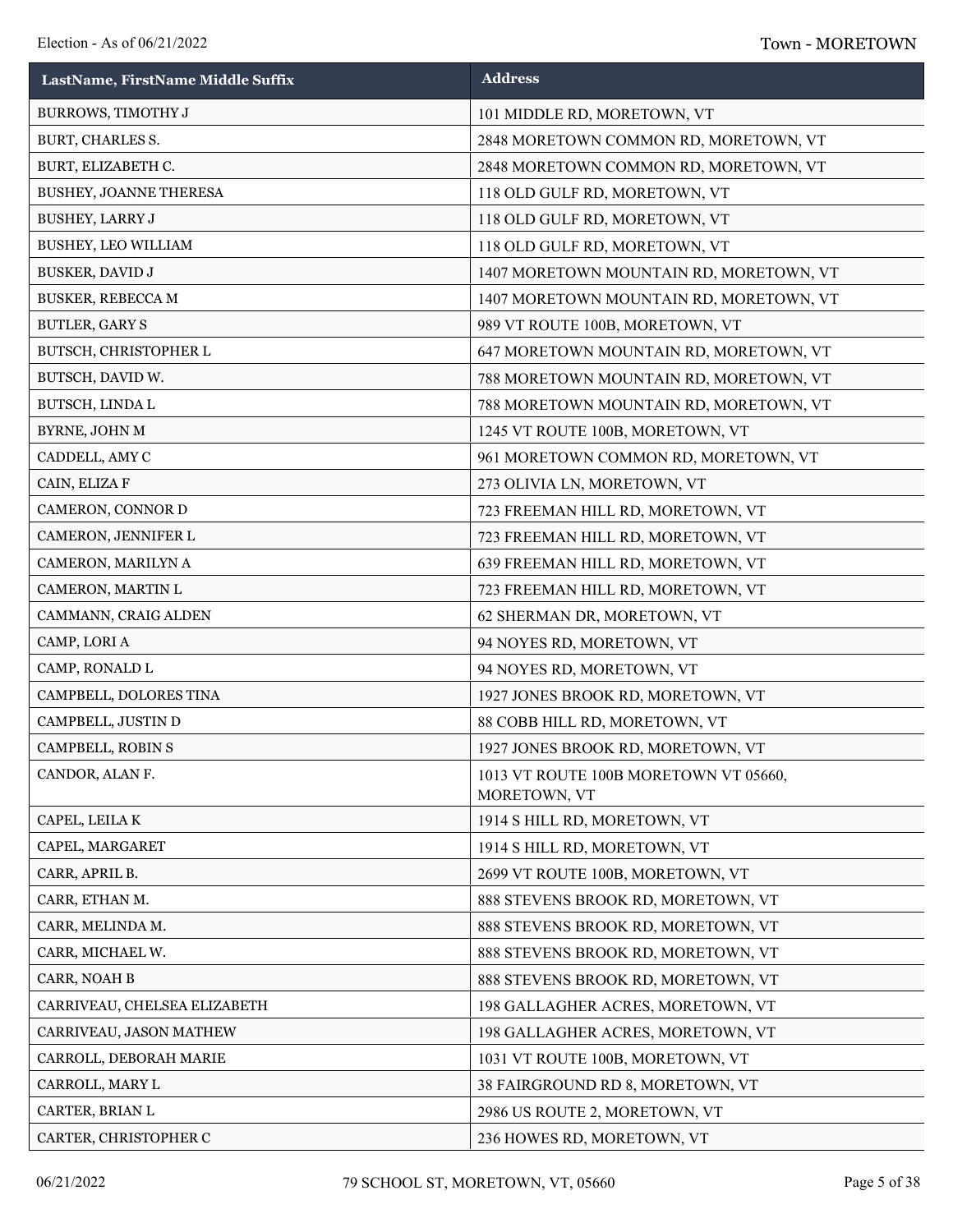| LastName, FirstName Middle Suffix | <b>Address</b>                                                       |
|-----------------------------------|----------------------------------------------------------------------|
| CARTLAND, CARINA L                | 7 VICTORIA ROAD SHREWSBURY, SHROPSHIRE, UK 5Y3<br>9HX UNITED KINGDOM |
| CARTLAND, CHRISTINE               | 247 HONAN RD, MORETOWN, VT                                           |
| CARTON, KATHY W                   | 515 FREEMAN HILL RD, MORETOWN, VT                                    |
| CARVER, JUSTIN T.                 | 2112 RIVER RD, MORETOWN, VT                                          |
| CASEY, CATHERINE MARIE/LITTLE     | 161 MIDDLE RD, MORETOWN, VT                                          |
| CASEY, EDWARD JAMES II            | 161 MIDDLE RD, MORETOWN, VT                                          |
| CASSELS, ANNE F.                  | 1836 S HILL RD, MORETOWN, VT                                         |
| CASSELS, EAMON J                  | 1836 S HILL RD, MORETOWN, VT                                         |
| CASSELS, JERRY E.                 | 1836 S HILL RD, MORETOWN, VT                                         |
| CASSI, JOSEPH J.                  | 156 DICKERSON RD, MORETOWN, VT                                       |
| CASSIDY, PATRICK C                | 173 OLD ROUTE 100, MORETOWN, VT                                      |
| CATACHAPAW, ROBERT L.             | 72 MINER RD, MORETOWN, VT                                            |
| CATALA, BETY-YESSENIA             | 1013 VT ROUTE 100B, MORETOWN, VT                                     |
| CATCHAPAW, BARBARA A              | 72 MINER RD, MORETOWN, VT                                            |
| CERVANTES, HEIDI REILLY           | 71 EDGE DR, MORETOWN, VT                                             |
| CERVANTES, RAOUL T.               | 71 EDGE DR, MORETOWN, VT                                             |
| CHAMPNEY, JEREMY L                | 981 MORETOWN COMMON RD, MORETOWN, VT                                 |
| CHANT, JULIE A                    | 292 HATHAWAY RD, MORETOWN, VT                                        |
| CHAPIN, LUCY F                    | 47 LONGLEY RD, MORETOWN, VT                                          |
| CHENETTE, JESSICA L.              | 80 DEER RUN LN, MORETOWN, VT                                         |
| CHENETTE, THOMAS W.               | 80 DEER RUN LN MORETOWN, MORETOWN, VT                                |
| CHENEY, DELANA KATE               | 114 TERRACE LN, MORETOWN, VT                                         |
| CHENEY, ELAINE B                  | 115 TERRACE LN, MORETOWN, VT                                         |
| CHENEY, SHAWN T                   | 114 TERRACE LN MORETOWN VT 05602, MORETOWN,<br><b>VT</b>             |
| CHENEY, TANYA L                   | 114 TERRACE LN MORETOWN VT, MORETOWN, VT                             |
| CHENEY, THOMAS L                  | 115 TERRACE LN, MORETOWN, VT                                         |
| CHEROFF, MELANIE ROSE             | 1234 JONES BROOK RD, MORETOWN, VT                                    |
| CHRISTIE, PEGGY A                 | 91 GAMBRIL DR, MORETOWN, VT                                          |
| CHRISTIE-ROBERTS, CAROL ANN       | 2112 RIVER RD, MORETOWN, VT                                          |
| CIAMPI, CRAIG A                   | 2428 JONES BROOK RD, MORETOWN, VT                                    |
| CIAMPI, DOROTHY                   | 2252 JONES BROOK RD, MORETOWN, VT                                    |
| CIAMPI, MARIO L                   | 2245 JONES BROOK RD, MORETOWN, VT                                    |
| CIAMPI, REBECCA S                 | 2428 JONES BROOK RD, MORETOWN, VT                                    |
| CIAPPA, JONATHAN                  | 90 COBB HILL RD, MORETOWN, VT                                        |
| CIRCE, CASSANDRA YVONNE BOUCHER   | 66 GRAVEL LN, MORETOWN, VT                                           |
| CIRCE, DUSTIN                     | 66 GRAVEL LN, MORETOWN, VT                                           |
| CLARK, BENJAMIN J.                | 174 GALLAGHER ACRES, MORETOWN, VT                                    |
| CLARK, CHRISTOPHER G.             | 1326 VT ROUTE 100B, MORETOWN, VT                                     |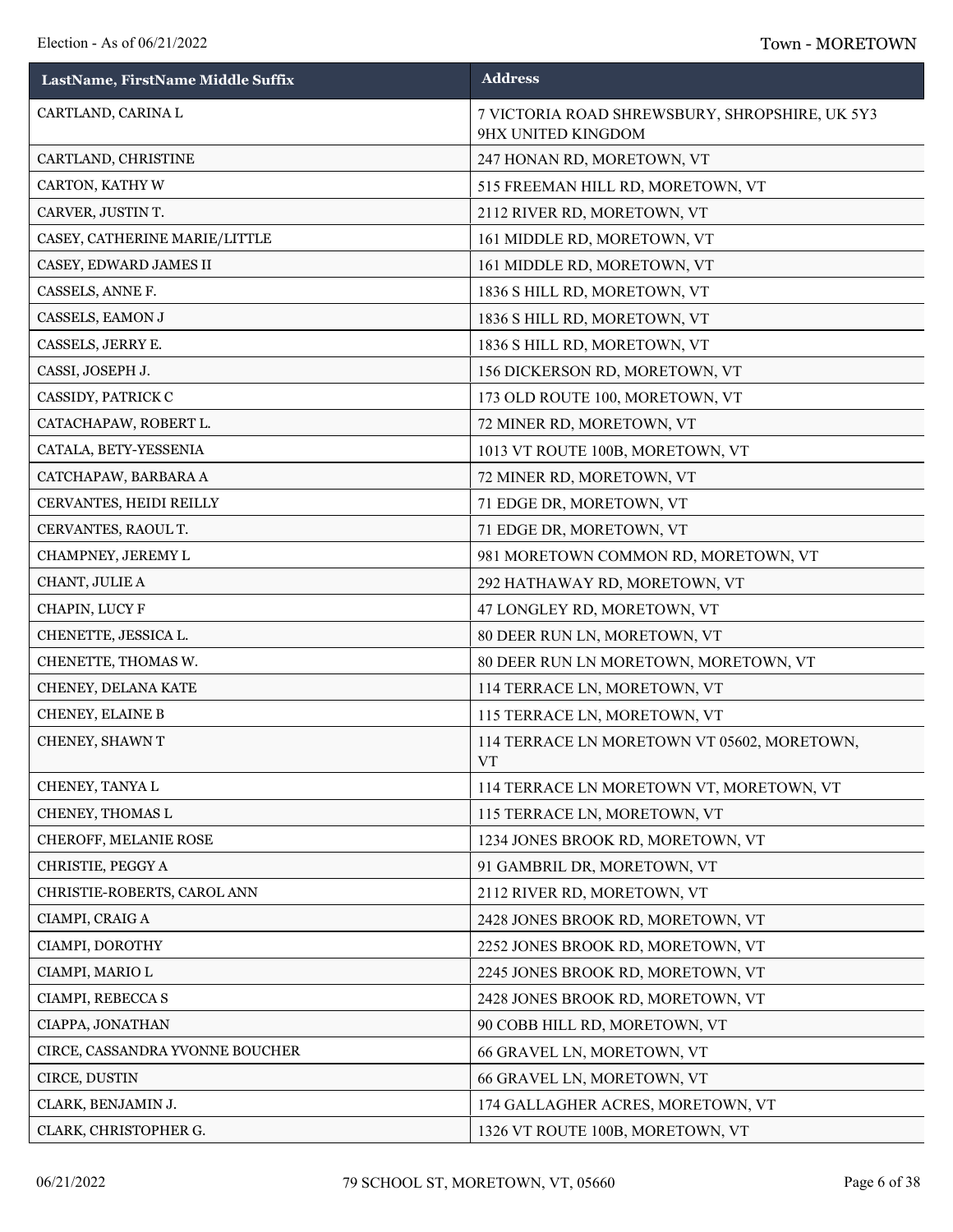| LastName, FirstName Middle Suffix | <b>Address</b>                          |
|-----------------------------------|-----------------------------------------|
| CLARK, HEIDI                      | 109 LONGLEY RD, MORETOWN, VT            |
| CLARK, JENNIFER L                 | 475 GALLAGHER ACRES, MORETOWN, VT       |
| CLARK, JOSEPH C III               | 475 GALLAGHER ACRES, MORETOWN, VT       |
| CLARK, KIMBERLEE                  | 7456 VT ROUTE 100B, MORETOWN, VT        |
| CLARK, LARRY R                    | 7456 VT ROUTE 100B, MORETOWN, VT        |
| CLARK, LILY J                     | 109 LONGLEY RD, MORETOWN, VT            |
| CLARK, TREAVOR A                  | 109 LONGLEY RD, MORETOWN, VT            |
| CLELAND, SARAH K                  | 2042 RIVER RD, MORETOWN, VT             |
| COLE, DAVID J.                    | 227 HOWES RD, MORETOWN, VT              |
| COLE, JOHN P                      | 669 PONY FARM RD, MORETOWN, VT          |
| COLLAR, MATTHEW L                 | 221 DEANS MOUNTAIN, MORETOWN, VT        |
| COLLAR, SEAMUS E                  | 221 DEANS MOUNTAIN, MORETOWN, VT        |
| COLLAR, SHANNON E                 | 221 DEANS MOUNTAIN, MORETOWN, VT        |
| COLLEY, BENJAMIN R                | 152 GALLAGHER ACRES, MORETOWN, VT       |
| COLLEY, REBECCA J                 | 152 GALLAGHER ACRES, MORETOWN, VT       |
| COMPANION, SUSAN B                | 2536 RIVER RD, MORETOWN, VT             |
| CONRAD, NANCY L                   | 465 HATHAWAY RD, MORETOWN, VT           |
| CONTI, JOANNA T.                  | 864 COBB HILL RD, MORETOWN, VT          |
| CONTI, JON V.                     | 1768 RIVER RD, MORETOWN, VT             |
| CONTI, LAUREN G.                  | 1768 RIVER RD, MORETOWN, VT             |
| CONVERY, BRENDA A.                | 164 RIVER RD, MORETOWN, VT              |
| COOK, DONNA M                     | 1158 S HILL RD, MORETOWN, VT            |
| COOK, FRANCIS W                   | 1158 S HILL RD, MORETOWN, VT            |
| COOK, JOYCE F                     | 283 MORETOWN MOUNTAIN RD, MORETOWN, VT  |
| COON, CHARLENE P                  | 132 KELLEY BROOK RD, MORETOWN, VT       |
| COON, WILLIAM R JR                | 132 KELLEY BROOK RD, MORETOWN, VT       |
| COON, WILLIAM R. III              | 3439 VT ROUTE 100B, MORETOWN, VT        |
| COON, WILLIAM R                   | 132 KELLEY BROOK RD, MORETOWN, VT       |
| CORBEIL, DENISE L                 | 1482 HERRING BROOK RD, MORETOWN, VT     |
| CORBEIL, LEO J JR                 | 1482 HERRING BROOK RD, MORETOWN, VT     |
| COREY, RACHEL L                   | 57 THE COMMONS #2, MORETOWN, VT         |
| CORLISS, DAVID R                  | 283 MORETOWN MOUNTAIN RD, MORETOWN, VT  |
| CORLISS, LOUISE F                 | 283 MORETOWN MOUNTAIN RD, MORETOWN, VT  |
| COSTELLO, CHRISTOPHER A           | 1048 MORETOWN MOUNTAIN RD, MORETOWN, VT |
| COSTELLO, DIANA D                 | 1048 MORETOWN MOUNTAIN RD, MORETOWN, VT |
| COTE, JOHN R III                  | 1309 WARD BROOK RD, MORETOWN, VT        |
| COTE, SHARON L                    | 3152 COBB HILL RD, MORETOWN, VT         |
| COTE-WURZLER, PATRICK JOSEPH      | 468 FREEMAN HILL RD, MORETOWN, VT       |
| COURNOYER, NATESSA A.             | 173 MORETOWN COMMON RD, MORETOWN, VT    |
| COURNOYER, ROBERT                 | 173 MORETOWN COMMON RD, MORETOWN, VT    |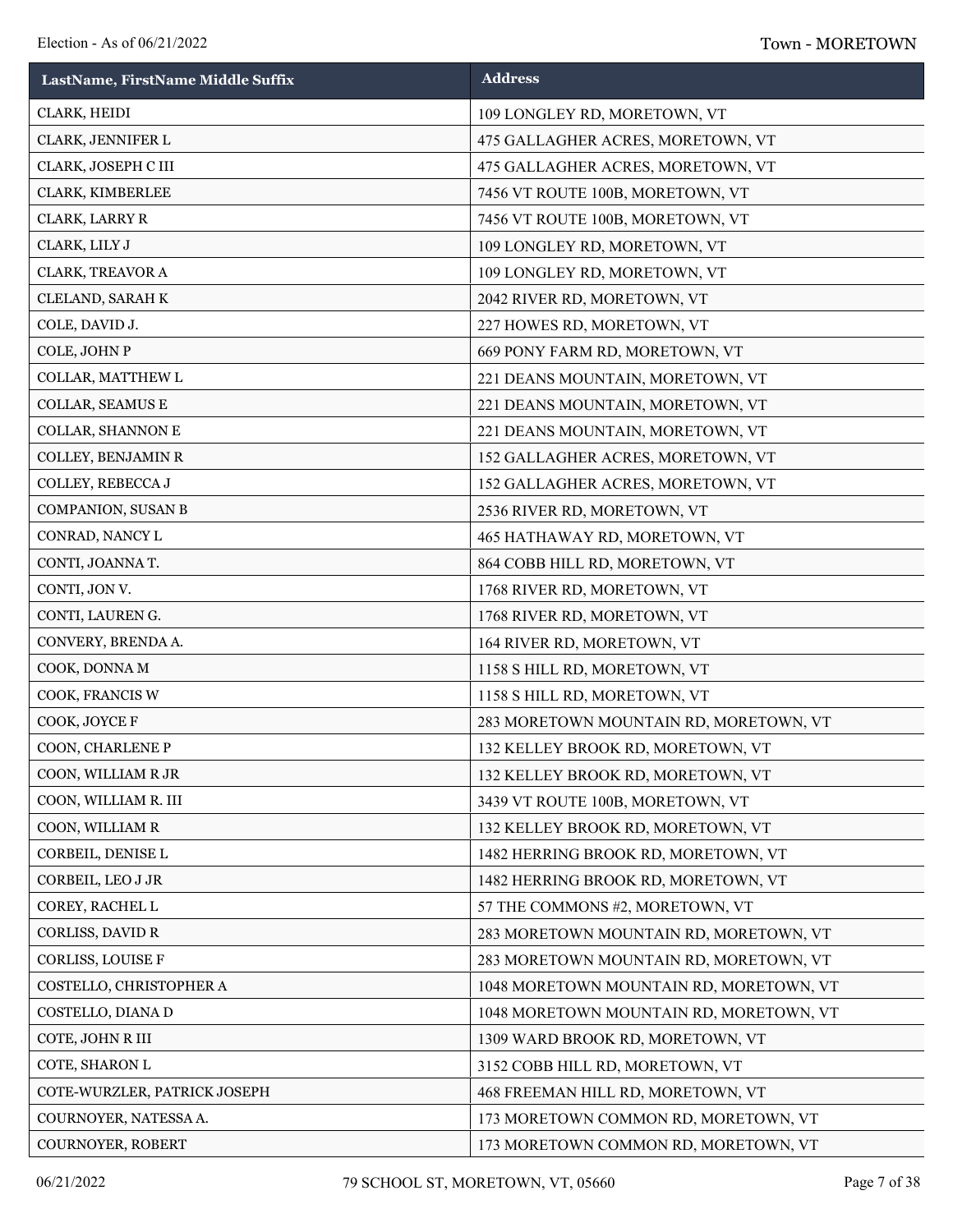| LastName, FirstName Middle Suffix | <b>Address</b>                                                |
|-----------------------------------|---------------------------------------------------------------|
| COUTTS, DARCY A                   | 1629 US ROUTE 2, MORETOWN, VT                                 |
| COWLES, DEE-JAI KASTREVATIN       | 888 STEVENS BROOK RD, MORETOWN, VT                            |
| CRONIN, GLYNNIS ELLEN             | 320 OLD GULF RD, MORETOWN, VT                                 |
| CRONIN, JOHN D                    | 320 OLD GULF RD, MORETOWN, VT                                 |
| CROWLEY, KAREN C                  | 693 STEVENS BROOK RD, MORETOWN, VT                            |
| CROWLEY, TIMOTHY S.               | 693 STEVENS BROOK RD, MORETOWN, VT                            |
| CSALA, MARTHA E                   | 268 S HILL RD, MORETOWN, VT                                   |
| CUNNINGHAM, ALAN THOMAS           | 437 FREEMAN HILL RD, MORETOWN, VT                             |
| CUNNINGHAM, AMY LYNN              | 437 FREEMAN HILL RD, MORETOWN, VT                             |
| CUTLER, DAVID R                   | 1368 COBB HILL RD, MORETOWN, VT                               |
| CUTLER, MATTHEW                   | 1368 COBB HILL RD, MORETOWN, VT                               |
| CUTLER, NICOLE                    | 1368 COBB HILL RD, MORETOWN, VT                               |
| CUTLER, SHARON A                  | 150 MORETOWN MOUNTAIN RD, MORETOWN, VT                        |
| D'ALBERTO, CASEY                  | 52 GALLAGHER ACRES, MORETOWN, VT                              |
| D'ALBERTO, NICHOLAS               | 52 GALLAGHER ACRES, MORETOWN, VT                              |
| DALSIMER, CORY R                  | 310 DICKERSON RD, MORETOWN, VT                                |
| DALY, JUDITH C                    | 1061 COBB HILL RD, MORETOWN, VT                               |
| DALY, LUCAS BRENDAN               | 1061 COBB HILL RD 1061 COBB HILL ROAD, MORETOWN,<br><b>VT</b> |
| DAMON, SIENA                      | 108 SOAPSTONE RD, MORETOWN, VT                                |
| DASARO, BRENNEN LANE              | 2523 VT ROUTE 100B, MORETOWN, VT                              |
| DASARO, SOPHIE M.                 | 2523 VT ROUTE 100B, MORETOWN, VT                              |
| DASH, BONNIE L                    | 130 COREY'S DR, MORETOWN, VT                                  |
| DASH, DAVID W                     | 130 COREY'S DR, MORETOWN, VT                                  |
| DASH, KRISTYN A                   | 130 COREY'S DR, MORETOWN, VT                                  |
| DASH, KYLE HUNTER                 | 130 COREY'S DR, MORETOWN, VT                                  |
| DAUBENSPECK, MATTHEW C            | 70 SHOWACRE RD, MORETOWN, VT                                  |
| DAUBENSPECK, MONICA               | 70 SHOWACRE RD, MORETOWN, VT                                  |
| DAUDELIN, MALLERY LAUREN          | 72 ASHLAND WOODS DR, MORETOWN, VT                             |
| DAUDELIN, RYAN                    | 72 ASHLAND WOODS DR, MORETOWN, VT                             |
| DAVIDSON, KEITH                   | 967 MORETOWN COMMON RD PO BOX 535, MORETOWN,<br><b>VT</b>     |
| DAVIGNON, JACOB G                 | 170 OLD ROUTE 100, MORETOWN, VT                               |
| DAVIS, ANDREW D.                  | 80 FLETCHER RD MORETOWN VT 05660, MORETOWN,<br><b>VT</b>      |
| DAVIS, CHARLES J                  | 1836 VT ROUTE 100B, MORETOWN, VT                              |
| DAVIS, ELIZABETH ANN              | 80 FLETCHER RD, MORETOWN, VT                                  |
| DAVIS, MARY JOS                   | 7465 VT ROUTE 100B, MORETOWN, VT                              |
| DAVIS, REBECCA M                  | 174 MORETOWN COMMON RD, MORETOWN, VT                          |
| DAY, KIRSTEN                      | 116 MIDDLE RD, MORETOWN, VT                                   |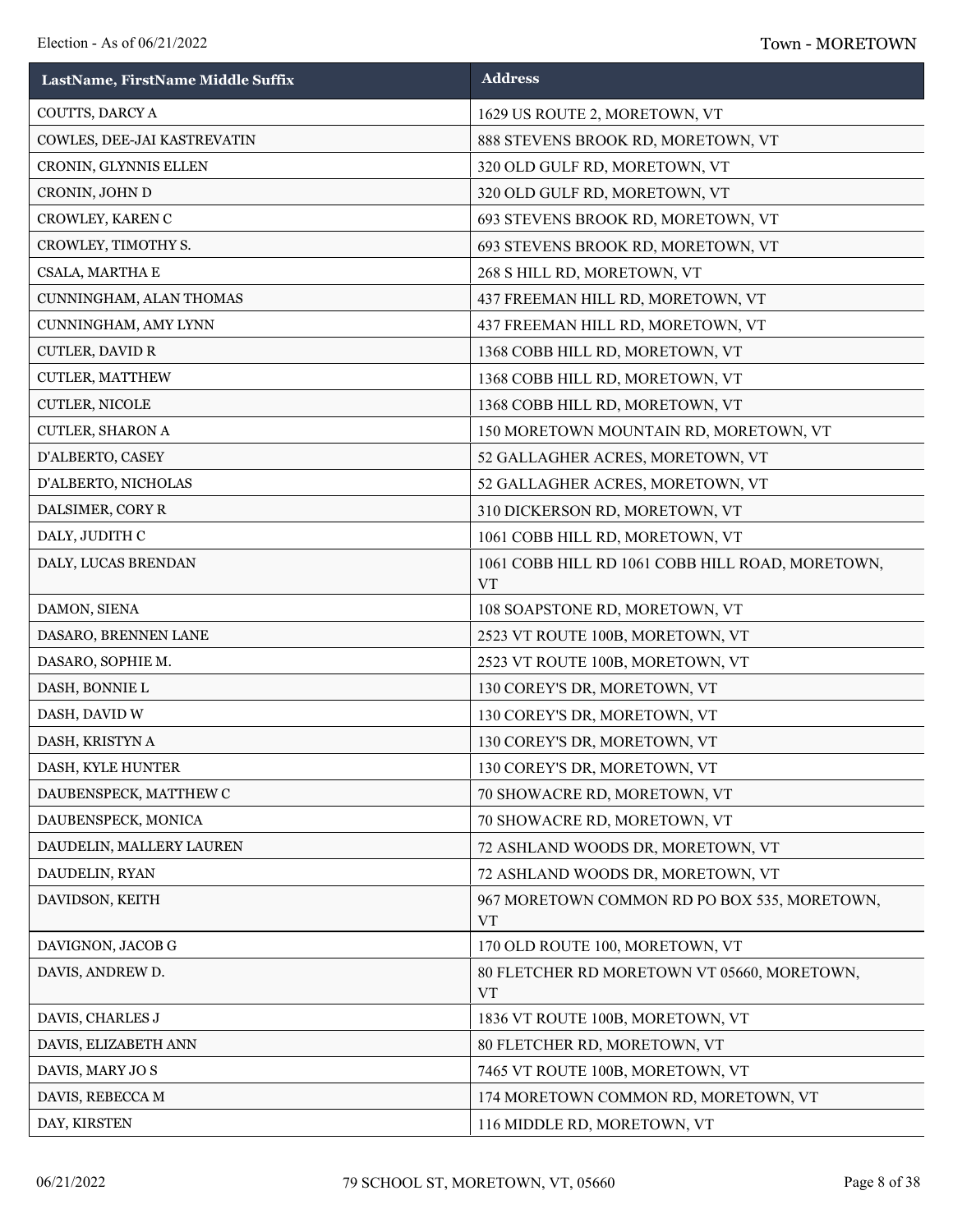| LastName, FirstName Middle Suffix | <b>Address</b>                          |
|-----------------------------------|-----------------------------------------|
| DEBONIS, MICHAEL                  | 746 VT ROUTE 100 S, MORETOWN, VT        |
| DEERING, LEAH W                   | 88 COBB HILL RD, MORETOWN, VT           |
| DEGREE, JAMIE T                   | 139 CEMETERY RD, MORETOWN, VT           |
| DEGREE, MICHELE                   | 139 CEMETERY RD, MORETOWN, VT           |
| DELLNER, ALLISON                  | 1405 MORETOWN MOUNTAIN RD, MORETOWN, VT |
| DEMINGWARE, GLORIA                | 1119 WARD BROOK RD, MORETOWN, VT        |
| DEMINGWARE, MICHAEL E             | 2547 RIVER RD, MORETOWN, VT             |
| DENETTE, KATHLEEN I               | 392 GALLAGHER ACRES, MORETOWN, VT       |
| DESAUBIES, DYLAN M.               | 6084 MORETOWN MOUNTAIN RD, MORETOWN, VT |
| DESAUBIES, JOANNA MOENA           | 6084 MORETOWN MOUNTAIN RD, MORETOWN, VT |
| DEVECCHIO, DAVID                  | 187 FOGGY MOUNTAIN DR, MORETOWN, VT     |
| DEVINE, THOMAS J                  | 271 MORETOWN HTS, MORETOWN, VT          |
| DEVINE, TRISTAN D                 | 271 MORETOWN HTS, MORETOWN, VT          |
| DEVOSS, AMBER                     | 1856 JONES BROOK RD, MORETOWN, VT       |
| DIEDERICH, KASSANDRA P.           | 149 GALLAGHER ACRES, MORETOWN, VT       |
| DIEDERICH, PETER B                | 149 GALLAGHER ACRES, MORETOWN, VT       |
| DIEGO, CORTNEY RAE                | 478 BROWNSVILLE RD, MORETOWN, VT        |
| DIEGO, DAVID R                    | 478 BROWNSVILLE RD, MORETOWN, VT        |
| DIENST, HALEY M.                  | 118 SPILLWAY RD, MORETOWN, VT           |
| DILLON, LAURA ANNE                | 468 FREEMAN HILL RD, MORETOWN, VT       |
| DIMOTSIS, JANE G                  | 72 BRADLEY RD, MORETOWN, VT             |
| DIMOTSIS, MICHAEL                 | 72 BRADLEY RD, MORETOWN, VT             |
| DOCZI, MEGAN                      | 139 WADE RD, MORETOWN, VT               |
| DODGE, GORDON S                   | 1300 RIVER RD, MORETOWN, VT             |
| DOENGES, DOUGLAS P                | 710 RIVER RD, MORETOWN, VT              |
| DOENGES, PATRICIA M               | 710 RIVER RD, MORETOWN, VT              |
| DONEY, LOGAN E                    | 193 SHOWACRE RD, MORETOWN, VT           |
| DONEY, MICHAEL J                  | 193 SHOWACRE RD, MORETOWN, VT           |
| DONEY, MICHELLE                   | 193 SHOWACRE RD, MORETOWN, VT           |
| DONOVAN, IAN P                    | 150 S HILL RD, MORETOWN, VT             |
| DONOVAN, KELSEY M                 | 150 S HILL RD, MORETOWN, VT             |
| DOOLEY, ABBEY A                   | 81 FAIRGROUND RD, MORETOWN, VT          |
| DOOLEY, BRIAN W                   | 81 FAIRGROUND RD, MORETOWN, VT          |
| DOOLEY, PENNY B                   | 81 FAIRGROUND RD, MORETOWN, VT          |
| DOPP, RICHARD C                   | 36 FAIRGROUND RD 2, MORETOWN, VT        |
| DOSSANTOS, JOHN E.                | 802 US ROUTE 2 1, MORETOWN, VT          |
| DOUGLASS, BRYCE L.                | 32 MAJESTIC DR, MORETOWN, VT            |
| DOUGLASS, MARTHA D                | 32 MAJESTIC DR, MORETOWN, VT            |
| DOUGLASS, TAYLOR B.               | 32 MAJESTIC DR, MORETOWN, VT            |
| DOUGLASS, THOMAS L                | 32 MAJESTIC DR, MORETOWN, VT            |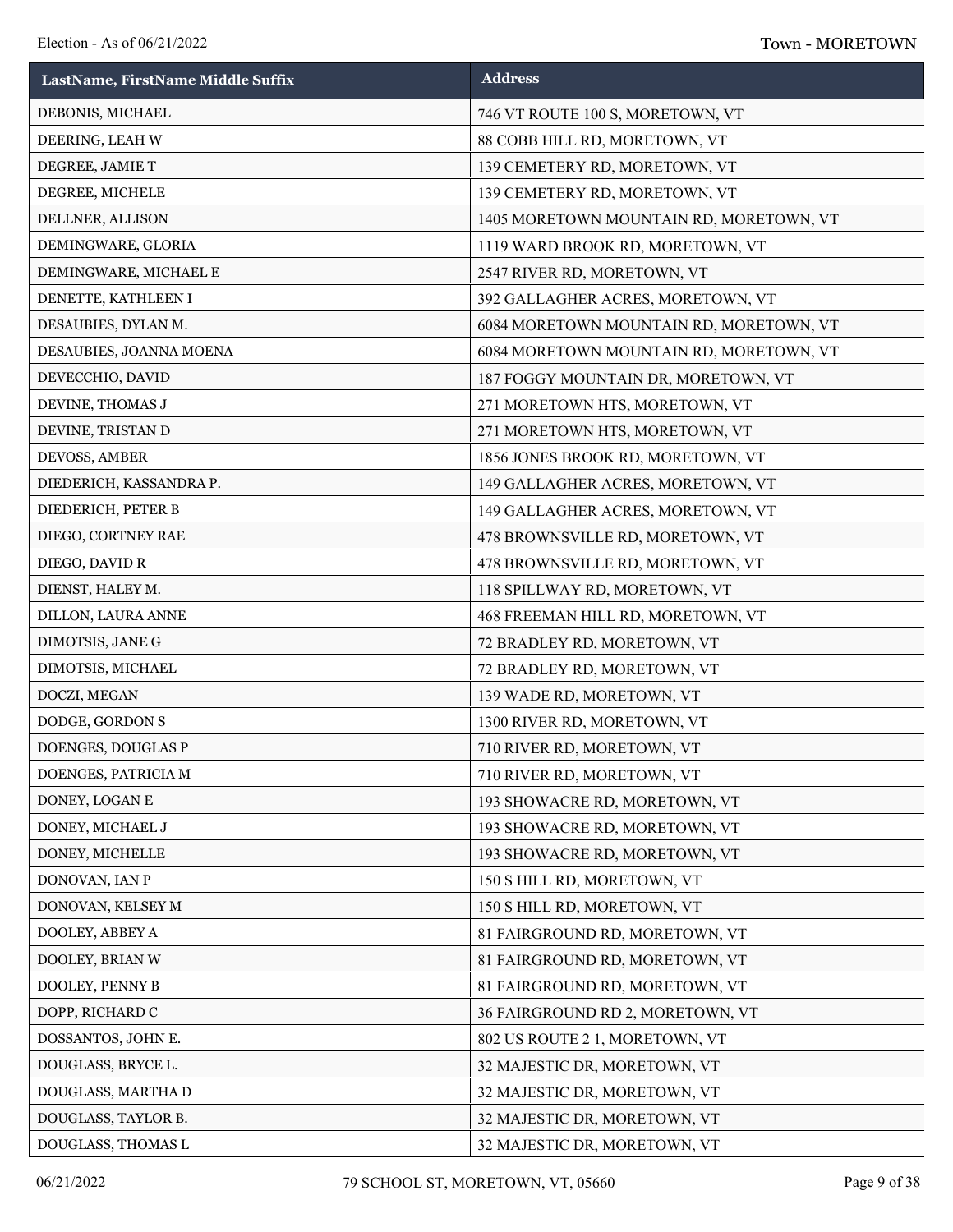| LastName, FirstName Middle Suffix | <b>Address</b>                       |
|-----------------------------------|--------------------------------------|
| DOW, CHERYL A                     | 493 GALLAGHER ACRES, MORETOWN, VT    |
| DOW, EMILY                        | 784 FREEMAN HILL RD, MORETOWN, VT    |
| DOW, ERICA L                      | 784 FREEMAN HILL RD, MORETOWN, VT    |
| DOW, HUGH E                       | 784 FREEMAN HILL RD, MORETOWN, VT    |
| DOW, PAMELA J                     | 784 FREEMAN HILL RD, MORETOWN, VT    |
| DOW, RANDY S JR                   | 493 GALLAGHER ACRES, MORETOWN, VT    |
| DOW, RANDY S SR                   | 493 GALLAGHER ACRES, MORETOWN, VT    |
| DOYLE, DIANNE E                   | 73 NOYES RD, MORETOWN, VT            |
| DOYLE, LUKAS N                    | 2112 RIVER RD 7, MORETOWN, VT        |
| DOYLE, RONALD L                   | 73 NOYES RD, MORETOWN, VT            |
| DREHER, ARTHUR W                  | 767 MORETOWN COMMON RD, MORETOWN, VT |
| DREHER, LYNN L                    | 767 MORETOWN COMMON RD, MORETOWN, VT |
| DREW, STEPHANIE                   | 702 MORETOWN COMMON RD, MORETOWN, VT |
| DRUMHELLER, KATHRYN               | 183 FREEMAN HILL RD, MORETOWN, VT    |
| DURAND, KIMBERLY                  | 164 WITHAM RD, MORETOWN, VT          |
| DURAND, TIMOTHY S                 | 164 WITHAM RD, MORETOWN, VT          |
| DURRELL, MICHELLE L               | 101 DAMON DR, MORETOWN, VT           |
| DURRELL, WILLIAM L                | 101 DAMON DR, MORETOWN, VT           |
| DURREN, JENNIFER CLARK            | 174 GALLAGHER ACRES, MORETOWN, VT    |
| ECKLES, MAGDELYN JUDITH           | 900 COBB HILL RD, MORETOWN, VT       |
| EDWARDS, VALERIE                  | 58 MCGIBBONS RD, MORETOWN, VT        |
| EGAN, BARBARA L.                  | 48 HONAN RD, MORETOWN, VT            |
| EGAN, CAROLYN P                   | 47 OLD CORN FIELD RD, MORETOWN, VT   |
| EGAN, JOHN F                      | 48 HONAN RD, MORETOWN, VT            |
| EGAN, WILLIAM PATRICK             | 48 HONAN RD, MORETOWN, VT            |
| EILERS, CRAIG A                   | 76 FOX FARM RUN, MORETOWN, VT        |
| EILERS, MAXWELL C.                | 76 FOX FARM RUN, MORETOWN, VT        |
| EILERS, SIERRA M.                 | 76 FOX FARM RUN, MORETOWN, VT        |
| ELLENWOOD, LAURA J                | 1898 HOG HOLW, MORETOWN, VT          |
| ELLIOTT, MICHAEL E JR             | 52 BRUCE DR, MORETOWN, VT            |
| ELLIOTT, MICHAEL E                | 52 BRUCE DR, MORETOWN, VT            |
| ELLSWORTH, JOHN R.                | 300 MAPLEWOOD CMN, MORETOWN, VT      |
| ELLSWORTH, RUTH H.                | 300 MAPLEWOOD CMN, MORETOWN, VT      |
| ELWELL, DARYL M                   | 149 HATHAWAY RD, MORETOWN, VT        |
| ELWELL, REGINALD G                | 292 HATHAWAY RD, MORETOWN, VT        |
| ELWELL-BADORE, SASHA A.           | 1636 RIVER RD, MORETOWN, VT          |
| EMERY, DANIEL A                   | 367 US ROUTE 2, MORETOWN, VT         |
| EMERY, TAYBER J                   | 3549 VT ROUTE 100B, MORETOWN, VT     |
| ESCOBAR, GLADYS I                 | 820 VT ROUTE 100B, MORETOWN, VT      |
| ESKEW, BRIAN K                    | 1079 PONY FARM RD 4, MORETOWN, VT    |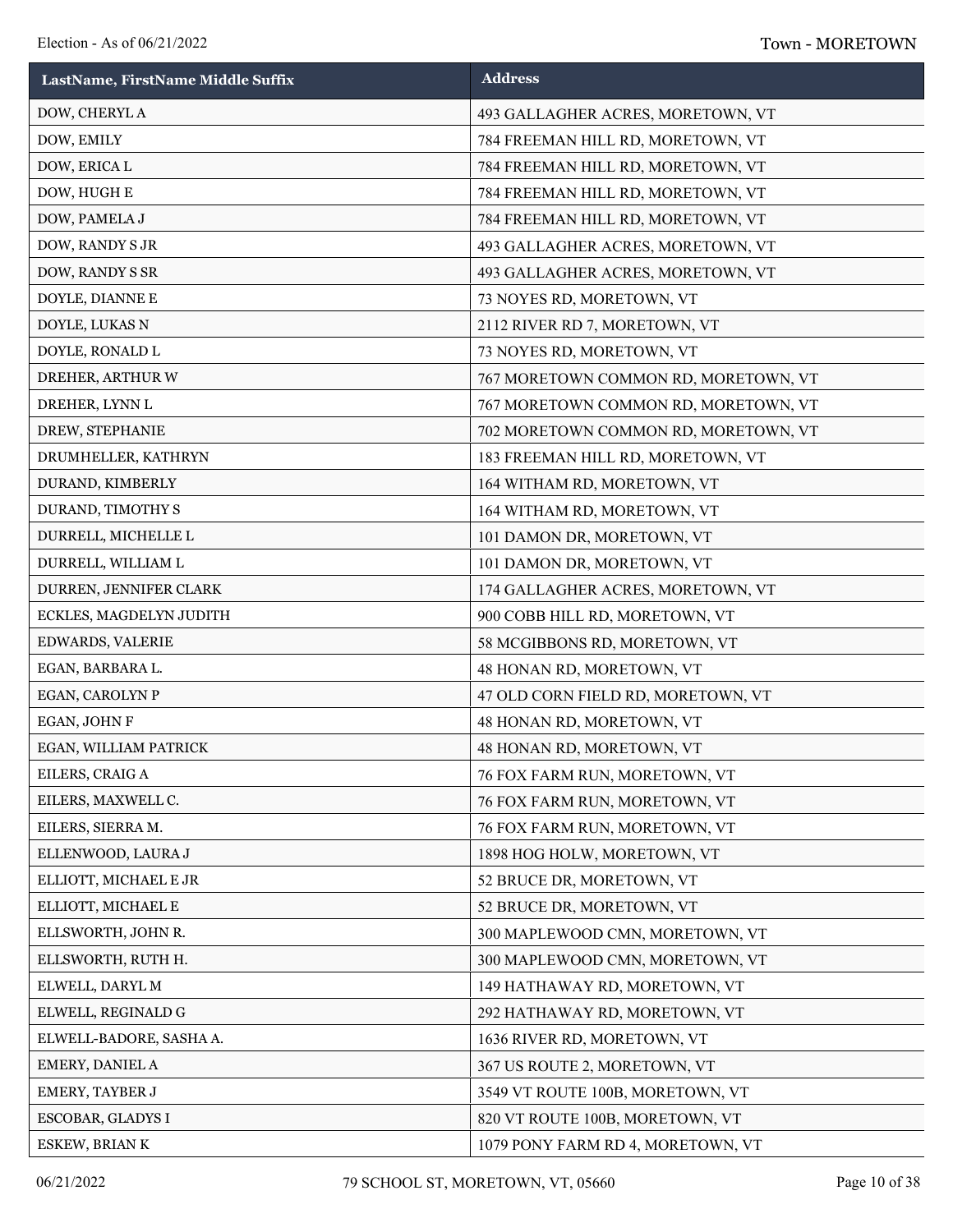| LastName, FirstName Middle Suffix | <b>Address</b>                            |
|-----------------------------------|-------------------------------------------|
| EVANS, CHRISTOPHER S.             | 2848 MORETOWN COMMON RD, MORETOWN, VT     |
| EVANS, RANDY J                    | 99 FAIRGROUND RD, MORETOWN, VT            |
| EVANS, SONIA MAY                  | 1486 JONES BROOK RD, MORETOWN, VT         |
| EVANS, TYLER                      | 99 FAIRGROUND RD, MORETOWN, VT            |
| FAGAN, DAWN M                     | 27 SLIVERDOWL RD, MORETOWN, VT            |
| FAIRCLOTH, ALAN H                 | 7402 VT ROUTE 100B, MORETOWN, VT          |
| FALK, BEN K                       | 66 DEANS MOUNTAIN, MORETOWN, VT           |
| FALLAN, KENNA ROSE                | 80 FLETCHER RD, MORETOWN, VT              |
| FEKERT, COLE FRANCIS              | 1423 VT ROUTE 100B, MORETOWN, VT          |
| FEKERT, DENNIS M                  | 1423 VT ROUTE 100B, MORETOWN, VT          |
| FELDMAN, DEBORAH LF               | 14 FARNHAM RD, MORETOWN, VT               |
| FENNO, CHRISTINE J                | 907 HATHAWAY RD, MORETOWN, VT             |
| FENNO, NATHAN M                   | 907 HATHAWAY RD, MORETOWN, VT             |
| FERENC, HANNAH N.                 | 809 MORETOWN COMMON RD, MORETOWN, VT      |
| FERENC, NEAL D                    | 809 MORETOWN COMMON RD, MORETOWN, VT      |
| FERENC, WENDY                     | 809 MORETOWN COMMON RD, MORETOWN, VT      |
| FERRIS, BARBARA A.                | PO BOX 682, MORETOWN, VT                  |
| FERRIS, CHRISTOPHER H             | 1284 VT ROUTE 100B, MORETOWN, VT          |
| FERRIS, ELNORA                    | 1305 VT ROUTE 100B, MORETOWN, VT          |
| FERRIS, EVELYN MISCALA            | 1284 VT ROUTE 100B, MORETOWN, VT          |
| FINK, ROSA                        | 1622 WARD BROOK RD, MORETOWN, VT          |
| FINKELSTEIN, NOAM SIMCHA          | 31 BIRDSONGWAY, MORETOWN, VT              |
| FINKELSTEIN, PAIGE LAUREN         | 31 BIRDSONGWAY, MORETOWN, VT              |
| FISCHER, MARK E.                  | 126 FOGGY MOUNTAIN DR, MORETOWN, VT       |
| FITZGERALD, KIM S.                | 86 HOWES RD MORETOWN VT, MORETOWN, VT     |
| FLYNN, HANNAH L.                  | 152 S HILL RD, MORETOWN, VT               |
| FORKEY, MARK ALAN                 | 1082 US ROUTE 2, MORETOWN, VT             |
| FORKEY, ROBERT A JR               | 1922 US ROUTE 2, MORETOWN, VT             |
| FORTIER, JORDAN DOUGLAS           | 17 SOAPSTONE RD, MORETOWN, VT             |
| FORTUNE, MAXIM F JR               | 178 NOYES RD, MORETOWN, VT                |
| FORTUNE, SANDRA A                 | 178 NOYES RD, MORETOWN, VT                |
| FOSTER, KATHLEEN J                | 686 FARNHAM RD, MORETOWN, VT              |
| FOSTER, KRISTAL L                 | 2565 MORETOWN COMMON RD, MORETOWN, VT     |
| FOSTER, KRISTINA J                | 434 COBB HILL RD, MORETOWN, VT            |
| FOSTER, NEAL VINCENT              | 866 COBB HILL RD, MORETOWN, VT            |
| FOSTER, RYAN S                    | 146 FOSTER HILL RD, MORETOWN, VT          |
| FRAIETTA, NICOLINA I              | 150 FAIRGROUND RD A7, MORETOWN, VT        |
| FRAUTON, CAITLIN MARY NAGLE       | 1031 COBB HILL RD, MORETOWN, VT           |
| FRAUTON, RICHARD R                | 1031 COBB HILL RD, MORETOWN, VT           |
| FREY, ANDREW                      | 1487 RIVER RD 1487 RIVER RD, MORETOWN, VT |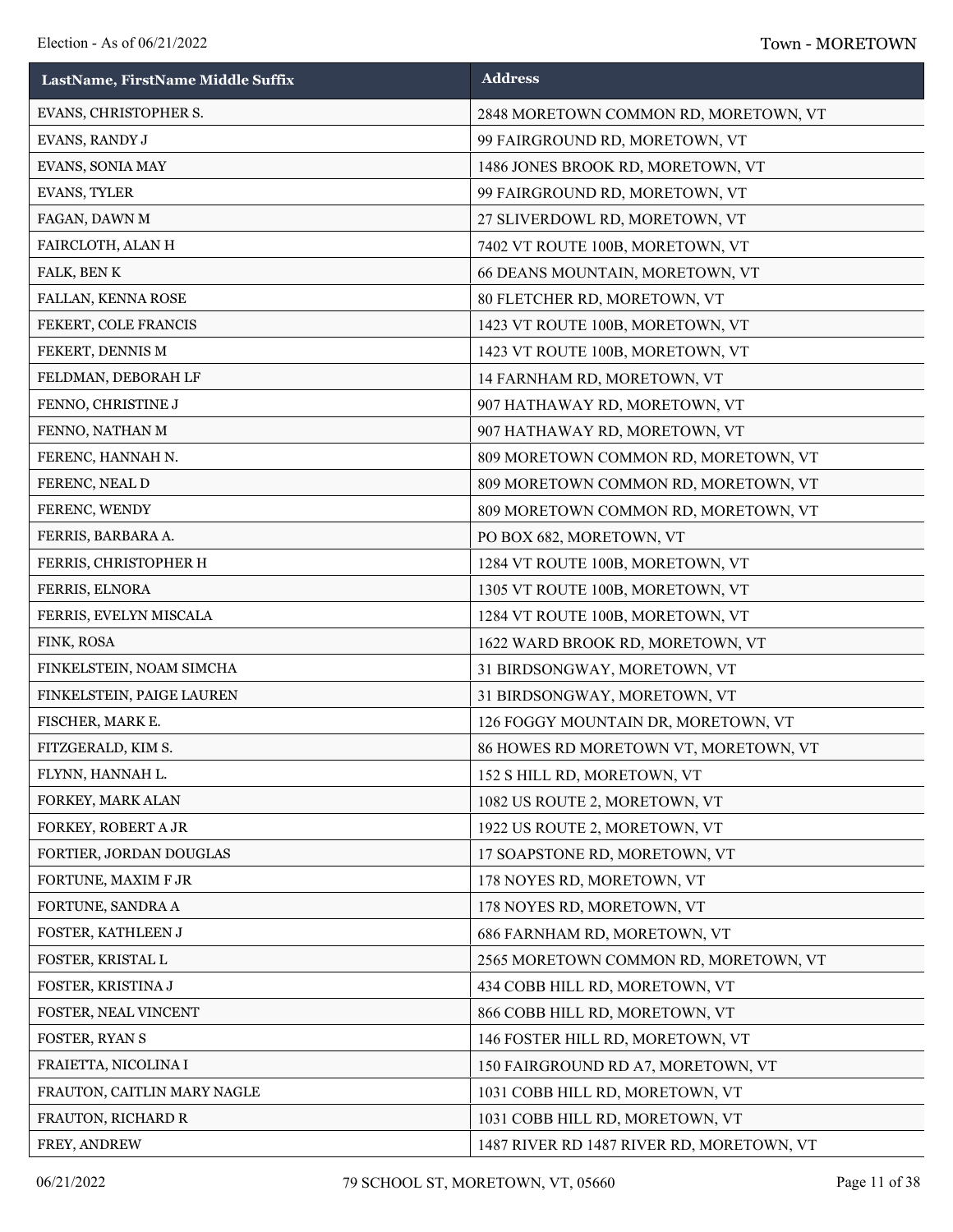| LastName, FirstName Middle Suffix | <b>Address</b>                                               |
|-----------------------------------|--------------------------------------------------------------|
| FREY, JAMIE E                     | 1487 RIVER RD, MORETOWN, VT                                  |
| FRIBERG, CAROLYN J                | 52 TURNER RD, MORETOWN, VT                                   |
| FRIEDLAND, KATHRYN M              | 1762 S HILL RD, MORETOWN, VT                                 |
| FRIEDMAN, ELIJAH P                | 688 VT ROUTE 100 S, MORETOWN, VT                             |
| FRIEDMAN, ERIC P.                 | 688 VT ROUTE 100 S, MORETOWN, VT                             |
| FUGATE, THOMAS W                  | 295 MAPLEWOOD CMN, MORETOWN, VT                              |
| FUGATE, YVONNE M                  | 295 MAPLEWOOD CMN, MORETOWN, VT                              |
| FUGLIE, ARLIS M.                  | 1310 US ROUTE 2, MORETOWN, VT                                |
| FULTON, DEREK                     | 820 VT ROUTE 100B, MORETOWN, VT                              |
| FULTON, JAYSON L                  | 4647 VT ROUTE 100B, MORETOWN, VT                             |
| FULTON, JOHN S                    | 820 VT ROUTE 100B, MORETOWN, VT                              |
| FUOCO, ANTHONY R.                 | 720 VT ROUTE 100 S, MORETOWN, VT                             |
| FUOCO, DENISE                     | 720 VT ROUTE 100 S, MORETOWN, VT                             |
| FUOCO, ROBERT D                   | 720 VT ROUTE 100 S, MORETOWN, VT                             |
| FUOCO, STEFANIE M                 | 720 VT ROUTE 100 S MORETOWN VT 05660, MORETOWN,<br><b>VT</b> |
| FURLONG, DANIEL R                 | 244 MAPLEWOOD CMN, MORETOWN, VT                              |
| FURLONG, SOPHY A                  | 244 MAPLEWOOD CMN, MORETOWN, VT                              |
| GABAREE, DENISE R                 | 800 S HILL RD, MORETOWN, VT                                  |
| GABAREE, JOSEPH A                 | 800 S HILL RD, MORETOWN, VT                                  |
| GALIAZZO, DAVID J                 | 308 SHOWACRE RD, MORETOWN, VT                                |
| <b>GALLAGHER, DALE R</b>          | 57 THE COMMONS, MORETOWN, VT                                 |
| GALLAGHER, JOHN C                 | 2987 MORETOWN COMMON RD, MORETOWN, VT                        |
| GANS, EDWARD                      | 326 US ROUTE 2, MORETOWN, VT                                 |
| GANS, LAURA A.                    | 326 US ROUTE 2, MORETOWN, VT                                 |
| GARRETT, LARRY N.                 | 1708 RIVER RD MORETOWN, MORETOWN, VT                         |
| GARRETT, ROBERTA L.               | 1708 RIVER RD MORETOWN, MORETOWN, VT                         |
| GASKIN, DENNIS E                  | 28 DEER RUN LN, MORETOWN, VT                                 |
| GAUDETTE, AVERY B.                | 76 MORETOWN COMMON RD, MORETOWN, VT                          |
| GAUDETTE, EMILY                   | 76 MORETOWN COMMON RD, MORETOWN, VT                          |
| GAYLORD, KATE-LYNN ANNE           | 19 TURNER RD, MORETOWN, VT                                   |
| GAYLORD, TREVOR ALLEN             | 19 TURNER RD, MORETOWN, VT                                   |
| GECKO, ROBIN A                    | 56 NOYES RD, MORETOWN, VT                                    |
| GENGLER, THEODORE JOHN            | 36 FAIRGROUND RD, MORETOWN, VT                               |
| GEORGE, MAIA F                    | 273 OLIVIA LN, MORETOWN, VT                                  |
| GEORGE, RANDALL A                 | 273 OLIVIA LN, MORETOWN, VT                                  |
| GEPIGON, JUAN CELSO M             | 67 THE COMMONS 5, MORETOWN, VT                               |
| GERRISH, JASON E.                 | 2042 RIVER RD MORETOWN, MORETOWN, VT                         |
| GETZINGER, MICHAEL J              | 3756 MORETOWN MOUNTAIN RD, MORETOWN, VT                      |
| GETZINGER, SHEILA K               | 3756 MORETOWN MOUNTAIN RD, MORETOWN, VT                      |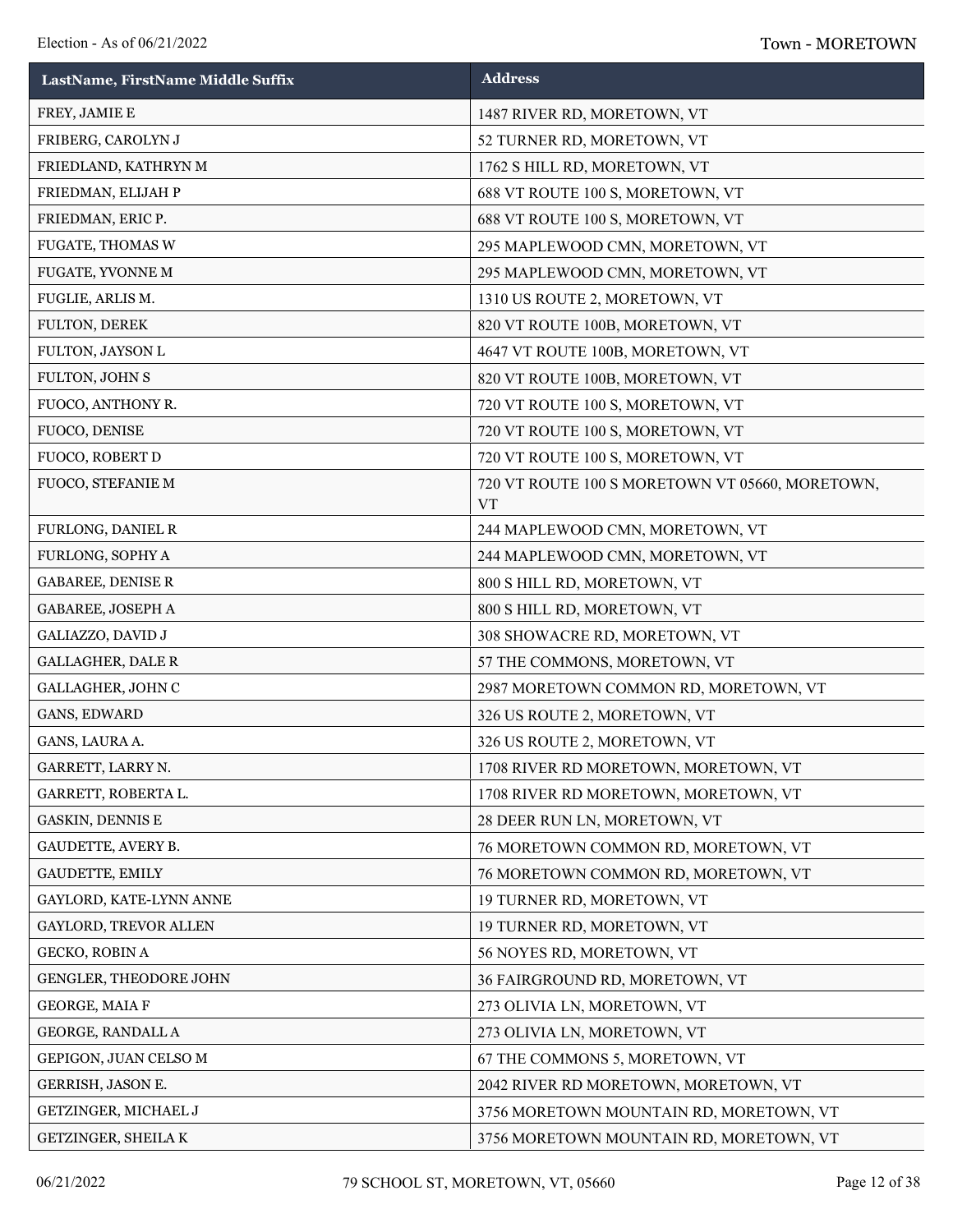| LastName, FirstName Middle Suffix | <b>Address</b>                       |
|-----------------------------------|--------------------------------------|
| GIBBS, THOMAS K                   | 137 FLYNN PL, MORETOWN, VT           |
| GIL, ROBERT J.                    | 244 HONAN RD, MORETOWN, VT           |
| GILE, JESSICA M                   | 4129 VT ROUTE 100B, MORETOWN, VT     |
| GILMAN, CARRIE D.                 | 70 HURDLE RD, MORETOWN, VT           |
| GILMAN, GABRIEL M.                | 70 HURDLE RD, MORETOWN, VT           |
| Gilroy, SARAH                     | 147 DERBY FARM LN, MORETOWN, VT      |
| GIOIA, JAMES R                    | 84 THE COMMONS #23, MORETOWN, VT     |
| GIORDANO, PHYLLIS C               | 2112 RIVER RD #5, MORETOWN, VT       |
| GLAVIN, MARK C                    | 240 GALLAGHER ACRES, MORETOWN, VT    |
| <b>GLAVIN, THOMAS P</b>           | 240 GALLAGHER ACRES, MORETOWN, VT    |
| GODFREY, PAUL                     | 1752 US ROUTE 2, MORETOWN, VT        |
| GONYON, JEREMY J.                 | 702 MORETOWN COMMON RD, MORETOWN, VT |
| GOODALL, JACQUELINE SHEA          | 67 FAIRGROUND RD, MORETOWN, VT       |
| GOODWIN-ABARE, CHERYL A           | 17 COOK PL, MORETOWN, VT             |
| GOODYEAR, SUSAN                   | PO BOX 456, MORETOWN, VT             |
| GORRIGAN, EDWARD JOHN             | 9 DEANS MOUNTAIN, MORETOWN, VT       |
| <b>GRACE, SHANE M</b>             | 107 MORETOWN COMMON RD, MORETOWN, VT |
| GRAD, MAXINE J                    | 301 PADDY HILL RD, MORETOWN, VT      |
| GRANDFIELD, EUGENE A              | 968 VT ROUTE 100B, MORETOWN, VT      |
| GRANDFIELD, STEPHEN E             | 968 VT ROUTE 100B, MORETOWN, VT      |
| GRANITZ, CHRISTOPHER              | 120 TAC HEIGHTS, MORETOWN, VT        |
| GRANITZ, MICHELE                  | 120 TAC HEIGHTS, MORETOWN, VT        |
| <b>GRAVELLE, ELIZABETH A</b>      | 117 SITKA LN, MORETOWN, VT           |
| GRAVELLE, LAWRENCE STEVER         | 117 SITKA LN, MORETOWN, VT           |
| <b>GRAVES, ROBERT J</b>           | 344 HERRING BROOK RD, MORETOWN, VT   |
| <b>GRAVES, SHAWN</b>              | 2252 JONES BROOK RD, MORETOWN, VT    |
| <b>GRAVES, VICTORIA A</b>         | 344 HERRING BROOK RD, MORETOWN, VT   |
| GRAY, CHRISTOPHER C               | 1290 WARD BROOK RD, MORETOWN, VT     |
| GRAY, JOHANNE                     | 1290 WARD BROOK RD, MORETOWN, VT     |
| GRAY, MARSHALL                    | 1290 WARD BROOK RD, MORETOWN, VT     |
| <b>GREEN, BURTON JR</b>           | 1310 WARD BROOK RD, MORETOWN, VT     |
| <b>GREEN, COLIN M</b>             | 1112 COBB HILL RD, MORETOWN, VT      |
| <b>GREEN, GREGORY M</b>           | 1112 COBB HILL RD, MORETOWN, VT      |
| <b>GREEN, JACOB M</b>             | 1112 COBB HILL RD, MORETOWN, VT      |
| GREEN, JODI M.                    | 1112 COBB HILL RD, MORETOWN, VT      |
| GREEN, KELLY A                    | 1310 WARD BROOK RD, MORETOWN, VT     |
| <b>GREENBERG, LAURIE</b>          | 1020 S HILL RD, MORETOWN, VT         |
| GREENBERG, MACKENZIE L            | 1020 S HILL RD, MORETOWN, VT         |
| <b>GREENBERG, REID</b>            | 1020 S HILL RD, MORETOWN, VT         |
| GREENE, ERICE                     | 2112 RIVER RD 9, MORETOWN, VT        |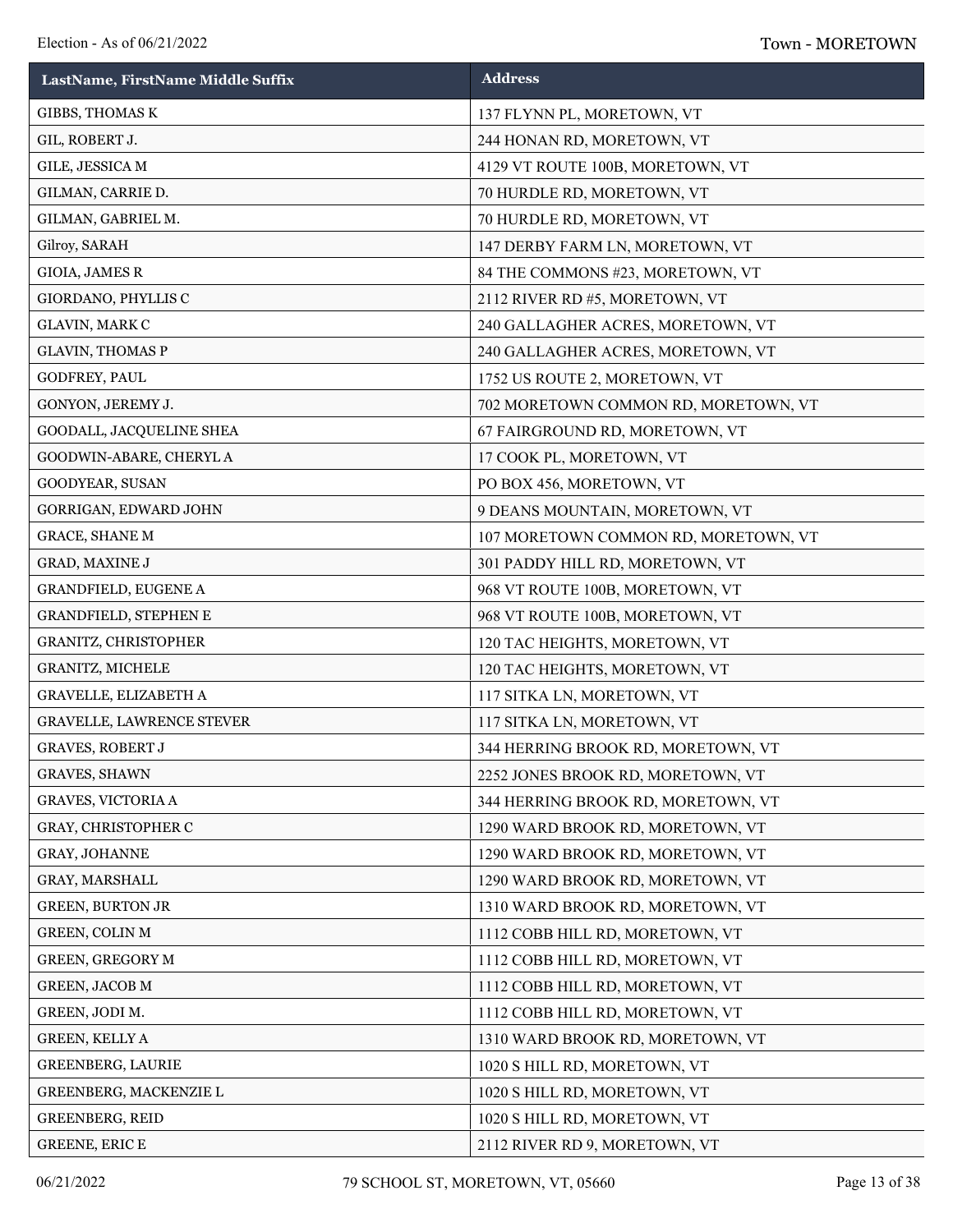| LastName, FirstName Middle Suffix | <b>Address</b>                        |
|-----------------------------------|---------------------------------------|
| <b>GREENE, JOEL</b>               | 268 GALLAGHER ACRES, MORETOWN, VT     |
| <b>GREENE, KACEY R</b>            | 2112 RIVER RD LOT 9, MORETOWN, VT     |
| <b>GREINER, EDWARD</b>            | 1907 RIVER RD, MORETOWN, VT           |
| <b>GRIFFITH, CHRISTINA R</b>      | 40 FAIRGROUND RD, MORETOWN, VT        |
| GRIFFITH, CORLISS                 | 84 MORETOWN MOUNTAIN RD, MORETOWN, VT |
| GRIFFITH, DEVEN D                 | 40 FAIRGROUND RD 15, MORETOWN, VT     |
| GRIFFITH, SHEILA                  | 84 MORETOWN MOUNTAIN RD, MORETOWN, VT |
| <b>GROUT, JACOB R</b>             | 371 MAPLEWOOD CMN, MORETOWN, VT       |
| GROUT, KAYLA M                    | 371 MAPLEWOOD CMN, MORETOWN, VT       |
| GRUBMAN, MELANIE L                | 25 BIRDSONGWAY, MORETOWN, VT          |
| GUELDNER, MARY BETH               | 321 SALAKI RD, MORETOWN, VT           |
| GUELDNER, ROBERT F.               | 321 SALAKI RD, MORETOWN, VT           |
| GUYETTE, TINA M                   | 87 NOYES RD, MORETOWN, VT             |
| HADDOX, DONALD C                  | 194 OLIVIA LN, MORETOWN, VT           |
| HADDOX, STEPHANIE                 | 194 OLIVIA LN, MORETOWN, VT           |
| HAGGERTY-PERRAULT, BRIAN          | 1326 VT ROUTE 100B, MORETOWN, VT      |
| HALE, DAVID F                     | 296 MCGIBBONS RD, MORETOWN, VT        |
| HALL, CYNTHIA                     | 1991 WARD BROOK RD, MORETOWN, VT      |
| HALL, DOUGLAS L                   | 335 HONAN RD, MORETOWN, VT            |
| HALSALL, DIANA L                  | 1023 HATHAWAY RD, MORETOWN, VT        |
| HALSALL, MICHAEL T                | 1023 HATHAWAY RD, MORETOWN, VT        |
| HALSEY, MARC C                    | 182 MURPHY RD, MORETOWN, VT           |
| HAMEL, CHRISTINE C                | 71 NOYES RD, MORETOWN, VT             |
| HAMELIN, ZAILE A                  | 84 JONES RD, MORETOWN, VT             |
| HANLON, SARA E                    | 258 GALLAGHER ACRES, MORETOWN, VT     |
| HANRON, MAIA L.                   | 1995 JONES BROOK RD, MORETOWN, VT     |
| HARRIGAN, EMMA                    | 207 GALLAGHER ACRES, MORETOWN, VT     |
| HARRIS, ARTHUR W. III             | 233 GALLAGHER ACRES, MORETOWN, VT     |
| HARRIS, DANIEL M                  | 1376 VT ROUTE 100B, MORETOWN, VT      |
| HARRIS, ELIZABETH M               | 1376 VT ROUTE 100B, MORETOWN, VT      |
| HARRIS, ISABELLA                  | 1376 VT ROUTE 100B, MORETOWN, VT      |
| HARRIS, MYRA L.                   | 233 GALLAGHER ACRES, MORETOWN, VT     |
| HART, DOUGLAS C                   | 1721 S HILL RD, MORETOWN, VT          |
| HART, KAYLIE A                    | 1721 S HILL RD, MORETOWN, VT          |
| HARTMAN, DIANE                    | 31 GREENSTONE LN, MORETOWN, VT        |
| HARTY, BRIDGET                    | 7166 VT ROUTE 100B, MORETOWN, VT      |
| HARVEY, JEFFREY P                 | 102 HENNING RD, MORETOWN, VT          |
| HAVERSTICK, JEAN M.               | 892 COBB HILL RD, MORETOWN, VT        |
| HAYES, BILLIE                     | 102 HENNING RD, MORETOWN, VT          |
| HAYWARD, DAWN A                   | 177 PADDY HILL RD, MORETOWN, VT       |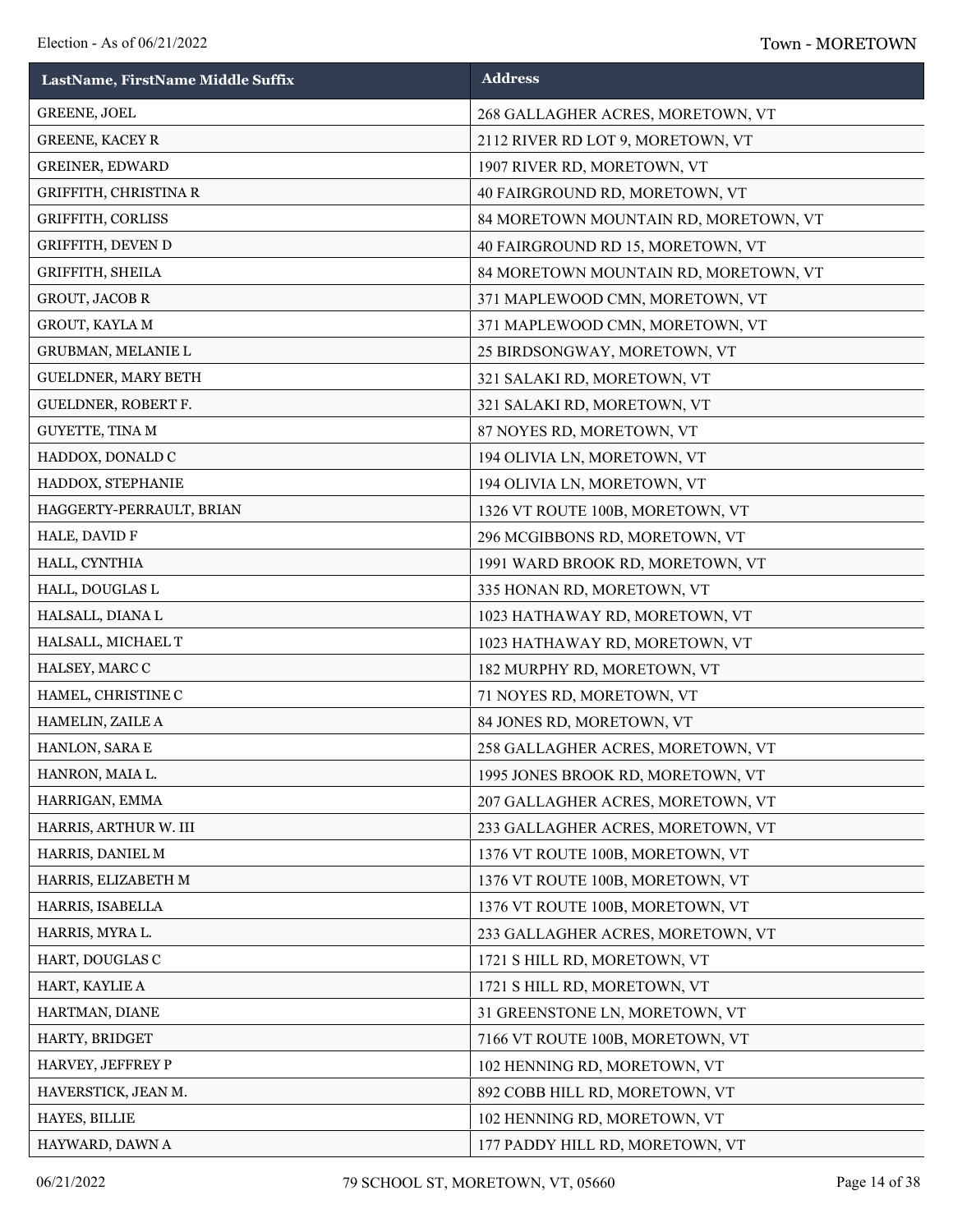| LastName, FirstName Middle Suffix | <b>Address</b>                              |
|-----------------------------------|---------------------------------------------|
| HAZARD, LINDA                     | 335 HONAN RD, MORETOWN, VT                  |
| HAZARD, STEVEN A                  | 335 HONAN RD, MORETOWN, VT                  |
| HEARN, MARIAN F                   | 51 OLD CORN FIELD RD, MORETOWN, VT          |
| HEARN, RICHARD J                  | 51 OLD CORN FIELD RD, MORETOWN, VT          |
| HEATH, ANGELA                     | 696 VT ROUTE 100B, MORETOWN, VT             |
| HEDENBERG, TARA DEANE             | 88 COBB HILL RD, MORETOWN, VT               |
| HEITZ, TAYLOR L                   | 21 FAIRGROUND RD, MORETOWN, VT              |
| HELMKEN, EMMAR                    | 113 DOG RDG, MORETOWN, VT                   |
| HELMKEN, ERIN R                   | 113 DOG RDG, MORETOWN, VT                   |
| HELMKEN, MARK A                   | 113 DOG RDG, MORETOWN, VT                   |
| HELMKEN, MARKUS F.                | 113 DOG RDG, MORETOWN, VT                   |
| HENCHEN, MATTHEW                  | 141 WADE RD, MORETOWN, VT                   |
| HENCHEN, SAMANTHA M.              | 141 WADE RD, MORETOWN, VT                   |
| HENDERSON, KATIE J                | 48 DAMON DR, MORETOWN, VT                   |
| HENDRICKSON, ARTHUR               | 495 OLD ROUTE 100, MORETOWN, VT             |
| HENDRICKSON, LINDA S              | 495 OLD ROUTE 100, MORETOWN, VT             |
| HERRING, CHRISTOPHER              | 144 COOK RD MORETOWN, MORETOWN, VT          |
| HERRING, WENDY A                  | 144 COOK RD MORETOWN VT, MORETOWN, VT       |
| HEVERLY, HEATHER A                | 53 ROCK BRIDGE DR 2, MORETOWN, VT           |
| HEWITT, DOUGLAS                   | 1366 COBB HILL RD, MORETOWN, VT             |
| HEYDE, DANIEL                     | 1622 WARD BROOK RD, MORETOWN, VT            |
| HICKEY, JOHN PATRICK              | 1061 COBB HILL RD, MORETOWN, VT             |
| HIGGINS, STEVEN E                 | 4521 MORETOWN MOUNTAIN RD, MORETOWN, VT     |
| HIGGINS-CUTLER, HEIDI L           | 1368 COBB HILL RD, MORETOWN, VT             |
| HILFERTY, ELEANORE J              | 892 VT ROUTE 100B, MORETOWN, VT             |
| HILL, JENNIFER M.                 | 1037 VT ROUTE 100 S, MORETOWN, VT           |
| HILL, JEREMY S.                   | 1037 VT ROUTE 100 S, MORETOWN, VT           |
| HOADLEY, GWEN M.                  | 553 HATHAWAY RD, MORETOWN, VT               |
| HOEPKER, JAMES M                  | 14 SHERMAN DR, MORETOWN, VT                 |
| HOEPKER, JULIANNE                 | 14 SHERMAN DR, MORETOWN, VT                 |
| HOLDEN, PAMELA J                  | 3981 VT ROUTE 100B, MORETOWN, VT            |
| HOLDEN, ROBERT J                  | 73 DOCTORS BROOK RD, MORETOWN, VT           |
| HOLLAND, EDWARD A.                | 3432 COBB HILL RD, MORETOWN, VT             |
| HOLLAND, FLORA B                  | 1622 WARD BROOK RD, MORETOWN, VT            |
| HOLLAND, JULIE                    | 104 MORETOWN COMMON RD, MORETOWN, VT        |
| HOLLAND, SARAH E.                 | 820 VT ROUTE 100B MORETOWN VT, MORETOWN, VT |
| HOOGENBOOM, JEFFREY A             | 104 BUTTERNUT HL, MORETOWN, VT              |
| HOOGENBOOM, JOHN A                | 104 BUTTERNUT HL, MORETOWN, VT              |
| HOOGENBOOM, RUTH G                | 104 BUTTERNUT HL, MORETOWN, VT              |
| HOOPER, CURTIS J.                 | 63 HOOPER LN, MORETOWN, VT                  |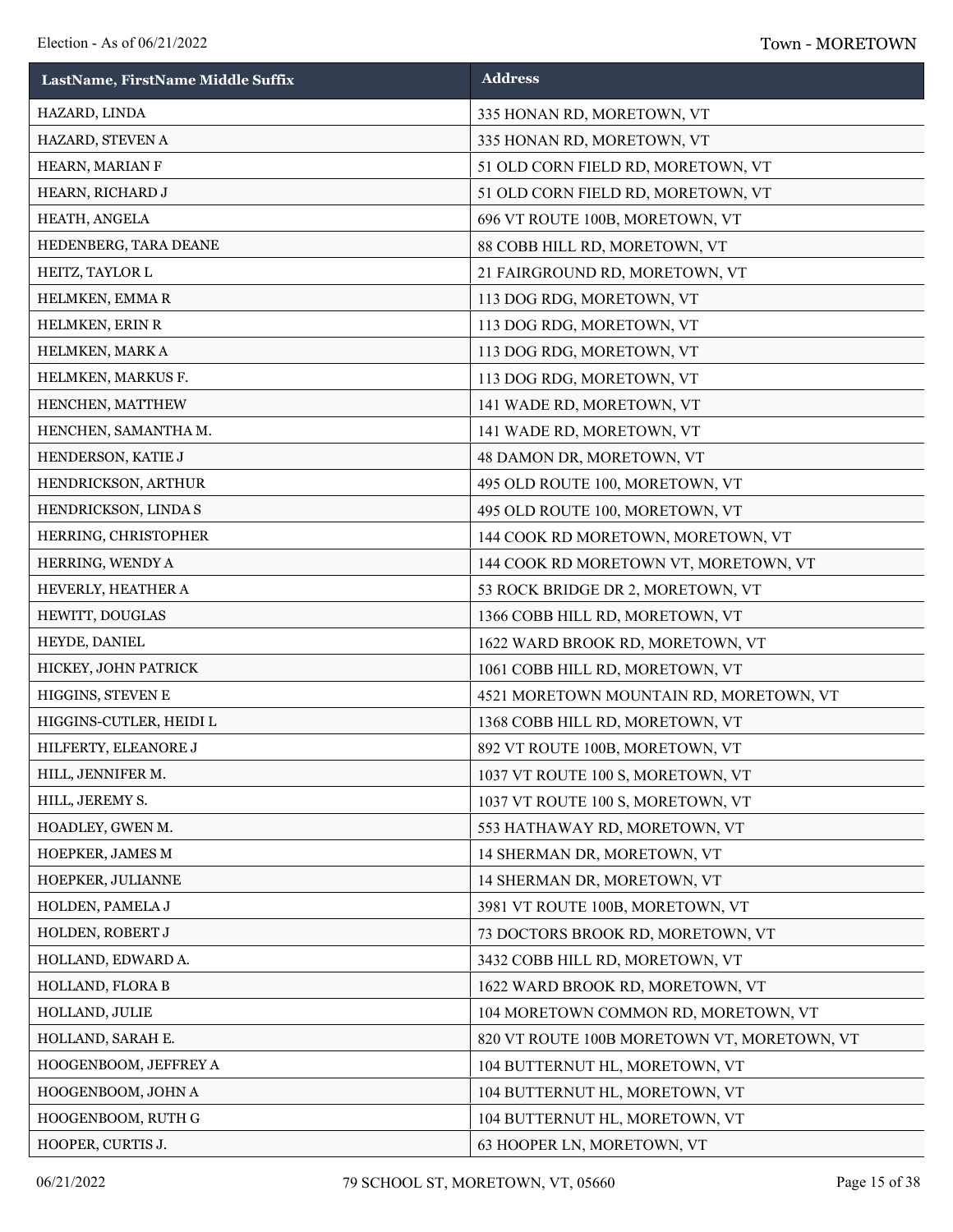| LastName, FirstName Middle Suffix | <b>Address</b>                                            |
|-----------------------------------|-----------------------------------------------------------|
| HOOPER, SUSAN A.                  | 63 HOOPER LN, MORETOWN, VT                                |
| HORN, BEN T.                      | 201 STORY DR, MORETOWN, VT                                |
| HORN, KAREN B                     | 201 STORY DR, MORETOWN, VT                                |
| HORN, THOMAS F                    | 201 STORY DR, MORETOWN, VT                                |
| HOUGH, RAEGAN E                   | 88 COBB HILL RD, MORETOWN, VT                             |
| HOUGHTON, ARDEN W III             | 255 MORETOWN MOUNTAIN RD, MORETOWN, VT                    |
| HOWARD, ERIC MARTIN               | 53 ROCK BRIDGE DR, MORETOWN, VT                           |
| HOWES, BRIAN S                    | 641 HOWES RD, MORETOWN, VT                                |
| HOWES, DUANE                      | 961 HOWES RD, MORETOWN, VT                                |
| HOWES, ERIC D                     | 1367 HOWES RD, MORETOWN, VT                               |
| HOWES, SHERRY                     | 961 HOWES RD, MORETOWN, VT                                |
| HUNGERFORD, RICHARD J             | 5688 VT ROUTE 100B, MORETOWN, VT                          |
| HUNT, ERIN                        | 1067 VT ROUTE 100B, MORETOWN, VT                          |
| HUNT, JAMES M                     | 1067 VT ROUTE 100B, MORETOWN, VT                          |
| HUNTER, DEBORAH E                 | 2107 MORETOWN COMMON RD, MORETOWN, VT                     |
| HUNTER, ERICA L.                  | 236 HOWES RD, MORETOWN, VT                                |
| HURTUBISE, CRAIGO                 | 403 MORETOWN COMMON RD MORETOWN VT 05660,<br>MORETOWN, VT |
| HUSTON, MARJORIE B                | 113 GAMBRIL DR, MORETOWN, VT                              |
| ISHAM, ELAINE M                   | 2550 JONES BROOK RD, MORETOWN, VT                         |
| ISHAM, SCOTT                      | 2550 JONES BROOK RD, MORETOWN, VT                         |
| JABLONSKI, ROBERT J SR            | 5736 MORETOWN MOUNTAIN RD, MORETOWN, VT                   |
| JABLONSKI, ROBERT JOHN JR         | 5736 MORETOWN MOUNTAIN RD, MORETOWN, VT                   |
| JACOBS, THOMAS                    | 7166 VT ROUTE 100B, MORETOWN, VT                          |
| JACOBSON, EVE                     | 897 MORETOWN COMMON RD, MORETOWN, VT                      |
| JACQUES, SONDRA I                 | 255 MURPHY RD, MORETOWN, VT                               |
| JEAN, TERESA L                    | 343 FREEMAN HILL RD, MORETOWN, VT                         |
| JENKERSON, STEPHANIE J.           | 990 WARD BROOK RD, MORETOWN, VT                           |
| JENKERSON, WILLIAM B.             | 990 WARD BROOK RD MORETOWN, MORETOWN, VT                  |
| JENKS, CRYSTAL D                  | 52 BRUCE DR, MORETOWN, VT                                 |
| <b>JEROME, RICHARD</b>            | 469 HOWES RD, MORETOWN, VT                                |
| JOHNSON, COLMAN C                 | 2443 VT ROUTE 100B, MORETOWN, VT                          |
| JOHNSON, EMILY L                  | 514 HOWES RD, MORETOWN, VT                                |
| JOHNSON, JEAN C                   | 2443 VT ROUTE 100B, MORETOWN, VT                          |
| JOHNSON, LEAH CRYSTAL             | 652 HOWES RD, MORETOWN, VT                                |
| JOHNSON, LORRIE SUE               | 100 US ROUTE 2, MORETOWN, VT                              |
| JOHNSON, RICHARD N.               | 1237 COBB HILL RD WATERBURY VT 05676,<br>MORETOWN, VT     |
| <b>JONAS, CATHERINE</b>           | 2987 MORETOWN COMMON RD, MORETOWN, VT                     |
| JONES, ALLEN L                    | 313 COREY'S DR, MORETOWN, VT                              |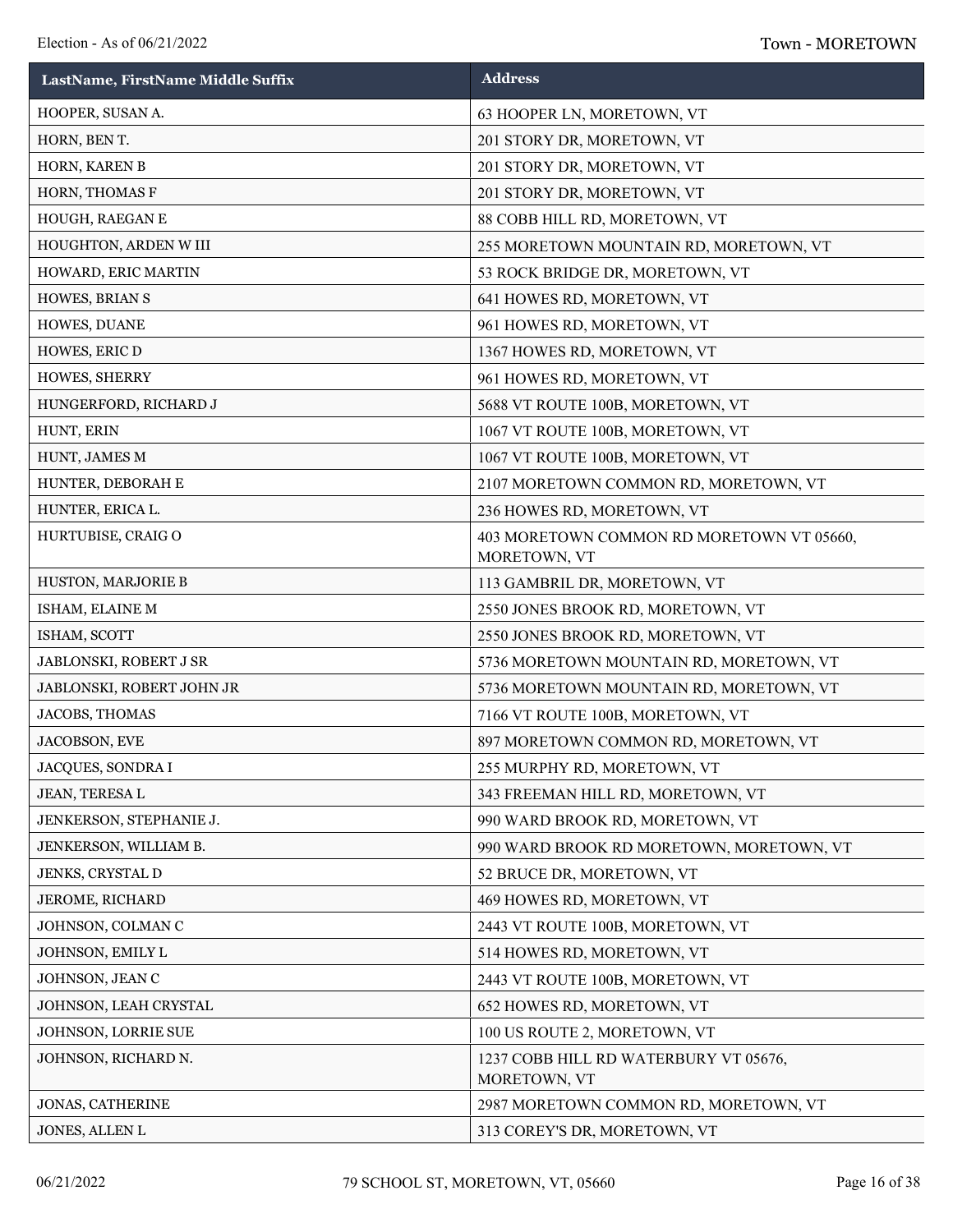| LastName, FirstName Middle Suffix | <b>Address</b>                          |
|-----------------------------------|-----------------------------------------|
| JONES, HAYDEN B                   | 117 JONES RD, MORETOWN, VT              |
| JONES, JOYCE A                    | 307 VT ROUTE 100B, MORETOWN, VT         |
| JONES, LAWRENCE E                 | 117 JONES RD, MORETOWN, VT              |
| JORDAN, ROBERT                    | 1405 MORETOWN MOUNTAIN RD, MORETOWN, VT |
| KAFER, LYNN                       | 3332 MORETOWN MOUNTAIN RD, MORETOWN, VT |
| KAHOFER, AMY E                    | 310 DICKERSON RD, MORETOWN, VT          |
| KANE, ALYSHA N                    | 151 FAIRGROUND RD 4, MORETOWN, VT       |
| KASTNER, ASHLEY                   | 38 COBB HILL RD, MORETOWN, VT           |
| KATHAN, DAKOTA J                  | 1123 VT ROUTE 100B, MORETOWN, VT        |
| KATHAN, MEGAN                     | 1123 VT ROUTE 100B, MORETOWN, VT        |
| KAZLOW, GENE R                    | 2107 MORETOWN COMMON RD, MORETOWN, VT   |
| KAZLOW, GEOFFREY H.               | 2107 MORETOWN COMMON RD, MORETOWN, VT   |
| KAZLOW, NATHANIEL H.              | 2107 MORETOWN COMMON RD, MORETOWN, VT   |
| KEENE, JOYCE E                    | 1379 MORETOWN MOUNTAIN RD, MORETOWN, VT |
| KEENE, LORETTA J                  | 1379 MORETOWN MOUNTAIN RD, MORETOWN, VT |
| KELLER, DAVID J.                  | 262 MAPLEWOOD CMN, MORETOWN, VT         |
| KELLER, NATALIE H.                | 262 MAPLEWOOD CMN, MORETOWN, VT         |
| KEMP, SERENA ROSE                 | 115 JONES RD, MORETOWN, VT              |
| KENDALL, CLAIRE M                 | 149 HOWES RD, MORETOWN, VT              |
| KENNEDY, JEDDSMYN A.              | 343 FREEMAN HILL RD, MORETOWN, VT       |
| KENNEDY, MARY GRACE               | 4347 VT ROUTE 100B, MORETOWN, VT        |
| KENNEDY, PATRICIA E               | 130 SOAPSTONE RD, MORETOWN, VT          |
| KENNEDY, SCOTT G                  | 82 LONGLEY RD, MORETOWN, VT             |
| KENNEDY, TINA M                   | 82 LONGLEY RD, MORETOWN, VT             |
| KENNISON, LINDSAY A               | 63 DERBY FARM LN, MORETOWN, VT          |
| KENNISON, SCOTT B                 | 63 DERBY FARM LN, MORETOWN, VT          |
| KENT, ADAM F.                     | 112 TERRACE LN, MORETOWN, VT            |
| KENT, DANIELLE G.                 | 112 TERRACE LN, MORETOWN, VT            |
| KIMBALL, SUSAN J                  | 2146 RIVER RD, MORETOWN, VT             |
| KIMBALL, WARREN ALLEN             | 2146 RIVER RD, MORETOWN, VT             |
| KINSELLA, ROBIN M.                | 265 SHERMAN DR, MORETOWN, VT            |
| KIRKPATRICK, KAYLEIGH             | 172 MCGIBBONS RD, MORETOWN, VT          |
| KIRPAN, GARY M                    | 5770 VT ROUTE 100B, MORETOWN, VT        |
| KIRPAN, GRACE E.                  | 5770 VT ROUTE 100B, MORETOWN, VT        |
| KIRPAN, PATRICIA M                | 5770 VT ROUTE 100B, MORETOWN, VT        |
| KITCHELL, JUDITH P                | 57 DOG RDG, MORETOWN, VT                |
| KITCHENS, BRIAN                   | 1958 S HILL RD, MORETOWN, VT            |
| KLUK, RYAN                        | 1032 US ROUTE 2, MORETOWN, VT           |
| KNUTSEN, JAN                      | 52 OLD CORN FIELD RD, MORETOWN, VT      |
| KOCH, ERICA                       | 66 DEANS MOUNTAIN, MORETOWN, VT         |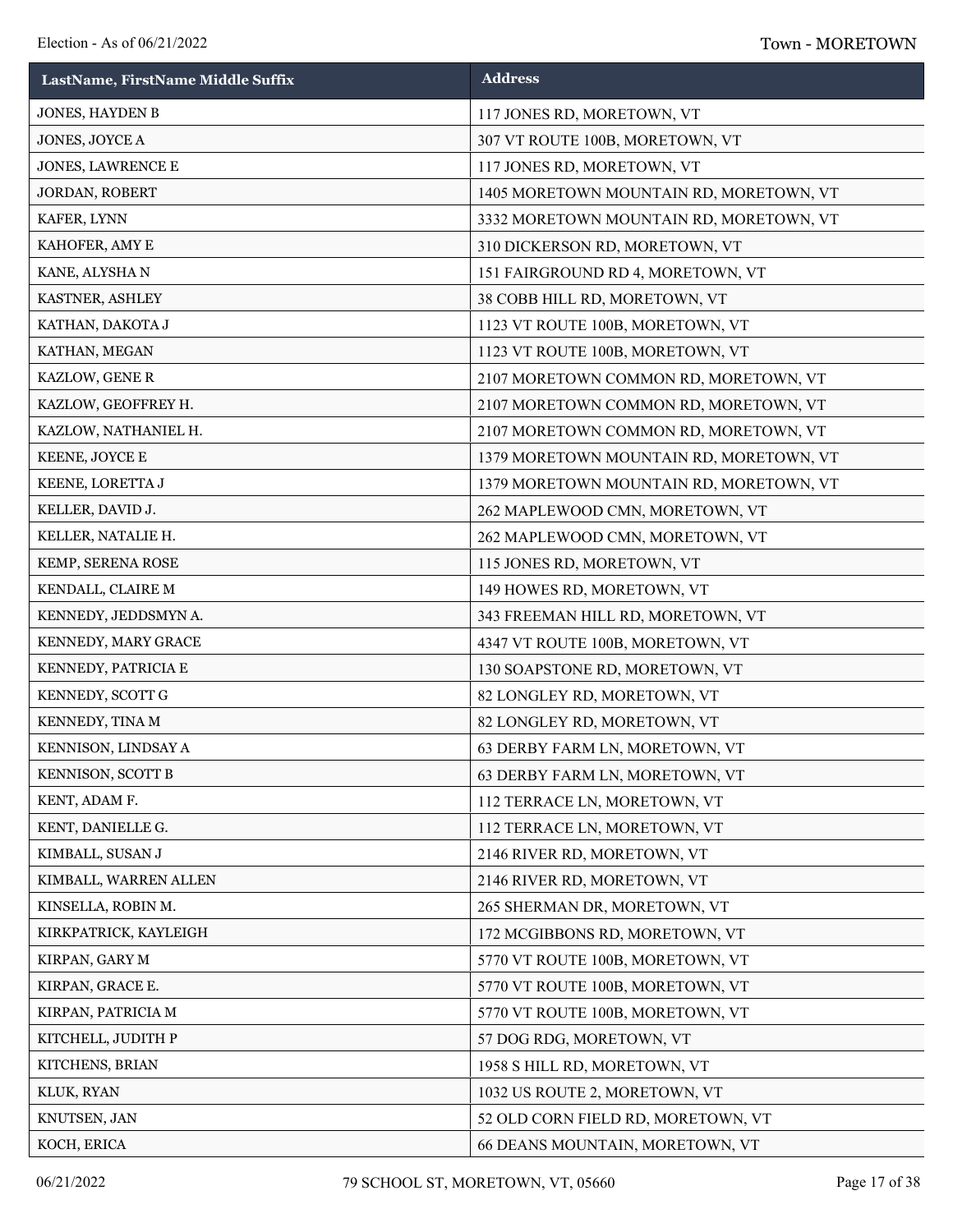| LastName, FirstName Middle Suffix | <b>Address</b>                        |
|-----------------------------------|---------------------------------------|
| KONG, ELIZA                       | 244 MAPLEWOOD CMN, MORETOWN, VT       |
| KORN, ANDREW CHARLES              | 150 FAIRGROUND RD 6, MORETOWN, VT     |
| KOSS, BRYAN                       | 2699 VT ROUTE 100B, MORETOWN, VT      |
| KRUSE, MICHELLE ANN               | 18 GALLAGHER ACRES, MORETOWN, VT      |
| KUDRIAVETZ, ANNA MADELINE         | 27 TERRACE LN, MORETOWN, VT           |
| KUDRIAVETZ, DIANE M               | 27 TERRACE LN, MORETOWN, VT           |
| KUDRIAVETZ, NICHOLAS A            | 27 TERRACE LN, MORETOWN, VT           |
| KUEHNAST, RICK T                  | 1622 WARD BROOK RD, MORETOWN, VT      |
| LABARGE, PATRICIA                 | 3148 COBB HILL RD, MORETOWN, VT       |
| LABOR, WENDELL M                  | 1123 VT ROUTE 100B, MORETOWN, VT      |
| LACHANCE, ERIC W                  | 34 GALLAGHER ACRES, MORETOWN, VT      |
| LACOUNT, BRIAN C                  | 240 STEVENS BROOK RD, MORETOWN, VT    |
| LACOUNT, KIM M                    | 240 STEVENS BROOK RD, MORETOWN, VT    |
| LACOUR, LAUREN M                  | 175 GALLAGHER ACRES, MORETOWN, VT     |
| LACOUR, NICHOLAS                  | 175 GALLAGHER ACRES, MORETOWN, VT     |
| LACROIX, KEITH D.                 | 6276 VT ROUTE 100B, MORETOWN, VT      |
| LACROIX, RAE-ANNE R.              | 6276 VT ROUTE 100B, MORETOWN, VT      |
| LADIEU, CHARLES D                 | 21 FAIRGROUND RD, MORETOWN, VT        |
| LADIEU, LAURA A.                  | 21 FAIRGROUND RD 1, MORETOWN, VT      |
| LADUE, JACOB M.                   | 1568 JONES BROOK RD, MORETOWN, VT     |
| LADUE, JEFFREY                    | 1568 JONES BROOK RD, MORETOWN, VT     |
| LADUE, JEFFREY M                  | 1568 JONES BROOK RD, MORETOWN, VT     |
| LADUE, JULIA J                    | 1568 JONES BROOK RD, MORETOWN, VT     |
| LAFOND, BRIAN J                   | 67 ELWELL DR, MORETOWN, VT            |
| LAFOND, HILLARY G                 | 67 ELWELL DR, MORETOWN, VT            |
| LAFORCE, JUSTIN RAYMOND           | 34 GALLAGHER ACRES, MORETOWN, VT      |
| LAHR, ERIK                        | 6570 VT ROUTE 100B, MORETOWN, VT      |
| LAHR, STEPHANIE                   | 6570 VT ROUTE 100B, MORETOWN, VT      |
| LAKIN, ELIZABETH                  | 2112 RIVER RD, MORETOWN, VT           |
| LAMSON, HARRY JIM                 | 84 JONES RD, MORETOWN, VT             |
| LAMSON, JERRI L                   | 84 JONES RD, MORETOWN, VT             |
| LAMSON, KAREN HOUSTON             | 84 JONES RD, MORETOWN, VT             |
| LAMSON, STANLEY                   | 213 SHERMAN DR, MORETOWN, VT          |
| LANE, GERRIT                      | 63 GOVE RD, MORETOWN, VT              |
| LANE, MAURA C                     | 63 GOVE RD, MORETOWN, VT              |
| LANE, RICHARD K                   | 63 GOVE RD, MORETOWN, VT              |
| LANGELLA, PETER P.                | 120 WILLIAMS RD, MORETOWN, VT         |
| LANSKY, JOHN R.                   | 1737 VT ROUTE 100B, MORETOWN, VT      |
| LAROCCA, DONALD M                 | 2956 MORETOWN COMMON RD, MORETOWN, VT |
| LAROCCA, RITA M                   | 2956 MORETOWN COMMON RD, MORETOWN, VT |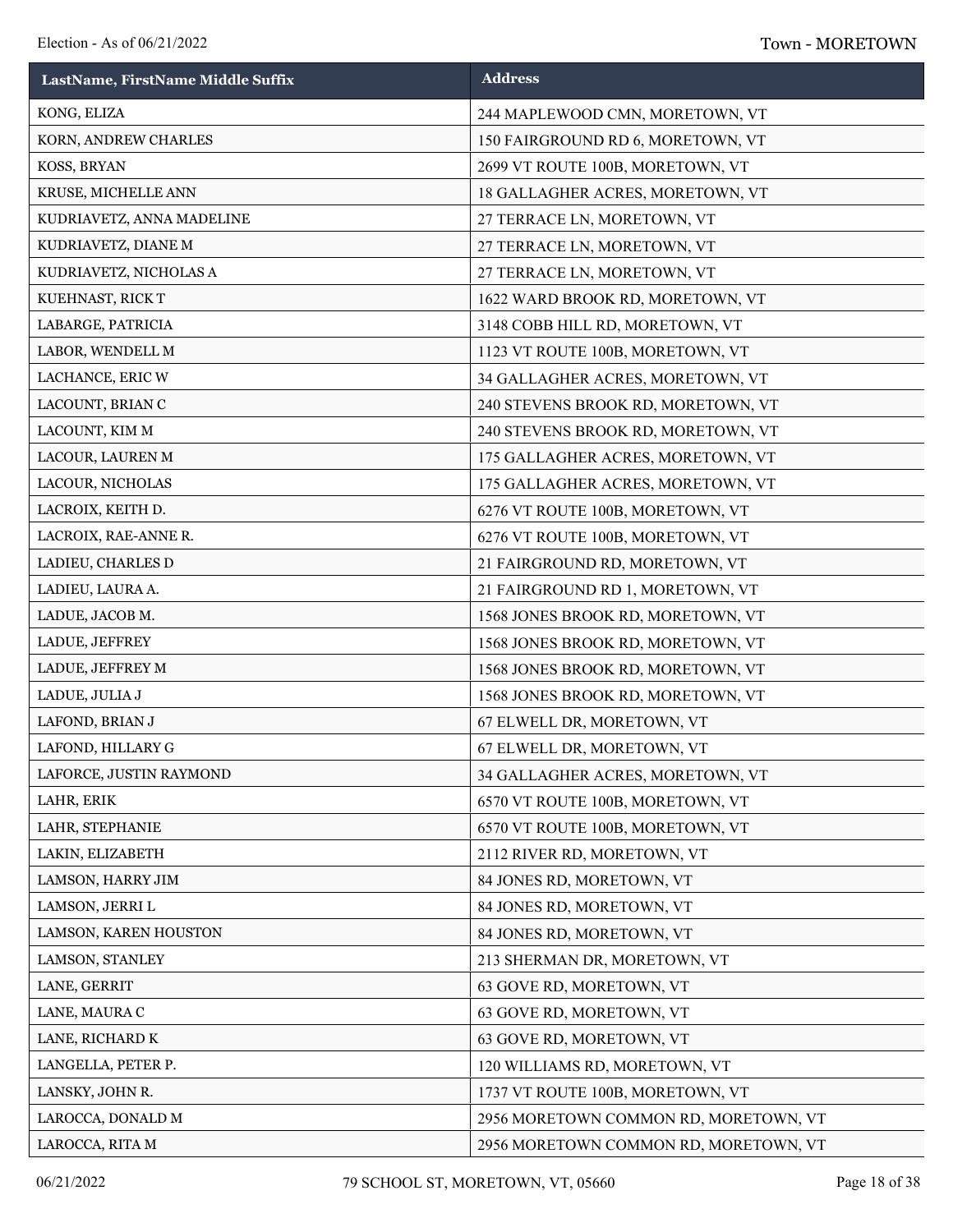| LastName, FirstName Middle Suffix | <b>Address</b>                              |
|-----------------------------------|---------------------------------------------|
| LARSEN, JONATHAN Z                | 909 LOVERS LN, MORETOWN, VT                 |
| LARSEN, MARY M.                   | 3399 COBB HILL RD MORETOWN VT, MORETOWN, VT |
| LARSEN, ROBERT T.                 | 3399 COBB HILL RD MORETOWN, MORETOWN, VT    |
| LASKEY, DAVID A                   | 70 TURNER RD, MORETOWN, VT                  |
| LASPISA, DANIEL J.                | 126 FOGGY MOUNTAIN DR, MORETOWN, VT         |
| LAVANWAY, JAY                     | 408 DEANS MOUNTAIN, MORETOWN, VT            |
| LAVANWAY, MEGHAN                  | 408 DEANS MOUNTAIN, MORETOWN, VT            |
| LAWSON, KAREN                     | 2295 MORETOWN MOUNTAIN RD, MORETOWN, VT     |
| LAWSON, SEAN T                    | 2295 MORETOWN MOUNTAIN RD, MORETOWN, VT     |
| LEACH, DONALD E                   | 1900 JONES BROOK RD, MORETOWN, VT           |
| LEBLANC, NICHOLAS J               | 4129 VT ROUTE 100B, MORETOWN, VT            |
| LEBOEUF, LANE T.                  | 84 QUENNEVILLE DR, MORETOWN, VT             |
| LEBOEUF, LUKE TYLER               | 237 QUENNEVILLE DR, MORETOWN, VT            |
| LEBOEUF, PAULINE                  | 94 QUENNEVILLE DR, MORETOWN, VT             |
| LEBOEUF, SHANNON J                | 94 QUENNEVILLE DR, MORETOWN, VT             |
| LEBOEUF, TERESA L                 | 237 QUENNEVILLE DR, MORETOWN, VT            |
| LEBOEUF, TIMOTHY G                | 237 QUENNEVILLE DR, MORETOWN, VT            |
| LEE, DONALD                       | 83 THE COMMONS 16, MORETOWN, VT             |
| LEE, GRACE                        | 1636 RIVER RD, MORETOWN, VT                 |
| LEE, MICHELLE                     | 83 THE COMMONS 16, MORETOWN, VT             |
| LEMERY, EDWARD WILLIAM JR         | 1980 HERRING BROOK RD, MORETOWN, VT         |
| LEMERY, ROBIN F                   | 1980 HERRING BROOK RD, MORETOWN, VT         |
| LEMON, ZOE DAKOTA                 | 475 GALLAGHER ACRES, MORETOWN, VT           |
| LENART, GEORGE B                  | 311 MORETOWN MOUNTAIN RD, MORETOWN, VT      |
| LEONE, DORLA L                    | 231 DEVILS WASHBOWL, MORETOWN, VT           |
| LEONE, KENNETH N                  | 231 DEVILS WASHBOWL, MORETOWN, VT           |
| LESSOR, HEATHER P.                | 80 MIDDLE RD, MORETOWN, VT                  |
| LESSOR, RILEY K                   | 80 MIDDLE RD, MORETOWN, VT                  |
| LEVEILLE, RYER E                  | 164 RIVER RD, MORETOWN, VT                  |
| LEVIN, DIANE S                    | 70 TURNER RD, MORETOWN, VT                  |
| LEVIN-WALKER, DAVID C.            | 70 TURNER RD, MORETOWN, VT                  |
| LEWIS, ALLISON N.                 | 2783 MORETOWN COMMON RD, MORETOWN, VT       |
| LEWIS, CARLA M                    | 361 HOWES RD, MORETOWN, VT                  |
| LEWIS, HENRY P                    | 361 HOWES RD, MORETOWN, VT                  |
| LEWIS, TREVOR A                   | 2783 MORETOWN COMMON RD, MORETOWN, VT       |
| LEWIS, TYLER D                    | 361 HOWES RD, MORETOWN, VT                  |
| LINDEMANN, CINDY L                | 266 TURNER RD, MORETOWN, VT                 |
| LINDEMANN, ROBERT P               | 266 TURNER RD, MORETOWN, VT                 |
| LIPTAK, ALAN R                    | 4500 MORETOWN MOUNTAIN RD, MORETOWN, VT     |
| LIPTAK, DANIEL R.                 | 3316 MORETOWN COMMON RD, MORETOWN, VT       |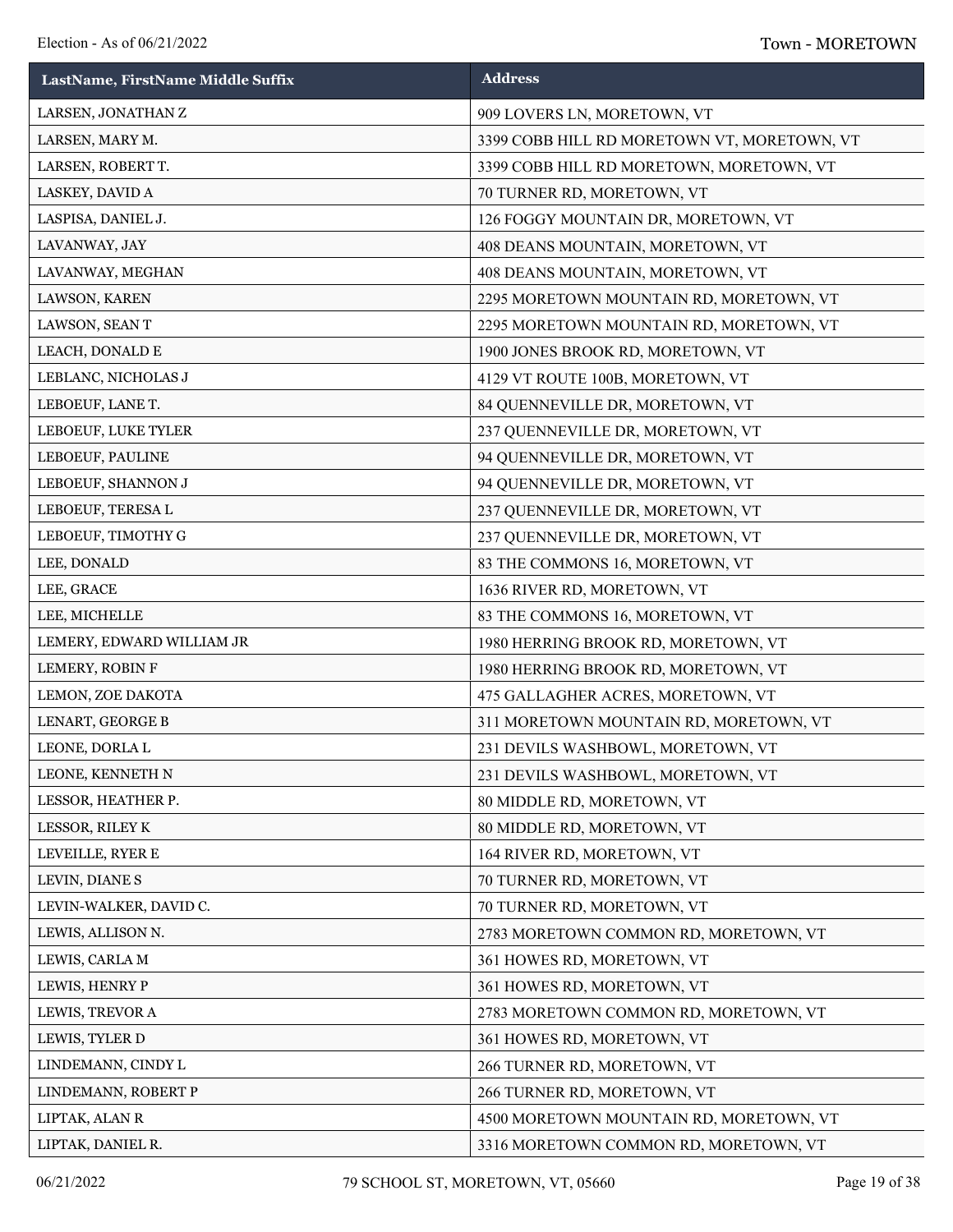| LastName, FirstName Middle Suffix | <b>Address</b>                                             |
|-----------------------------------|------------------------------------------------------------|
| LIPTAK, ELLEN                     | 4500 MORETOWN MOUNTAIN RD, MORETOWN, VT                    |
| LIPTAK, KATELYN N.                | 3316 MORETOWN COMMON RD, MORETOWN, VT                      |
| LITTLE, CHRISTOPHER               | 183 FREEMAN HILL RD, MORETOWN, VT                          |
| LITTLE, KATHRYN DRUMHELLER        | 183 FREEMAN HILL RD, MORETOWN, VT                          |
| LLEWELLYN, EVAN M                 | 75 EDGE DR, MORETOWN, VT                                   |
| LLEWELLYN, KEITH E                | 75 EDGE DR, MORETOWN, VT                                   |
| LLEWELLYN, LESLIE A               | 75 EDGE DR, MORETOWN, VT                                   |
| LOGAN, NICHOLAS                   | 148 PONY FARM RD, MORETOWN, VT                             |
| LOMBARDO, JACLYN                  | 1915 RIVER RD, MORETOWN, VT                                |
| LONDON-OSHELLO, STACEY B          | 110 LIVING TREE LANE LN, MORETOWN, VT                      |
| LONG, ERIC J                      | 100 MIDDLE RD, MORETOWN, VT                                |
| LONG, KAROLYN W                   | 1896 S HILL RD, MORETOWN, VT                               |
| LONG, MICHAEL W                   | 796 VT ROUTE 100 S, MORETOWN, VT                           |
| LONG, SIOBHAN W.                  | 100 MIDDLE RD, MORETOWN, VT                                |
| LONGCHAMP, ERIN N.                | 39 SHERMAN DR, MORETOWN, VT                                |
| LONGCHAMP, STEVEN H               | 1594 US ROUTE 2, MORETOWN, VT                              |
| LOOSE, JONATHAN A                 | 343 FREEMAN HILL RD, MORETOWN, VT                          |
| LOPEZ, ARMANDO M                  | 1244 RIVER RD, MORETOWN, VT                                |
| LORD, CHRISTIE E                  | 91 GAMBRIL DR, MORETOWN, VT                                |
| LORD, JUSTIN A.                   | 91 GAMBRIL DR, MORETOWN, VT                                |
| LORD, RICHARD F.                  | 91 GAMBRIL DR, MORETOWN, VT                                |
| LOUDON, THOMAS D                  | 39 SHERMAN DR, MORETOWN, VT                                |
| LOUNSBURY, CAROLINE D.            | 6356 MORETOWN MOUNTAIN RD, MORETOWN, VT                    |
| LOUNSBURY, DOUGLAS T.             | 6356 MORETOWN MOUNTAIN RD, MORETOWN, VT                    |
| LOVEGROVE, CAITLING               | 38 MIDDLE RD, MORETOWN, VT                                 |
| LOVITZ, NATHAN                    | 258 GALLAGHER ACRES, MORETOWN, VT                          |
| LUCE, CHRISTINE S                 | 517 GALLAGHER ACRES, MORETOWN, VT                          |
| LUCE, DAVID F                     | 85 FAIRGROUND RD MORETOWN VT 05660, MORETOWN,<br><b>VT</b> |
| LUCE, SUSAN E.                    | 85 FAIRGROUND RD MORETOWN VT 05660, MORETOWN,<br><b>VT</b> |
| LUNDBLAD, CHERYL                  | 1003 VT ROUTE 100 S, MORETOWN, VT                          |
| LUNDBLAD, PHILLIP C               | 1003 VT ROUTE 100 S, MORETOWN, VT                          |
| LUSCOMB, KATHERINE B              | 320 OLD GULF RD, MORETOWN, VT                              |
| LUTY, APRIL D                     | 108 SOAPSTONE RD, MORETOWN, VT                             |
| LUTY, JOSEPH A                    | 108 SOAPSTONE RD, MORETOWN, VT                             |
| LUTY, SHEILA D                    | 108 SOAPSTONE RD, MORETOWN, VT                             |
| LYNCH, EVELYN L                   | 551 MORETOWN COMMON RD, MORETOWN, VT                       |
| LYNCH, JESSICA EDWARDS            | 551 MORETOWN COMMON RD, MORETOWN, VT                       |
| LYNCH, JOHN MACDUFFIE             | 551 MORETOWN COMMON RD, MORETOWN, VT                       |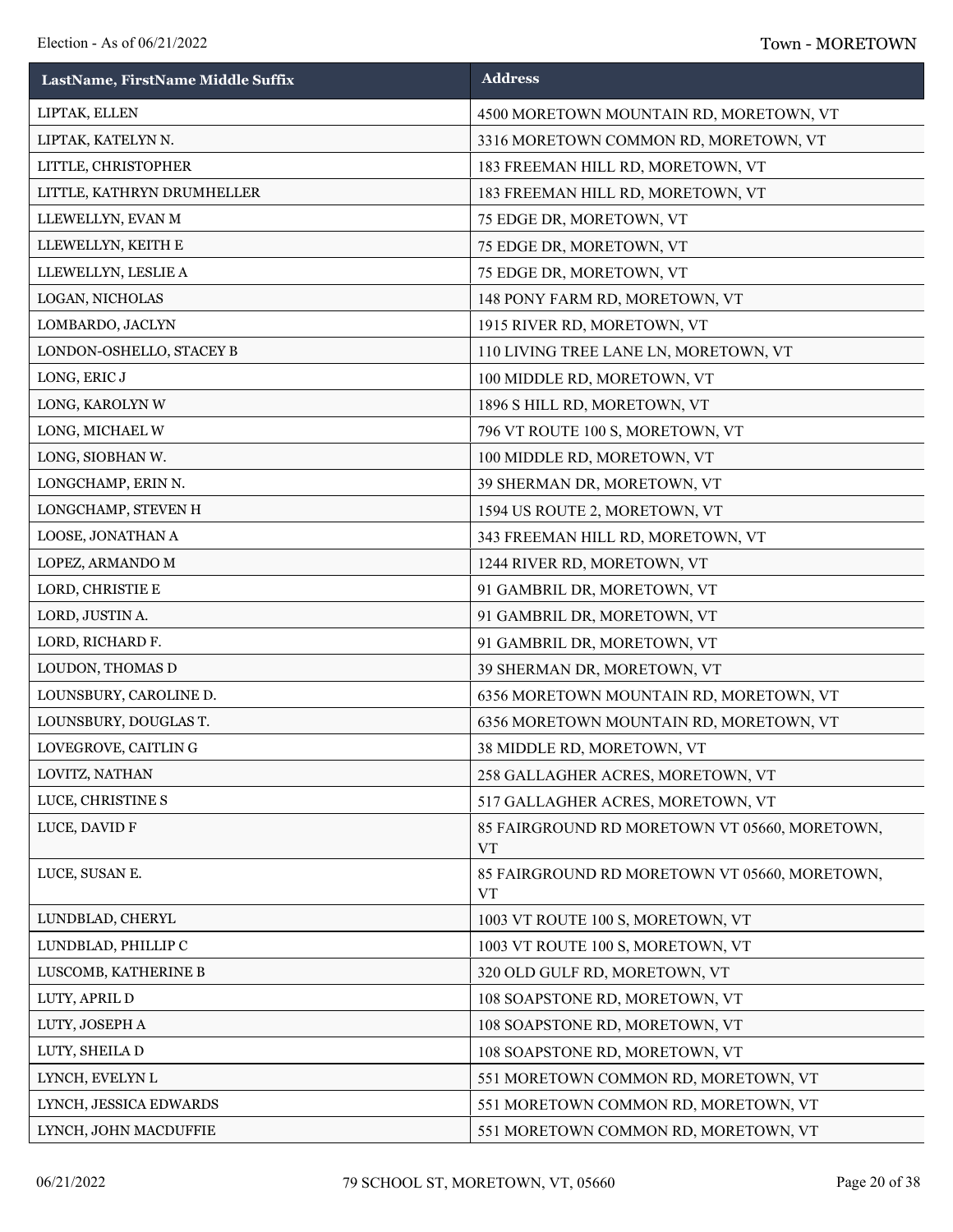| LastName, FirstName Middle Suffix | <b>Address</b>                           |
|-----------------------------------|------------------------------------------|
| LYNCH, JOHN M                     | 551 MORETOWN COMMON RD, MORETOWN, VT     |
| LYNCH, KIMBERLY S.                | 3342 MORETOWN COMMON RD, MORETOWN, VT    |
| LYNCH, MICHAEL R JR               | 5659 MORETOWN MOUNTAIN RD, MORETOWN, VT  |
| MACASKILL, STEPHANIE E.           | 320 GALLAGHER ACRES, MORETOWN, VT        |
| MACASKILL, STUART L.              | 320 GALLAGHER ACRES, MORETOWN, VT        |
| MACDONALD, BRIAN B.               | 6568 VT ROUTE 100B, MORETOWN, VT         |
| MACK, PAMELA S.                   | 63 GAMBRIL DR WATERBURY VT, MORETOWN, VT |
| MACLEOD-BLUVER, CAITLIN           | 291 SUGAR HOUSE WAY, MORETOWN, VT        |
| MACMILLAN, ANNE E                 | 1426 S HILL RD, MORETOWN, VT             |
| MACMILLAN, HAZEL J                | 1426 S HILL RD, MORETOWN, VT             |
| MADSEN, CHRISTINE T               | 907 HATHAWAY RD, MORETOWN, VT            |
| MAGILL, BRENDAN J                 | 493 HERRING BROOK RD, MORETOWN, VT       |
| MAGILL, ERIN I                    | 493 HERRING BROOK RD, MORETOWN, VT       |
| MAGILL, HEIDI L                   | 493 HERRING BROOK RD, MORETOWN, VT       |
| MAGILL, JUSTIN P                  | 2523 VT ROUTE 100B, MORETOWN, VT         |
| MAGILL, MARY ELLEN                | 2523 VT ROUTE 100B, MORETOWN, VT         |
| MAGILL, STEPHEN R                 | 493 HERRING BROOK RD, MORETOWN, VT       |
| MAGILL, WILLIAM M                 | 2523 VT ROUTE 100B, MORETOWN, VT         |
| MAHER, BRIAN                      | 81 DEANS MOUNTAIN, MORETOWN, VT          |
| MAHER, TERI COTHRAN               | 81 DEANS MOUNTAIN, MORETOWN, VT          |
| MALINOSKI, JENNIFER               | 1143 VT ROUTE 100B, MORETOWN, VT         |
| MALONEY, JASON F                  | 2495 JONES BROOK RD, MORETOWN, VT        |
| MALONEY, NORMA J                  | 2495 JONES BROOK RD, MORETOWN, VT        |
| MALONEY, SHANNON V.               | 2495 JONES BROOK RD, MORETOWN, VT        |
| MANCHESTER, JOYCE M.              | 1425 COBB HILL RD, MORETOWN, VT          |
| MANDIGO, PENNY S                  | 1756 STEVENS BROOK RD, MORETOWN, VT      |
| MARAND, ALENA DENISE              | 12 ELWELL DR, MORETOWN, VT               |
| MARING, JASON R.                  | 344 SIDE RD, MORETOWN, VT                |
| MARING, MELISSA A.                | 344 SIDE RD, MORETOWN, VT                |
| MARKS, SUSAN W                    | 456 S HILL RD, MORETOWN, VT              |
| MARSHALL, DENNIS W                | 91 GAMBRIL DR, MORETOWN, VT              |
| MARTIN, DAVID MICHAEL             | 1397 COBB HILL RD, MORETOWN, VT          |
| MARTIN, ELISA K                   | 1397 COBB HILL RD, MORETOWN, VT          |
| MARTIN, LEE-ANN M                 | 145 KINGDOM FARM LN, MORETOWN, VT        |
| MARTIN, LEISHA D                  | 5861 MORETOWN MOUNTAIN RD, MORETOWN, VT  |
| MARTIN, LILY                      | 145 KINGDOM FARM LN, MORETOWN, VT        |
| MARTIN, MERIDITH                  | 145 KINGDOM FARM LN, MORETOWN, VT        |
| MARTIN, MICHAEL                   | 1397 COBB HILL RD, MORETOWN, VT          |
| MARTIN, ROBERT B III              | 5982 MORETOWN MOUNTAIN RD, MORETOWN, VT  |
| MARTIN, THOMAS J                  | 145 KINGDOM FARM LN, MORETOWN, VT        |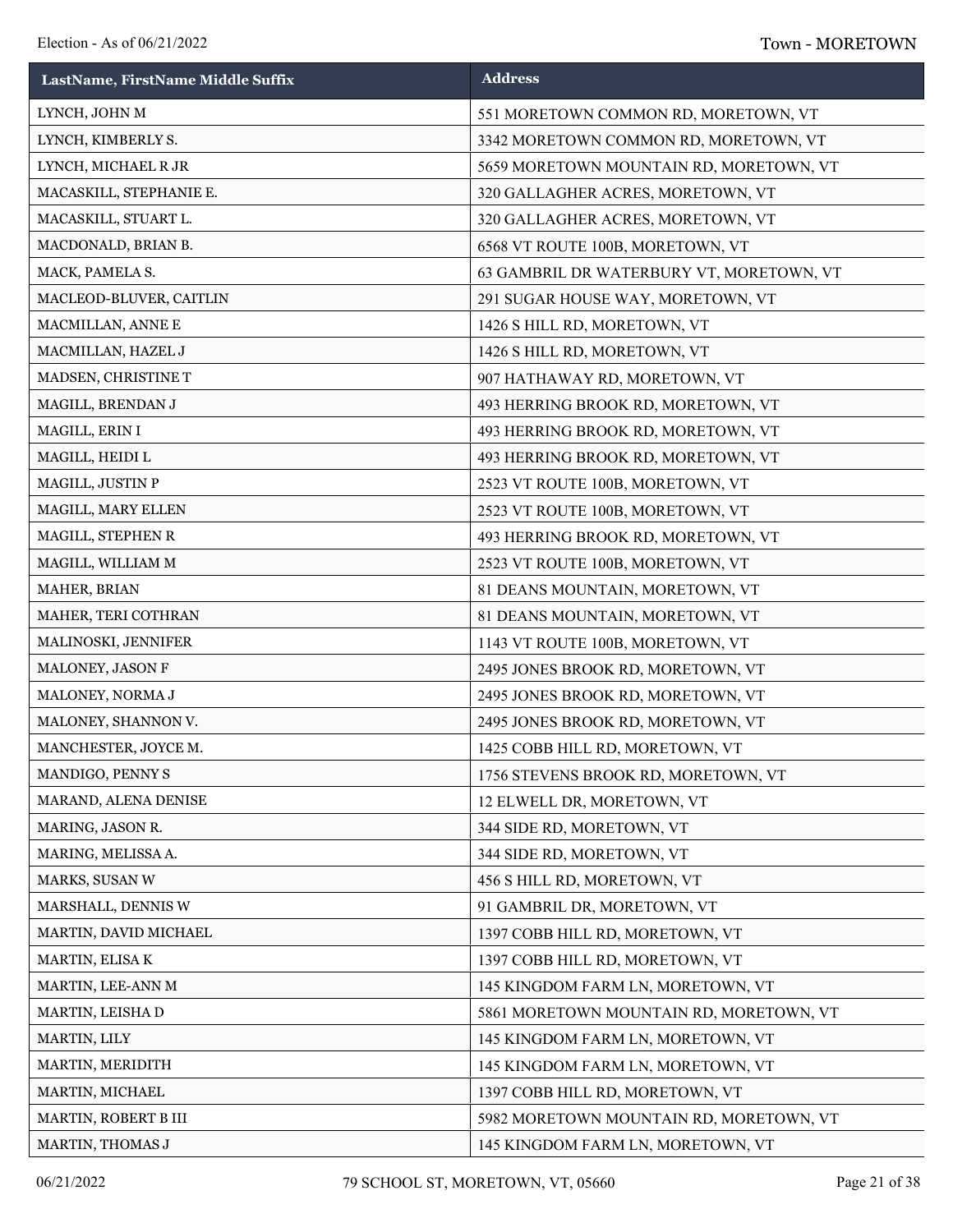| LastName, FirstName Middle Suffix | <b>Address</b>                              |
|-----------------------------------|---------------------------------------------|
| MARTINEZ, JORDAN C                | 67 THE COMMONS 7, MORETOWN, VT              |
| MARTINO, KIMBERLEY A              | 1414 VT ROUTE 100B, MORETOWN, VT            |
| MARTINS, ADAN H.                  | 126 GALLAGHER ACRES, MORETOWN, VT           |
| MARTINS, KRISTIN S.               | 126 GALLAGHER ACRES, WATERBURY, VT          |
| MASON, ANN E                      | 257 GALLAGHER ACRES, MORETOWN, VT           |
| MASON, CHRISTOPHER P              | 257 GALLAGHER ACRES, MORETOWN, VT           |
| MASON, GREGG E.                   | 31 SITKA LN, MORETOWN, VT                   |
| MASON, KURT J                     | 1245 VT ROUTE 100B, MORETOWN, VT            |
| MASON, LISA C.F.                  | 31 SITKA LN MORETOWN VT 05660, MORETOWN, VT |
| MAVIN, ANDREW THOMAS              | 1032 US ROUTE 2, MORETOWN, VT               |
| MAXHAM, KRIS M                    | 2112 RIVER RD LOT 10, MORETOWN, VT          |
| MAY, JAMES EVERETT                | 0 FAIRGROUND RD MORETOWN, MORETOWN, VT      |
| MAYER, HAPPY                      | 2003 COBB HILL RD, MORETOWN, VT             |
| MAYNARD, GERALD                   | 150 VT ROUTE 100B, MORETOWN, VT             |
| MAYNARD, KENDALL M                | 427 VT ROUTE 100 S, MORETOWN, VT            |
| MAYNARD, WILMA JUNE               | 150 VT ROUTE 100B, MORETOWN, VT             |
| MAYS, AUDRY ANN                   | 1376 VT ROUTE 100B, MORETOWN, VT            |
| MAYS, ROBERT H                    | 1376 VT ROUTE 100B, MORETOWN, VT            |
| MAZZILLI, ANTHONY J               | 713 BAT HENNESEY RD, MORETOWN, VT           |
| MAZZILLI, ELISABETH J             | 585 BAT HENNESEY RD, MORETOWN, VT           |
| MAZZILLI, KARL A                  | 585 BAT HENNESEY RD, MORETOWN, VT           |
| MCALLISTER, TRAVIS S.             | 553 HATHAWAY RD, MORETOWN, VT               |
| MCCARTY, DENISE M                 | 1425 COBB HILL RD, MORETOWN, VT             |
| MCGINLEY, ROBERT KEVIN            | 6406 MORETOWN MOUNTAIN RD, MORETOWN, VT     |
| MCGRATH, KATHI                    | 4414 MORETOWN COMMON RD, MORETOWN, VT       |
| MCGRATH, LINDA A                  | 1118 US ROUTE 2, MORETOWN, VT               |
| MCGRATH, MICHAEL J                | 1118 US ROUTE 2, MORETOWN, VT               |
| MCGRATH, NICOLE M                 | 1118 US ROUTE 2, MORETOWN, VT               |
| MCGUIRE, MACKENZIE CLAIRE         | 220 GALLAGHER ACRES, MORETOWN, VT           |
| MCGUIRE, RYAN                     | 220 GALLAGHER ACRES, MORETOWN, VT           |
| MCHUGH, DANIEL A                  | 4466 MORETOWN COMMON RD, MORETOWN, VT       |
| MCHUGH, KAY M                     | 4466 MORETOWN COMMON RD, MORETOWN, VT       |
| MCKAY, FRAN M.                    | 80 FLETCHER RD, MORETOWN, VT                |
| MCKNIGHT, SUSAN G                 | 122 SNOWDEN, MORETOWN, VT                   |
| MCKNIGHT-WARREN, DIANE G          | 339 MORETOWN HTS, MORETOWN, VT              |
| MCKNIGHT-WARREN, GLORIA DIANNE    | 339 MORETOWN HTS, MORETOWN, VT              |
| MCLAUGHLIN, DANIELLE R.           | 56 NOYES RD, MORETOWN, VT                   |
| MCMANUS, ANDREA SILVA             | 85 THE COMMONS 20, MORETOWN, VT             |
| MCMANUS, SCOTT M.                 | 85 THE COMMONS 20, MORETOWN, VT             |
| MCMULLEN-FEKERT, KELLY ANN        | 1423 VT ROUTE 100B, MORETOWN, VT            |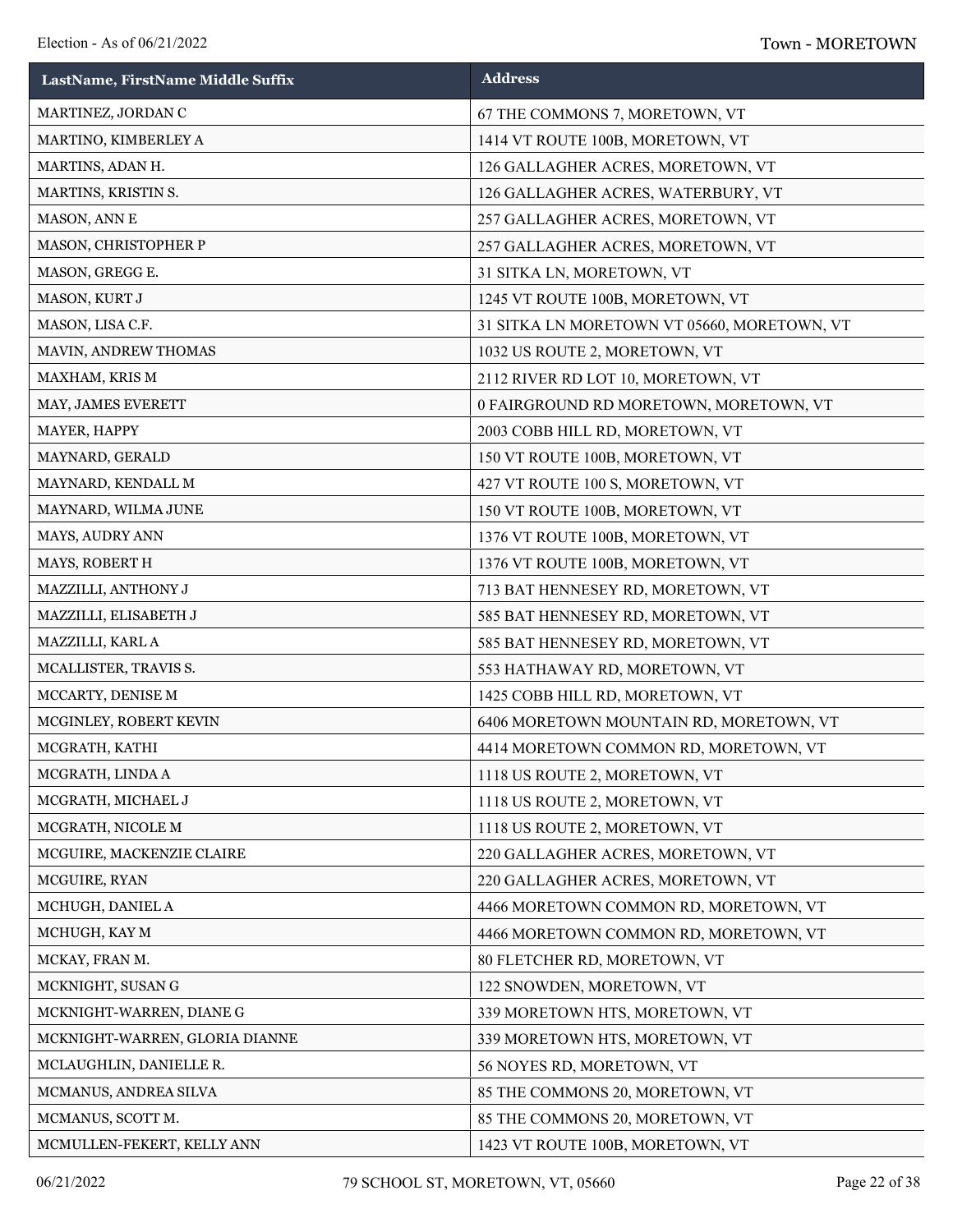| LastName, FirstName Middle Suffix | <b>Address</b>                                             |
|-----------------------------------|------------------------------------------------------------|
| MCNALLY, MYRIA G                  | 108 SOAPSTONE RD, MORETOWN, VT                             |
| MEAD, CIARA AVERY                 | 210 SITKA LN, MORETOWN, VT                                 |
| MEAD, SCOTT A                     | 210 SITKA LN, MORETOWN, VT                                 |
| MEIER, CHRISTOPHER W              | 3 DEER RUN LN, MORETOWN, VT                                |
| MEIER, NICOLE A                   | 3 DEER RUN LN, MORETOWN, VT                                |
| MELEN, ANNA H                     | 98 GALLAGHER ACRES, MORETOWN, VT                           |
| MELEN, MATTHEW C                  | 98 GALLAGHER ACRES, MORETOWN, VT                           |
| MELONE, NICOLE DANIELLE           | 1013 VT ROUTE 100B, MORETOWN, VT                           |
| MERKIS, EMILY LYNN                | 21 FLETCHER RD 2, MORETOWN, VT                             |
| MERKIS, SARAH                     | 21 FLETCHER RD 2, MORETOWN, VT                             |
| METCALF, LYNN                     | 144 HOG HOLW, MORETOWN, VT                                 |
| METEVIER, ERIN R                  | 40 FAIRGROUND RD 15, MORETOWN, VT                          |
| METEVIER, THEODORE E              | 36 FAIRGROUND RD, MORETOWN, VT                             |
| METHE, AIME CLEMENT               | 10 MORETOWN MOUNTAIN RD, MORETOWN, VT                      |
| METHE, BEATRIX C                  | 10 MORETOWN COMMON RD, MORETOWN, VT                        |
| MICHAELSON, MICHAEL MARION        | 136 MIDDLE RD, MORETOWN, VT                                |
| MILIDEO, LAUREN                   | 268 GALLAGHER ACRES, MORETOWN, VT                          |
| MILLER, DIANA MAE                 | 1706 RIVER RD, MORETOWN, VT                                |
| MILTNER, RACHEL DONA              | 8 MORETOWN MOUNTAIN RD, MORETOWN, VT                       |
| MINER, MOLLY                      | 186 COBB HILL RD, MORETOWN, VT                             |
| MISHKIN, DAVID T.                 | 1869 HOG HOLLOW ROAD, MONTPELIER, VT                       |
| MISHKIN, SAMANTHA JO              | 1869 HOG HOLW, MORETOWN, VT                                |
| MITCHELL, COLTON A.               | 338 DEANS MOUNTAIN, MORETOWN, VT                           |
| MITCHELL, DANIEL ROBERT           | 196 AUGER DR, MORETOWN, VT                                 |
| MITCHELL, MATTHEW W               | 249 HONAN RD, MORETOWN, VT                                 |
| MITCHELL, MICHELE A               | 338 DEANS MOUNTAIN, MORETOWN, VT                           |
| MOHR, BRIAN C.                    | 514 HOWES RD, MORETOWN, VT                                 |
| MOORE, JESSICA D                  | 17 SOAPSTONE RD, MORETOWN, VT                              |
| MOORE, TIFFANY G.                 | 132 GREENSTONE LN, MORETOWN, VT                            |
| MORAN, FRANCIS A                  | 81 THE COMMONS 11, MORETOWN, VT                            |
| MORAN, TARYN                      | 32 HURDLE RD, MORETOWN, VT                                 |
| MORELLI, KELLY                    | 197 MISTY HILL TOP, MORETOWN, VT                           |
| MORELLI, ROBERT M                 | 197 MISTY HILL TOP, MORETOWN, VT                           |
| MORGAN, LYNN                      | 4486 MORETOWN COMMON RD, MORETOWN, VT                      |
| MORRISON, SHANNON L               | 142 COBB HILL RD MORETOWN VT 05660, MORETOWN,<br><b>VT</b> |
| MORSE, LAURA L.                   | 1552 RIVER RD MORETOWN VT, MORETOWN, VT                    |
| MOSTOV, JAKE L                    | 683 S HILL RD, MORETOWN, VT                                |
| MOSTOV, NEAL M                    | 683 S HILL RD, MORETOWN, VT                                |
| MOTYKA, KURT S.                   | 71 BAT HENNESEY RD, MORETOWN, VT                           |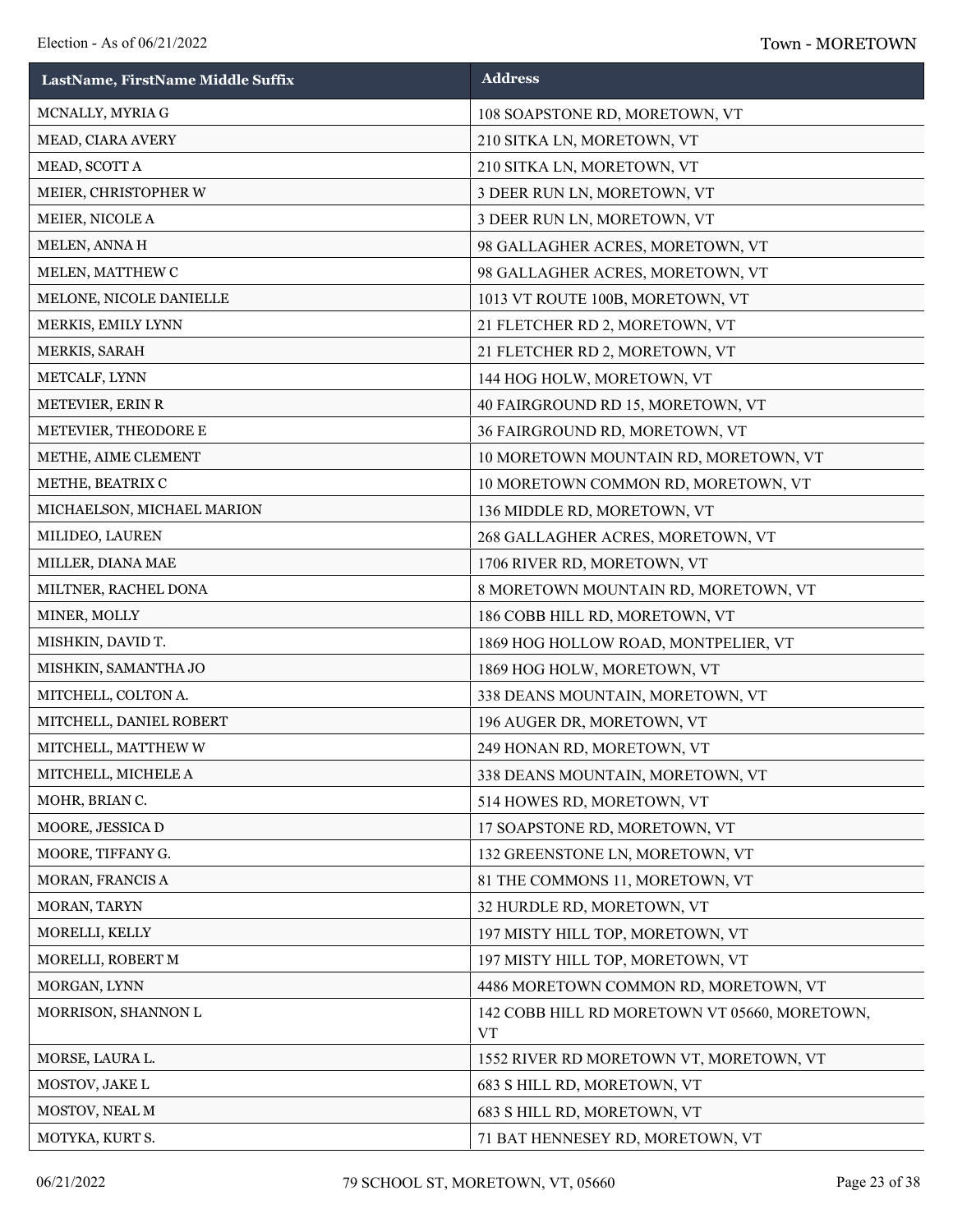| LastName, FirstName Middle Suffix | <b>Address</b>                                            |
|-----------------------------------|-----------------------------------------------------------|
| MOULTON, DEAN R                   | 3382 MORETOWN MOUNTAIN RD, MORETOWN, VT                   |
| MOULTON, JULLIAN                  | 683 S HILL RD, MORETOWN, VT                               |
| MOULTON, MARY D                   | 3382 MORETOWN MOUNTAIN RD, MORETOWN, VT                   |
| MOULTON, MORGAN S.                | 3382 MORETOWN MOUNTAIN RD, MORETOWN, VT                   |
| MOUSIN, ERIC                      | 327 COBB HILL RD, MORETOWN, VT                            |
| MULDOON, JENNIFER                 | 746 VT ROUTE 100 S, MORETOWN, VT                          |
| MULLER, LISA F.                   | 1070 LOVERS LN, MORETOWN, VT                              |
| MUNN, RAYMOND S                   | 981 MORETOWN COMMON RD MORETOWN VT 05660,<br>MORETOWN, VT |
| MURPHY, LAURE K.                  | 584 VT ROUTE 100B, MORETOWN, VT                           |
| MURPHY, MICHAEL                   | 17 QUENNEVILLE DR, MORETOWN, VT                           |
| MURPHY, WALTER J. JR              | 584 VT ROUTE 100B, MORETOWN, VT                           |
| MURPHY-BLAKE, MARY                | 928 FREEMAN HILL RD, MORETOWN, VT                         |
| MUSE, MEREDITH L.                 | 307 VT ROUTE 100B, MORETOWN, VT                           |
| MUSELLA, JOHN A                   | 118 SPILLWAY RD, MORETOWN, VT                             |
| MUZZY, SHIRLEY A                  | 82 THE COMMONS 27, MORETOWN, VT                           |
| MYERS, GEORGE F                   | 152 BROOKS DR, MORETOWN, VT                               |
| MYERS, HENRY                      | 3254 MORETOWN COMMON RD, MORETOWN, VT                     |
| MYERS, JEFFREY J                  | 3254 MORETOWN COMMON RD, MORETOWN, VT                     |
| MYERS, SARAH                      | 139 WADE RD, MORETOWN, VT                                 |
| MYRTO, NANCY LEE                  | 33 ROCK BRIDGE DR, MORETOWN, VT                           |
| NADEAU, PAUL                      | 1900 US ROUTE 2, MORETOWN, VT                             |
| NADEAU, SUSAN                     | 1900 US ROUTE 2, MORETOWN, VT                             |
| NAGLE, SARAH E                    | 249 HONAN RD, MORETOWN, VT                                |
| NAGURNEY, GREGORY S JR            | 496 CONTI CRT, MORETOWN, VT                               |
| NAIKUS, ADDIE N                   | 86 JONES RD, MORETOWN, VT                                 |
| NAIKUS, ERICA LYNN                | 86 JONES RD, MORETOWN, VT                                 |
| NAIKUS, SETH M                    | 86 JONES RD, MORETOWN, VT                                 |
| NAIKUS, VYTAS J                   | 86 JONES RD, MORETOWN, VT                                 |
| NAPOLITANO, ANGELO P.             | 81 THE COMMONS 12, MORETOWN, VT                           |
| NAPOLITANO, SUSAN M               | 81 THE COMMONS 12, MORETOWN, VT                           |
| NAPOLITANO-PRATT, EMILY M         | 331 MORETOWN MOUNTAIN RD, MORETOWN, VT                    |
| NELSON, GRANT J.                  | 272 COBB HILL RD MORETOWN, MORETOWN, VT                   |
| NELSON, PAMELA BATES              | 272 COBB HILL RD, MORETOWN, VT                            |
| NEVIN, CAMERON J.                 | 20 CARRIGAN RD, MORETOWN, VT                              |
| NEVIN, CHRISTOPHER H              | 20 CARRIGAN RD, MORETOWN, VT                              |
| NEVIN, KAREN S                    | 20 CARRIGAN RD, MORETOWN, VT                              |
| NEWMAN, LUCINDA D                 | 6899 VT ROUTE 100B, MORETOWN, VT                          |
| NICHOLS, ROBERT B JR              | 45 TURNER RD, MORETOWN, VT                                |
| NOHEJL, SANDRA C.                 | 52 HURDLE RD, MORETOWN, VT                                |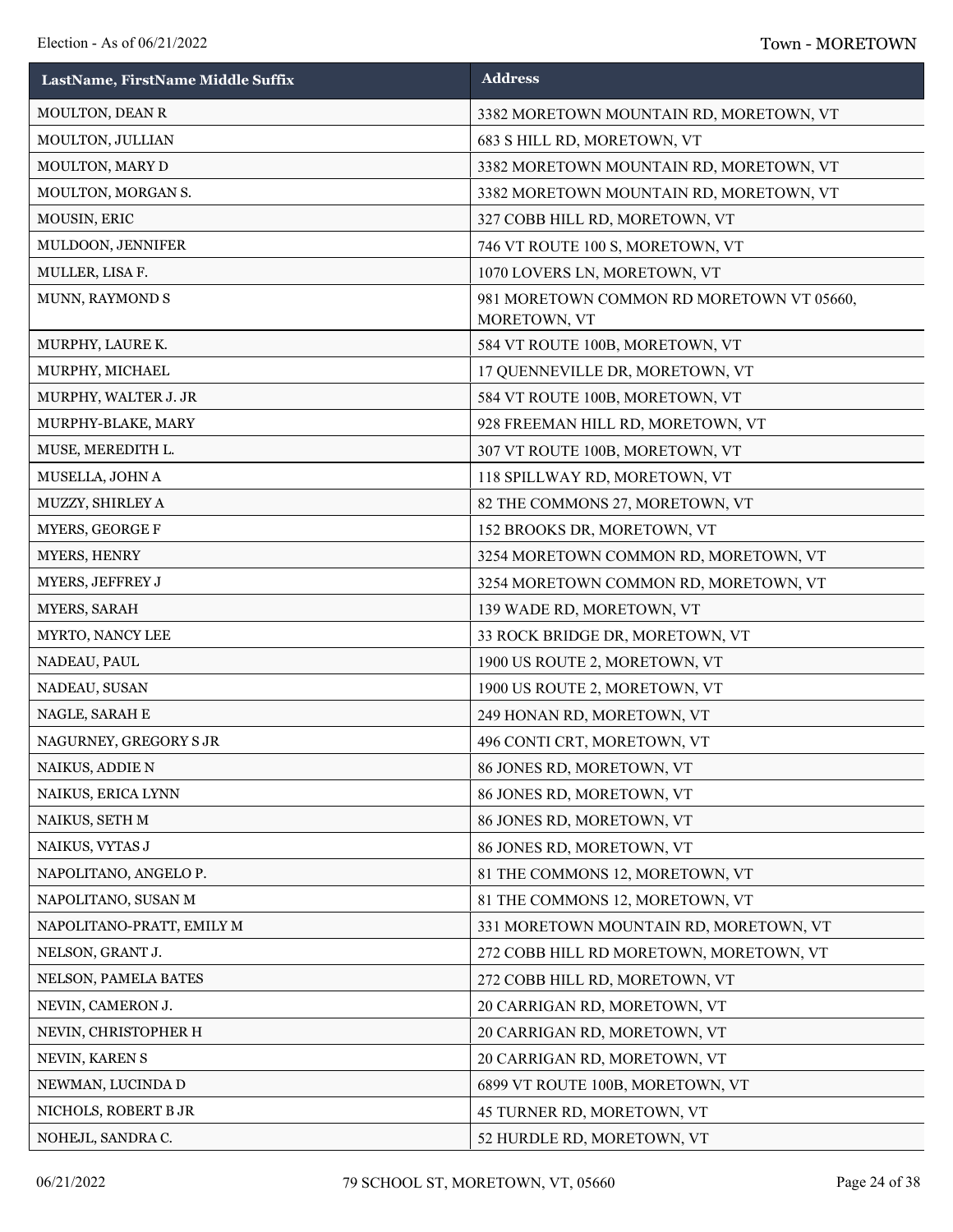| LastName, FirstName Middle Suffix | <b>Address</b>                        |
|-----------------------------------|---------------------------------------|
| NOONE, KAREN M                    | 3301 MORETOWN COMMON RD, MORETOWN, VT |
| NOONE, THOMAS W JR                | 3301 MORETOWN COMMON RD, MORETOWN, VT |
| NOVAK, ALEX                       | 81 THE COMMONS 14, MORETOWN, VT       |
| NOWINSKI, CHRISTOPHER M           | 227 HOWES RD, MORETOWN, VT            |
| NOWLAN, MARGARET SHEEHAN          | 116 CARRIGAN RD, MORETOWN, VT         |
| NOWLAN, THOMAS                    | 116 CARRIGAN RD, MORETOWN, VT         |
| NOWLAN, WILLIAM J                 | 116 CARRIGAN RD, MORETOWN, VT         |
| NOYES, JANET P                    | 174 STEVENS BROOK RD, MORETOWN, VT    |
| NOYES, JOSHUA S.                  | 174 STEVENS BROOK RD, MORETOWN, VT    |
| NOYES, LOLA M.                    | 3342 MORETOWN COMMON RD, MORETOWN, VT |
| NOYES, REBECCA E.                 | 86 GRAVEL LN, MORETOWN, VT            |
| NOYES, STEVEN W                   | 174 STEVENS BROOK RD, MORETOWN, VT    |
| NOYES, WARREN C.                  | 86 GRAVEL LN, MORETOWN, VT            |
| NOYES, WARREN D                   | 3342 MORETOWN COMMON RD, MORETOWN, VT |
| NUGBA, BENNETT M                  | 256 DEANS MOUNTAIN, MORETOWN, VT      |
| NUGBA, ELIZABETH                  | 256 DEANS MOUNTAIN, MORETOWN, VT      |
| NUSSBAUM, ELOISE L                | 310 HOWES RD, MORETOWN, VT            |
| NUSSBAUM, NEIL                    | 310 HOWES RD, MORETOWN, VT            |
| NUSSBAUM, SARAH                   | 931 VT ROUTE 100B, MORETOWN, VT       |
| O'BRIEN, CHARLES R                | 66 COBB HILL RD, MORETOWN, VT         |
| O'BRIEN, GEORGIA A                | 66 COBB HILL RD, MORETOWN, VT         |
| O'DOWD, REBECCA M                 | 152 BROOKS DR, MORETOWN, VT           |
| O'NEILL, JAMES M                  | 156 DICKERSON RD, MORETOWN, VT        |
| O'NEILL, KATHRYN C                | 156 DICKERSON RD, MORETOWN, VT        |
| OLIVERA, ANA BEATRIZ              | 83 THE COMMONS #18, MORETOWN, VT      |
| ORR, BRIAN D                      | 84 THE COMMONS 26, MORETOWN, VT       |
| ORR, DEBORAH                      | 222 BRADLEY RD, MORETOWN, VT          |
| OSHKELLO, AYLA                    | 110 LIVING TREE LANE LN, MORETOWN, VT |
| OSHKELLO, CRAIG N                 | 110 LIVING TREE LANE LN, MORETOWN, VT |
| OSTRNADER, KRISTINA A             | 86 HOWES RD, MORETOWN, VT             |
| OTIS, SUSAN M                     | 2547 RIVER RD, MORETOWN, VT           |
| OTTER, NINAZ                      | 93 HOWES RD, MORETOWN, VT             |
| OWENS, GREGORY M                  | 94 QUENNEVILLE DR B, MORETOWN, VT     |
| PACKARD, CECELIA                  | 258 MORETOWN HTS, MORETOWN, VT        |
| PAGE, MEGAN                       | 81 THE COMMONS 14, MORETOWN, VT       |
| PALERMO, NICHOLAS JOHN            | 27 SLIVERDOWL RD, MORETOWN, VT        |
| PALMERIO, ANTHONY J               | 862 MORETOWN COMMON RD, MORETOWN, VT  |
| PALMERIO, ANTHONY M               | 862 MORETOWN COMMON RD, MORETOWN, VT  |
| PALMERIO, JACOB W.                | 862 MORETOWN COMMON RD, MORETOWN, VT  |
| PALMERIO, NATHAN E                | 862 MORETOWN COMMON RD, MORETOWN, VT  |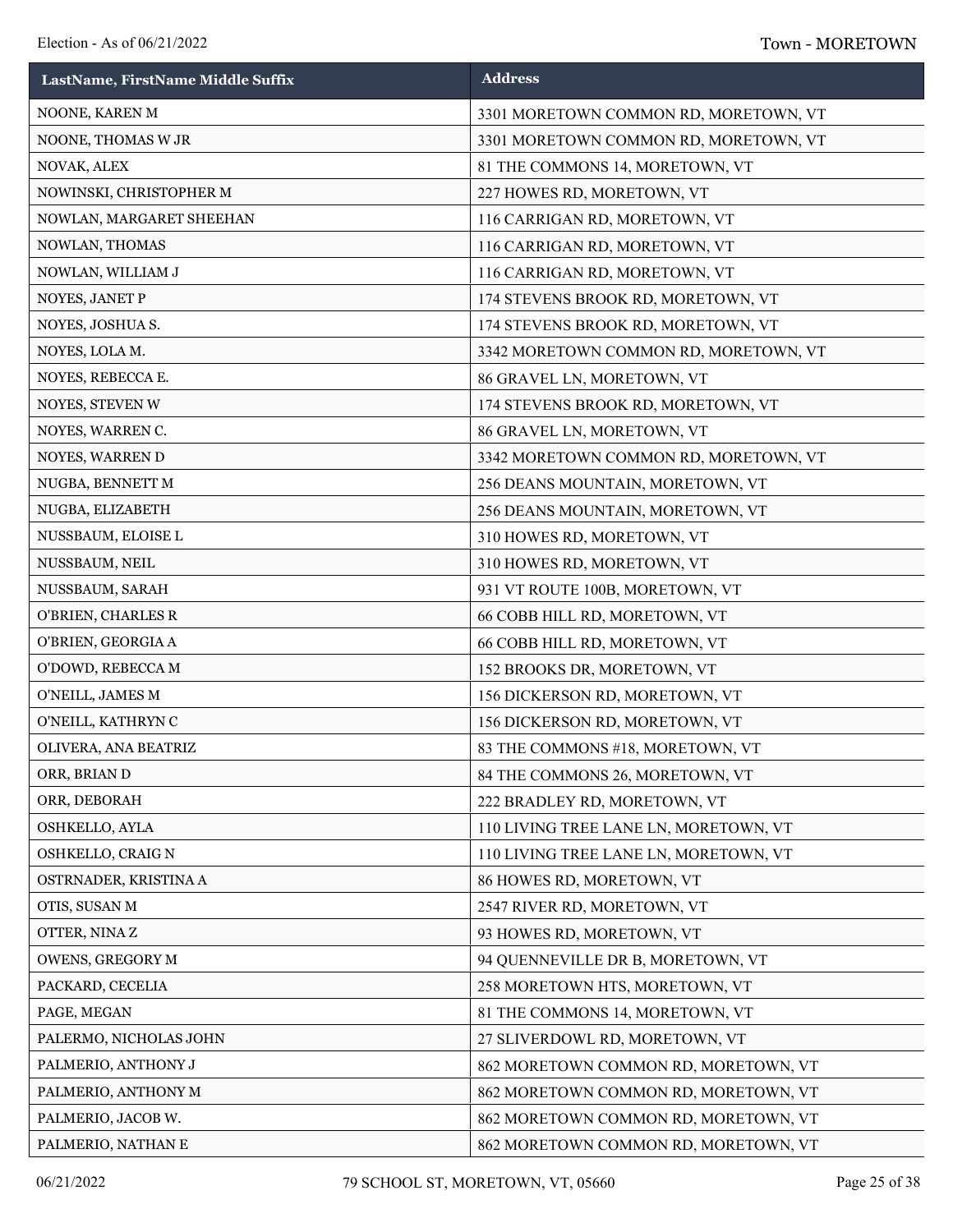| LastName, FirstName Middle Suffix | <b>Address</b>                                        |
|-----------------------------------|-------------------------------------------------------|
| PALMERIO, TINA M                  | 862 MORETOWN COMMON RD, MORETOWN, VT                  |
| PAPPONE, ANDREW MARC              | 291 SUGAR HOUSE WAY, MORETOWN, VT                     |
| PARIHAR, ABHIMANYU                | 8 MORETOWN MOUNTAIN RD, MORETOWN, VT                  |
| PARSONS, SHERYL A                 | 1482 HERRING BROOK RD, MORETOWN, VT                   |
| PARTLOW, DONNA C                  | 5982 MORETOWN MOUNTAIN RD, MORETOWN, VT               |
| PARTLOW, RHONDA S                 | 193 SHOWACRE RD, MORETOWN, VT                         |
| PASHBY, KIMBERLY A.               | 83 THE COMMONS 15, MORETOWN, VT                       |
| PATENAUDE, AMY KC                 | 23 OLD CORN FIELD RD, MORETOWN, VT                    |
| PATENAUDE, SHAWN R                | 23 OLD CORN FIELD RD, MORETOWN, VT                    |
| PAWUL, JAMES ALBERT               | 2140 RIVER RD, MORETOWN, VT                           |
| PAWUL, KIM M.                     | 2140 RIVER RD, MORETOWN, VT                           |
| PEABODY, RACHAEL L.               | 150 FAIRGROUND RD, MORETOWN, VT                       |
| PEPLOWSKI, ALEXANDER L            | 1721 S HILL RD, MORETOWN, VT                          |
| PERRON, BENJAMIN HARRISON         | 1425 COBB HILL RD, MORETOWN, VT                       |
| PFEIFLE, LEAH S                   | 81 THE COMMONS 13, MORETOWN, VT                       |
| PFISTER, BRETT STRUSS             | 3148 COBB HILL RD WATERBURY VT 05676,<br>MORETOWN, VT |
| PFISTER, MARK J                   | 3148 COBB HILL RD, MORETOWN, VT                       |
| PHELAN, NICHOLAS ROBERT           | 1013 VT ROUTE 100B 3, MORETOWN, VT                    |
| PHILIPPI, PAUL ANDREW             | 57 DOG RDG, MORETOWN, VT                              |
| PIAZZA, FRANK                     | 876 VT ROUTE 100B, MORETOWN, VT                       |
| PIERCE, MICHAEL C.                | 2376 JONES BROOK RD, MORETOWN, VT                     |
| PIERCE, PAM J                     | 2376 JONES BROOK RD, MORETOWN, VT                     |
| PIERCE, ROBERT A.                 | 1143 VT ROUTE 100B, MORETOWN, VT                      |
| PIERSON, MAYA                     | 117 SITKA LN, MORETOWN, VT                            |
| PIERSON, ZOE M                    | 117 SITKA LN, MORETOWN, VT                            |
| PILLIOD, JAMES N                  | 142 MORETOWN HTS, MORETOWN, VT                        |
| PILLIOD, KATHRYN N                | 142 MORETOWN HTS, MORETOWN, VT                        |
| PILLIOD, MATTHEW NOBLE            | 142 MORETOWN HTS, MORETOWN, VT                        |
| PINKHAM, LESLIE A.                | 152 BROOKS DR, MORETOWN, VT                           |
| PITMAN, ELIZABETH J               | 311 MORETOWN MOUNTAIN RD, MORETOWN, VT                |
| PIZZALE, EMILY DAWN               | 278 COREY'S DR, MORETOWN, VT                          |
| PIZZUTI, ALYSSA D                 | 20 MIDDLE RD, MORETOWN, VT                            |
| PIZZUTI, NICOLAS E                | 20 MIDDLE RD, MORETOWN, VT                            |
| PLANTE, ANDREW T                  | 1991 WARD BROOK RD, MORETOWN, VT                      |
| PLUMLEY, ADAM M                   | 683 S HILL RD, MORETOWN, VT                           |
| POLUBINSKI, JEFFREY O.            | 100 PADDY HILL RD, MORETOWN, VT                       |
| POLUBINSKI, LESLIE M.             | 100 PADDY HILL RD, MORETOWN, VT                       |
| POTTS-WARREN, FELICIA A           | 43 FAIRGROUND RD, MORETOWN, VT                        |
| POULIN, AIDAN J                   | 108 FOGGY MOUNTAIN DR, MORETOWN, VT                   |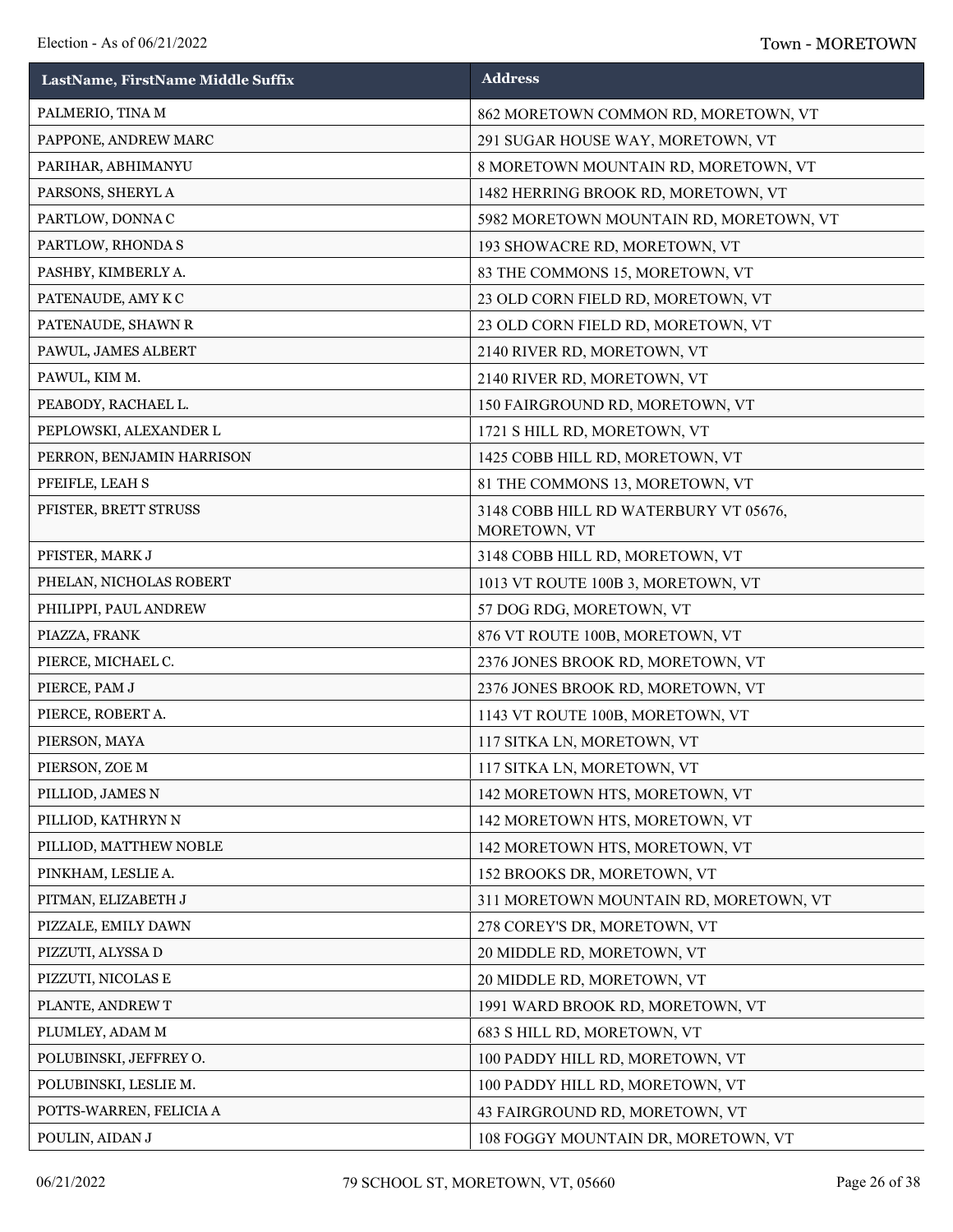| LastName, FirstName Middle Suffix | <b>Address</b>                             |
|-----------------------------------|--------------------------------------------|
| POULIN, HOLLY E                   | 108 FOGGY MOUNTAIN DR, MORETOWN, VT        |
| POULIN, LIAM                      | 108 FOGGY MOUNTAIN DR, MORETOWN, VT        |
| POULIN, MICHAEL J                 | 108 FOGGY MOUNTAIN DR, MORETOWN, VT        |
| PRATT, HOLLACE E                  | 1995 JONES BROOK RD, MORETOWN, VT          |
| PRATT, LEVI MONROE                | 331 MORETOWN MOUNTAIN RD, MORETOWN, VT     |
| PRENDERGAST, MICHAEL E            | 1287 VT ROUTE 100B, MORETOWN, VT           |
| PURDY, LINDA A                    | 456 S HILL RD, MORETOWN, VT                |
| PYNE, JENNIFER E                  | 80 COMMERCIAL DR, MORETOWN, VT             |
| QUENNEVILLE, CODY JAMES           | 47 VT ROUTE 100 S, MORETOWN, VT            |
| QUENNEVILLE, JOSEPH T             | 1094 PONY FARM RD B, MORETOWN, VT          |
| QUIGLEY, CEILI                    | 187 FOGGY MOUNTAIN DR, MORETOWN, VT        |
| QUIMBY, PATRICK D                 | 18 DAMON DR, MORETOWN, VT                  |
| QUINN, CARLY M                    | 300 HAUPTS RD, MORETOWN, VT                |
| QUIRION, JACOB                    | 3152 COBB HILL RD, MORETOWN, VT            |
| <b>QUIRION, JARRID P</b>          | 3152 COBB HILL RD, MORETOWN, VT            |
| QUIRION, ROGER JOSEPH             | 3152 COBB HILL RD, MORETOWN, VT            |
| RAGO, ANN                         | 1486 RIVER RD, MORETOWN, VT                |
| RALPHS, CATHERINE J               | 569 DEANS MOUNTAIN, MORETOWN, VT           |
| RANDALL, DONALD E.                | 286 FARNHAM RD, MORETOWN, VT               |
| RANDALL, EUGENIE M.               | 286 FARNHAM RD, MORETOWN, VT               |
| RANDALL, STEVEN HAROLD            | 286 FARNHAM RD, MORETOWN, VT               |
| RATH, JANICE B                    | 255 MURPHY RD, MORETOWN, VT                |
| RAY, MILDRED E                    | 89 COOK PL, MORETOWN, VT                   |
| RAYMOND, AMY L                    | 66 DICKERSON RD, MORETOWN, VT              |
| RAYMOND, JAMES A.                 | 132 GREENSTONE LN, MORETOWN, VT            |
| RAYMOND, JUANITA M                | 36 FAIRGROUND RD, MORETOWN, VT             |
| RAYMOND, MARY ANN                 | 1954 US ROUTE 2, MORETOWN, VT              |
| RAYMOND, ROBERT                   | 2536 RIVER RD, MORETOWN, VT                |
| RAZZA, MARYLOU                    | 683 S HILL RD, MORETOWN, VT                |
| REAGAN, ABIGAIL                   | 799 HATHAWAY RD, MORETOWN, VT              |
| REAGAN, BRADLEY G                 | 799 HATHAWAY RD, MORETOWN, VT              |
| REAGAN, CEDRIC                    | 48 MORETOWN COMMON RD, MORETOWN, VT        |
| REAGAN, COLE A.                   | 317 BRADLEY RD, MORETOWN, VT               |
| REAGAN, DALE C                    | 317 BRADLEY RD, MORETOWN, VT               |
| REAGAN, KELLY                     | 799 HATHAWAY RD, MORETOWN, VT              |
| REAGAN, MANDY L                   | 317 BRADLEY RD, MORETOWN, VT               |
| REAGAN, RAE                       | 317 BRADLEY RD, MORETOWN, VT               |
| REAGAN, SANDRA                    | 1326 VT ROUTE 100B, MORETOWN, VT           |
| REARDON, AMANDA J                 | 802 US ROUTE 2 1, MORETOWN, VT             |
| REED, ALISON D.                   | 961 PONY FARM RD MORETOWN VT, MORETOWN, VT |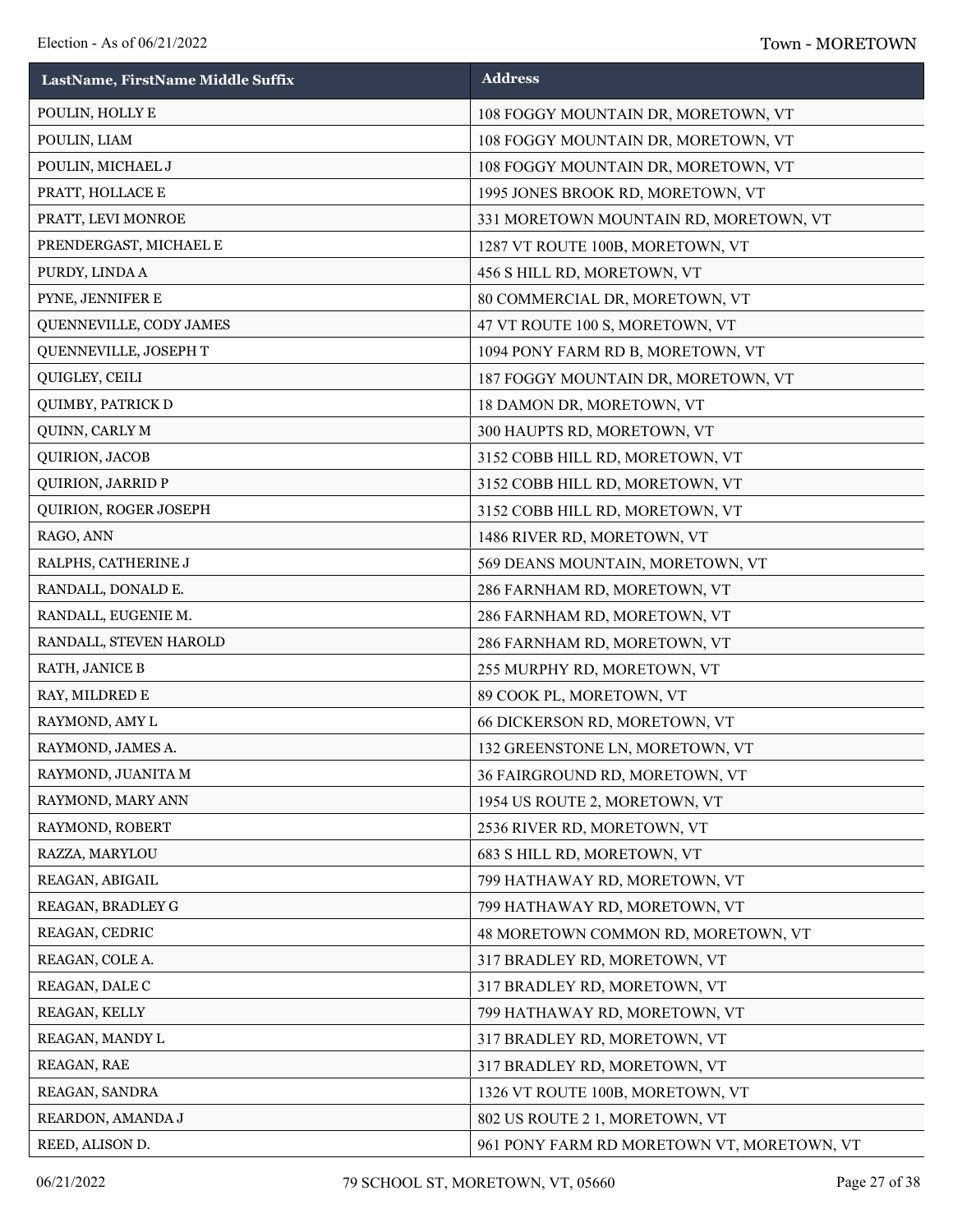| LastName, FirstName Middle Suffix | <b>Address</b>                                              |
|-----------------------------------|-------------------------------------------------------------|
| REED, DAVID M                     | 1094 PONY FARM RD A, MORETOWN, VT                           |
| REED, DOUGLAS A                   | 961 PONY FARM RD, MORETOWN, VT                              |
| REED, MICHELE M                   | 961 PONY FARM RD, MORETOWN, VT                              |
| REEDY, KRISTIN M                  | 425 MAPLEWOOD CMN, MORETOWN, VT                             |
| REEDY, WILLIAM J                  | 425 MAPLEWOOD CMN, MORETOWN, VT                             |
| REEVES, ALISON M.                 | 1073 SALAKI RD, MORETOWN, VT                                |
| REID, ELOISE MACMILLAN            | 1426 S HILL RD, MORETOWN, VT                                |
| REISSIG, STEVEN MA                | 1031 VT ROUTE 100B, MORETOWN, VT                            |
| REITH, MARGARET L                 | 83 THE COMMONS #17, MORETOWN, VT                            |
| RENTAS, ANTONIO S                 | 166 HOWES RD, MORETOWN, VT                                  |
| REYES, MELVIN N                   | 696 VT ROUTE 100B, MORETOWN, VT                             |
| REYNOLDS, CHRISTINE               | 83 FAIRGROUND RD, MORETOWN, VT                              |
| REYNOLDS, KIMBERLEY               | 56 NOYES RD, MORETOWN, VT                                   |
| REYNOLDS, SCOTT L                 | 83 FAIRGROUND RD, MORETOWN, VT                              |
| RICHARDSON, BECKETT CR            | 1073 SALAKI RD, MORETOWN, VT                                |
| RICHARDSON, EDWARD P.             | 1073 SALAKI RD, MORETOWN, VT                                |
| RIDDLE, E MICHAEL C.              | 286 MORETOWN HTS, MORETOWN, VT                              |
| RILEY, ELLEN R                    | 874 HOWES RD, MORETOWN, VT                                  |
| RILEY, JOHN P                     | 874 HOWES RD, MORETOWN, VT                                  |
| RILEY, MAURA K                    | 874 HOWES RD, MORETOWN, VT                                  |
| RIPIN, JEREMY W                   | 753 LYNCH HILL RD MORETOWN VT 05660, MORETOWN,<br><b>VT</b> |
| RIVERS, DEBRA J.                  | 94 RIVER LEDGE DRIVE, MORETOWN, VT                          |
| RIVERS, HEATHER ALLEN             | 10 FOGGY MOUNTAIN DR, MORETOWN, VT                          |
| RIVERS, RICHARD JR                | PO BOX 555, WAITSFIELD, VT                                  |
| RIVERS, RICHARD                   | 10 FOGGY MOUNTAIN DR, MORETOWN, VT                          |
| ROBBINS, JOHANNA W.               | 109 ROBBINS WAY, MORETOWN, VT                               |
| ROBBINS, STEVEN                   | 195 ROBBINS WAY, MORETOWN, VT                               |
| ROBERTS, CHAPIN F                 | 686 FARNHAM RD, MORETOWN, VT                                |
| ROBERTS, GERALD R.                | 2112 RIVER RD LOT 6, MORETOWN, VT                           |
| ROBERTS, ROBERT J                 | 686 FARNHAM RD, MORETOWN, VT                                |
| ROCHELEAU, MARC D                 | 52 LESTER LN, MORETOWN, VT                                  |
| ROCHELEAU, NICOLE L               | 52 LESTER LN, MORETOWN, VT                                  |
| ROCK, JORDAN                      | 67 THE COMMONS 5, MORETOWN, VT                              |
| RODGERS, ALLAN G JR               | 61 CONTI CRT, MORETOWN, VT                                  |
| RODGERS, KRISTEN M                | 61 CONTI CRT, MORETOWN, VT                                  |
| ROESER, FREDERICK GRANT           | 567 HOWES RD, MORETOWN, VT                                  |
| ROESLER, CAITRIN C. C             | 1287 VT ROUTE 100B, MORETOWN, VT                            |
| ROLLAND-FORKEY, ERINN K.          | 1082 US ROUTE 2, MORETOWN, VT                               |
| ROMANCHEK, TODD                   | 207 GALLAGHER ACRES, MORETOWN, VT                           |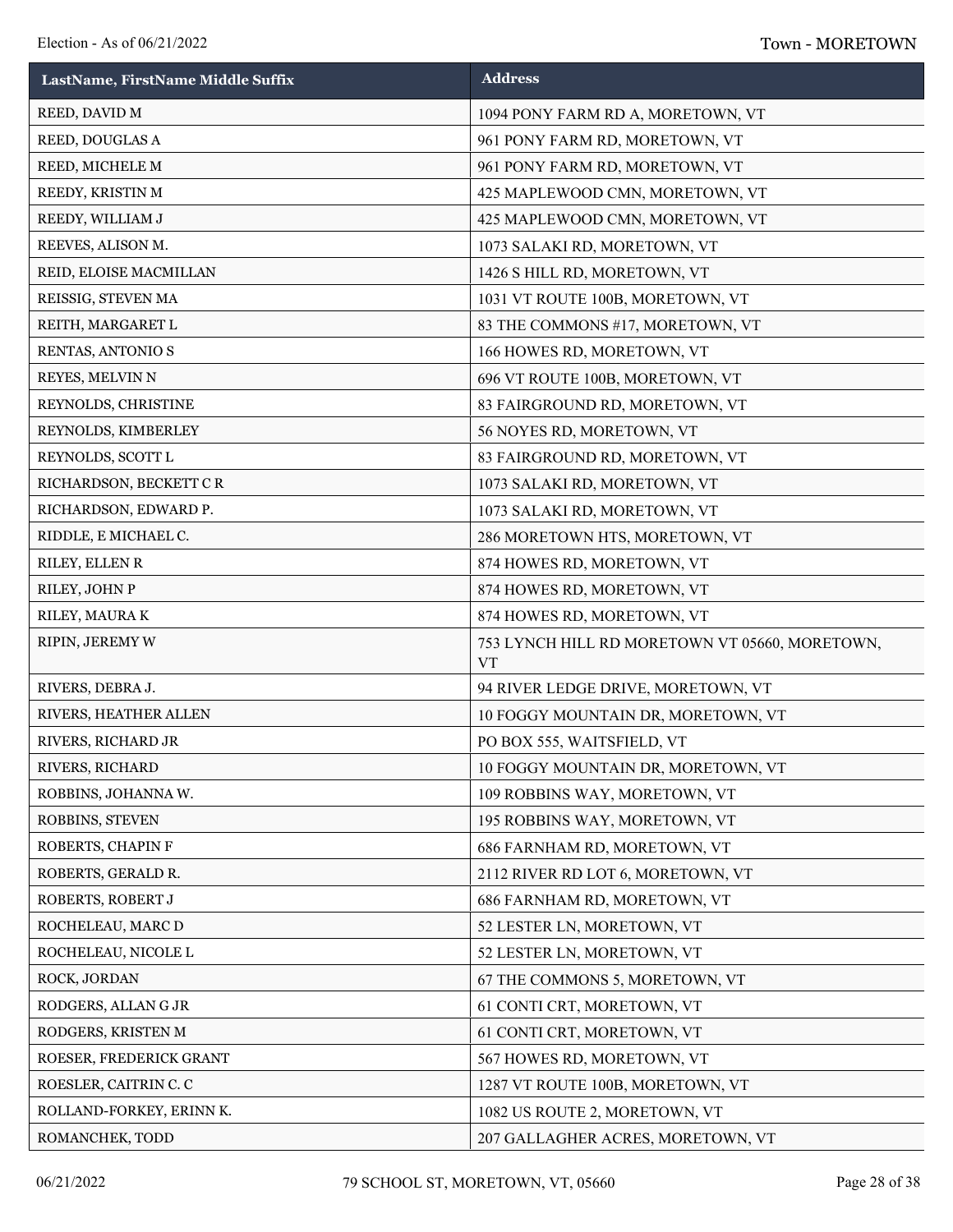| LastName, FirstName Middle Suffix | <b>Address</b>                                        |
|-----------------------------------|-------------------------------------------------------|
| ROMSTAD, DEANNA RENAE             | 151 FAIRGROUND RD 3, MORETOWN, VT                     |
| ROMSTAD, KEITH B                  | 151 FAIRGROUND RD 3, MORETOWN, VT                     |
| RONCI, WILLIAM P                  | 164 RIVER RD, MORETOWN, VT                            |
| RONIS, JENNY                      | 180 GALLAGHER ACRES, MORETOWN, VT                     |
| ROONEY, VINCE                     | 258 CONGDON RD, MORETOWN, VT                          |
| ROSE, BRITTANY N                  | 83 THE COMMONS 15, MORETOWN, VT                       |
| ROSENBERG, SAMUEL ERIC            | 2318 MORETOWN COMMON RD, MORETOWN, VT                 |
| ROSENBERG, SARAH GORHAM           | 2318 MORETOWN COMMON RD, MORETOWN, VT                 |
| ROSS, JAMES EDWARD                | 3550 MORETOWN COMMON RD, MORETOWN, VT                 |
| ROSS, MARTHA P                    | 3550 MORETOWN COMMON RD, MORETOWN, VT                 |
| ROSSBACH, JENNA L                 | 171 PONY FARM RD, MORETOWN, VT                        |
| ROSSI, MARY ELLEN                 | 82 MORETOWN COMMON RD 30, MORETOWN, VT                |
| ROTHENBERG, CASEY J.              | 149 HOWES RD, MORETOWN, VT                            |
| ROTHENBERG, JEFFREY I             | 149 HOWES RD, MORETOWN, VT                            |
| ROTHENBERG, SASHA M.              | 149 HOWES RD, MORETOWN, VT                            |
| ROY, JANET BLAISDELL              | 964 US ROUTE 2, MORETOWN, VT                          |
| ROY, LOUIS WILLIAM                | 964 US ROUTE 2, MORETOWN, VT                          |
| RUGGLES, FRANCIS W                | 1322 JONES BROOK RD, MORETOWN, VT                     |
| RUGGLES, KATE A.                  | 135 MIDDLE RD, MORETOWN, VT                           |
| RUIZ, DENISE O.                   | 16 COMMERCIAL DR, MORETOWN, VT                        |
| RUSSO, DAVID M.                   | 71 DEER RUN LN, MORETOWN, VT                          |
| RUSSO, DENISE B.                  | 71 DEER RUN LN, MORETOWN, VT                          |
| RUSSO, SARAH C                    | 71 DEER RUN LN, MORETOWN, VT                          |
| SABIN, ALICE J                    | 255 MORETOWN MOUNTAIN RD, MORETOWN, VT                |
| SAFFRAN, BRUCE                    | 30 HOWES RD, MORETOWN, VT                             |
| SAFFRAN, MICHELLE C.              | 30 HOWES RD, MORETOWN, VT                             |
| SALLS, SHANE A SR                 | 164 WITHAM RD, MORETOWN, VT                           |
| SANDS, JEFFREY                    | 18 GALLAGHER ACRES, MORETOWN, VT                      |
| SANGUINETTI, ELLA                 | 383 LEDGE RD, MORETOWN, VT                            |
| SANGUINETTI, RONALD K             | 383 LEDGE RD, MORETOWN, VT                            |
| SANTAMORE, GLORIA J.              | 38 FAIRGROUND RD 10, MORETOWN, VT                     |
| SANTAMORE, SHAWN R                | 36 FAIRGROUND RD, MORETOWN, VT                        |
| SANTIN, GARY A                    | 38 VT ROUTE 100 N, MORETOWN, VT                       |
| SANTIN, MARYLOU S                 | 38 VT ROUTE 100 N, MORETOWN, VT                       |
| SARGENT, DEBORAH H                | 864 HERRING BROOK RD, MORETOWN, VT                    |
| SARGENT, ROBERT K                 | 864 HERRING BROOK RD, MORETOWN, VT                    |
| SAULEAN, DANIEL                   | 75 THE COMMONS 10, MORETOWN, VT                       |
| SAULEAN, FILIP                    | 75 THE COMMONS 10, MORETOWN, VT                       |
| SAVARD, CURTIS S.                 | 0 MORETOWN COMMON RD APT 18 MORETOWN,<br>MORETOWN, VT |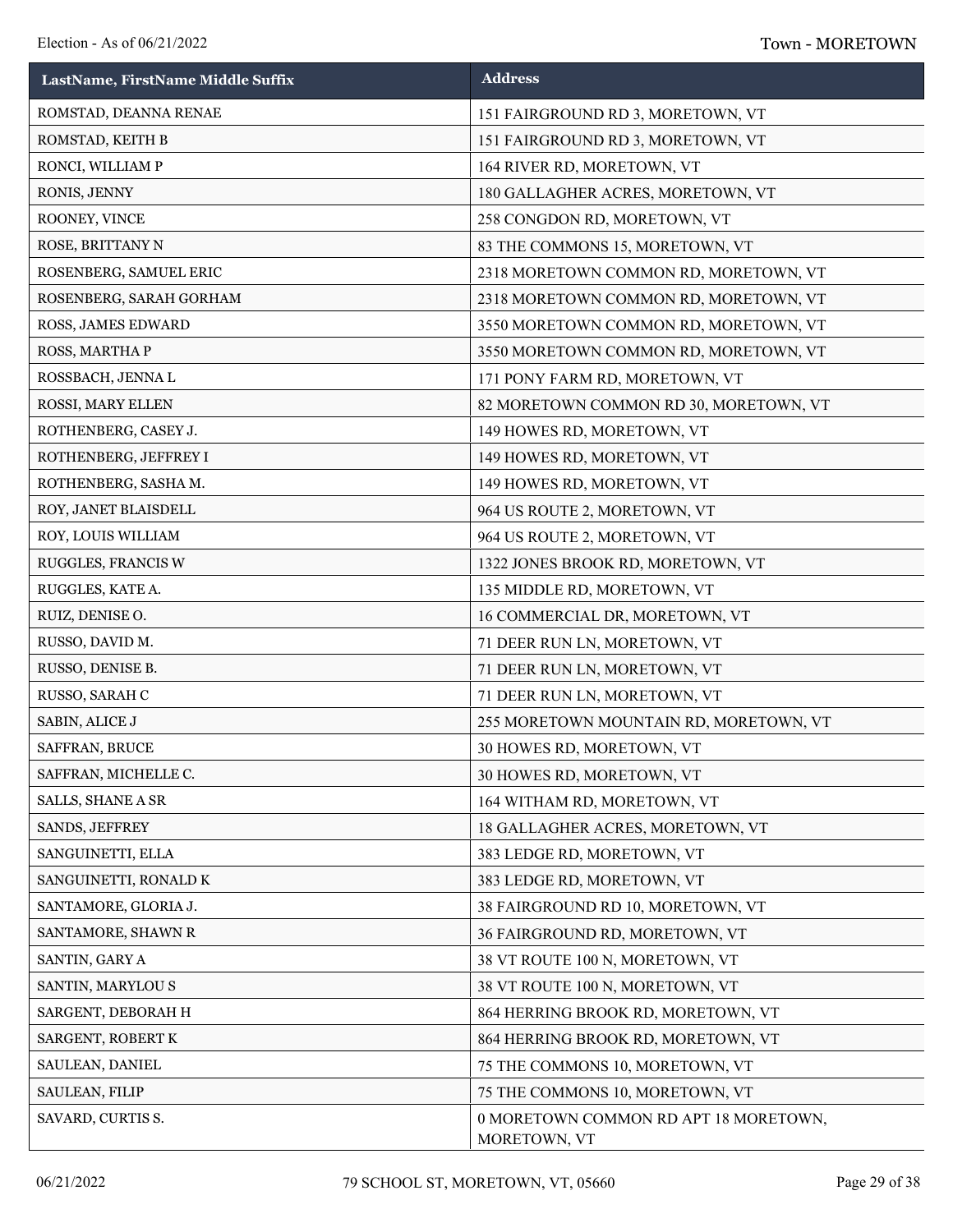| LastName, FirstName Middle Suffix | <b>Address</b>                         |
|-----------------------------------|----------------------------------------|
| SAVARD, DANIELLE L                | 38 MIDDLE RD, MORETOWN, VT             |
| SAVORY, RICHARD E                 | 652 HOWES RD, MORETOWN, VT             |
| SAYAH, JEFFREY LAWRENCE           | 312 US ROUTE 2, MORETOWN, VT           |
| SAYERS, BRIAN S                   | 1756 JONES BROOK RD, MORETOWN, VT      |
| SCANLON, LISA M                   | 609 HERRING BROOK RD, MORETOWN, VT     |
| SCHALLER, KEITH H                 | 545 ASHLAND WOODS DR, MORETOWN, VT     |
| SCHALLER, LAURA A                 | 545 ASHLAND WOODS DR, MORETOWN, VT     |
| SCHARGES, HELEN-ANN               | 383 FOX FARM RUN, MORETOWN, VT         |
| <b>SCHARGES, HORACE F</b>         | 383 FOX FARM RUN, MORETOWN, VT         |
| SCHARGES, LEE H                   | 383 FOX FARM RUN, MORETOWN, VT         |
| SCHILLER, JESSICA                 | 61 VT ROUTE 100 N, MORETOWN, VT        |
| SCHILLER, NOAH                    | 61 VT ROUTE 100 N, MORETOWN, VT        |
| SCHMALZ, MELINDA F                | 232 WADE RD, MORETOWN, VT              |
| SCHMALZ, OLIVIA LOUISE            | 232 WADE RD, MORETOWN, VT              |
| SCHMALZ, TIMOTHY F.               | 232 WADE RD, MORETOWN, VT              |
| SCHMELTZER, JOHN S                | 144 HOG HOLW, MORETOWN, VT             |
| SCHOOLCRAFT, CARMEN L             | 31 SUGAR HOUSE WAY, MORETOWN, VT       |
| SCHROTH, ANDREW W                 | 47 LONGLEY RD, MORETOWN, VT            |
| SCHULTZ, ANNETTE G                | 1052 VT ROUTE 100B, MORETOWN, VT       |
| SCHULTZ, JOHN S                   | 1052 VT ROUTE 100B, MORETOWN, VT       |
| SCHULTZ, MEGAN M.                 | 1054 VT ROUTE 100B, MORETOWN, VT       |
| SCHWARTZREICH, EDWARD S           | 57 DOG RDG, MORETOWN, VT               |
| SCHWENDERMAN-YERKS, HANNAH        | 699 SALAKI RD, MORETOWN, VT            |
| SCRIBNER, CATHERINE               | 269 RIVER RD, MORETOWN, VT             |
| SCRIBNER, SAMANTHA                | 215 RIVER RD, MORETOWN, VT             |
| SEABERG, ALEXANDER PAUL           | 2110 MORETOWN COMMON RD, MORETOWN, VT  |
| SEELIG, ARTHUR                    | 67 FAIRGROUND RD, MORETOWN, VT         |
| SEMLER, ELIZABETH B               | 880 S HILL RD, MORETOWN, VT            |
| SENTERFITT, AUBREY JEANNE         | 1947 S HILL RD, MORETOWN, VT           |
| SENTERFITT, ETHAN JOHN            | 1947 S HILL RD, MORETOWN, VT           |
| SHACKETT, ASHLEA E                | 1360 US ROUTE 2, MORETOWN, VT          |
| SHACKETT, HOLLI L                 | 1360 US ROUTE 2, MORETOWN, VT          |
| SHACKETT, JENNIFER A              | 1360 US ROUTE 2, MORETOWN, VT          |
| SHAEFER, AMY F                    | 1628 US ROUTE 2, MORETOWN, VT          |
| SHAEFER, STEPHEN O                | 1628 US ROUTE 2, MORETOWN, VT          |
| SHARP, RICHARD                    | 1094 PONY FARM RD APT. B, MORETOWN, VT |
| SHARP, SOPHIA AURORA              | 247 HONAN RD, MORETOWN, VT             |
| SHARP, STEPHEN A                  | 247 HONAN RD, MORETOWN, VT             |
| SHARPWOLF, KAREN A                | 247 HONAN RD, MORETOWN, VT             |
| SHAW, APRIL L.                    | 2410 JONES BROOK RD, MORETOWN, VT      |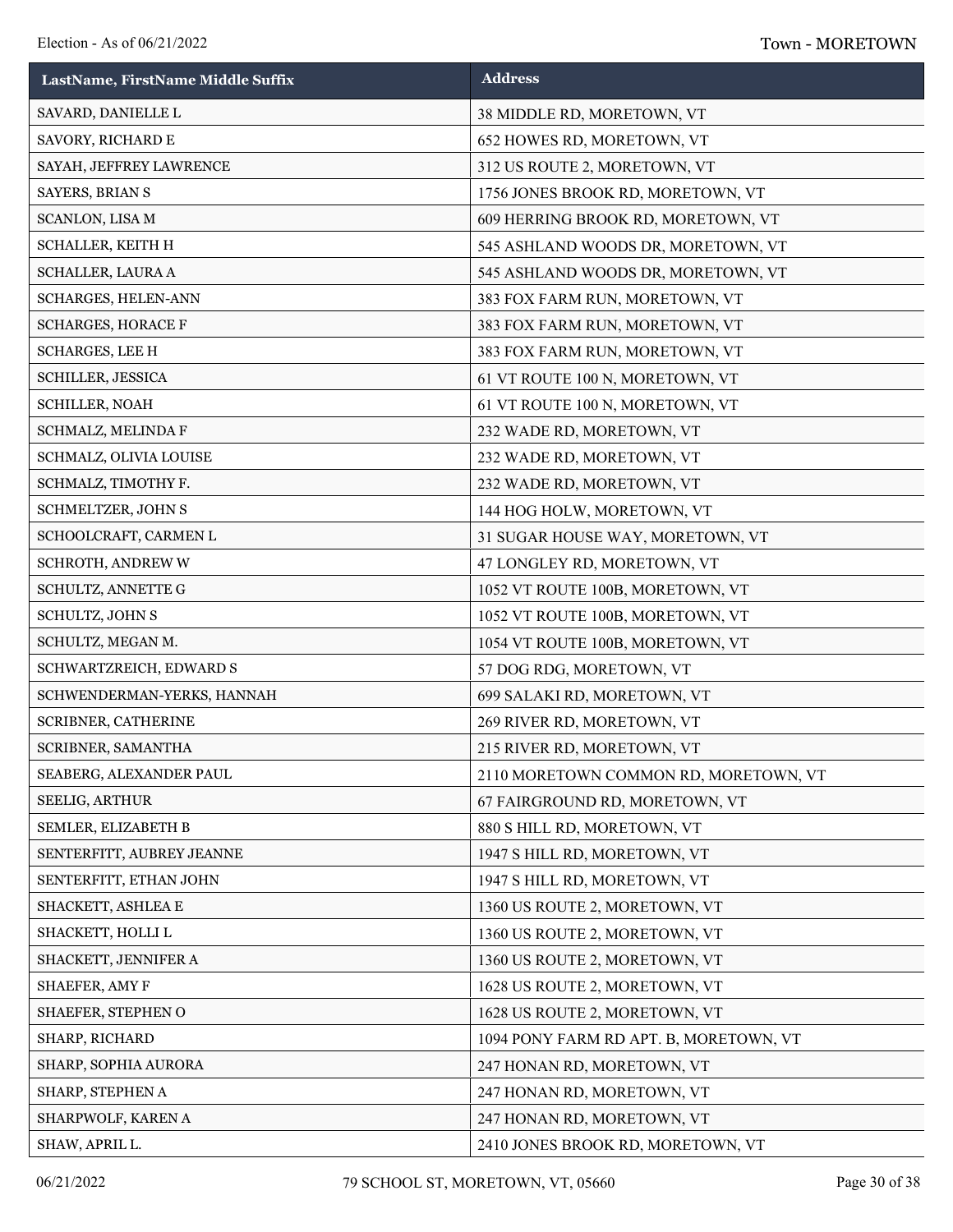| LastName, FirstName Middle Suffix | <b>Address</b>                                           |
|-----------------------------------|----------------------------------------------------------|
| SHAW, CHRISTINA W.                | 2410 JONES BROOK RD, MORETOWN, VT                        |
| SHAW, NATHAN N.                   | 2410 JONES BROOK RD, MORETOWN, VT                        |
| SHEDRICK, AMY B.                  | 152 FAIRGROUND RD, MORETOWN, VT                          |
| SHEDRICK, CARLTON H JR            | 152 FAIRGROUND RD, MORETOWN, VT                          |
| SHEMS, ELAN L                     | 301 PADDY HILL RD, MORETOWN, VT                          |
| SHEMS, RONALD A                   | 301 PADDY HILL RD, MORETOWN, VT                          |
| SHEPARD, KELLY R                  | 33 ROCK BRIDGE DR 1, MORETOWN, VT                        |
| SHEPARD, LISA L                   | 1357 US ROUTE 2, MORETOWN, VT                            |
| SHEPHARD, CHILA                   | 1357 US ROUTE 2, MORETOWN, VT                            |
| SHEPHARD, JENNIFER R              | 14 MINER RD, MORETOWN, VT                                |
| SHEPHARD, KRISJ                   | 1357 US ROUTE 2, MORETOWN, VT                            |
| SHEPHARD, KRISTOPHER W.           | 1357 US ROUTE 2, MORETOWN, VT                            |
| SHEPPARD, BETHANY                 | 1104 VT ROUTE 100B 2, MORETOWN, VT                       |
| SHERMAN, JESSICA R                | 265 SHERMAN DR MORETOWN VT 05660, MORETOWN,<br><b>VT</b> |
| SHERMAN, JOSH R.                  | 265 SHERMAN DR, MORETOWN, VT                             |
| SHUMWAY, JOSEPHINE L.             | 36 FAIRGROUND RD 4, MORETOWN, VT                         |
| SIBLEY, NICHOLAS                  | 862 COBB HILL RD, MORETOWN, VT                           |
| SIEGEL, DAVID A.                  | 724 HATHAWAY RD, MORETOWN, VT                            |
| SIEGEL, JONATHAN J                | 724 HATHAWAY RD, MORETOWN, VT                            |
| SIEGEL, LESLIE P                  | 724 HATHAWAY RD, MORETOWN, VT                            |
| SIEGEL, SAMUEL J.                 | 724 HATHAWAY RD, MORETOWN, VT                            |
| SIGMUND, ILSE W                   | 1418 MORETOWN MOUNTAIN RD, MORETOWN, VT                  |
| SILBAUGH, HENRY R                 | 802 US ROUTE 2 2, MORETOWN, VT                           |
| SISMONDO, MICHELLE                | 1079 PONY FARM RD APT 1, MORETOWN, VT                    |
| SKALECKE, HANNAH R.               | 312 DICKERSON RD, MORETOWN, VT                           |
| SKALECKE, STEVE D.                | 312 DICKERSON RD, MORETOWN, VT                           |
| SKOMITZ, SARA                     | 802 US ROUTE 2 2, MORETOWN, VT                           |
| SLATTER, MELANIE R.               | 373 HENNING RD, MORETOWN, VT                             |
| SLATTER, SARAH P                  | 355 HENNING RD, MORETOWN, VT                             |
| SLATTER, STEPHEN W                | 355 HENNING RD, MORETOWN, VT                             |
| SMITH, BRENNA RENEE               | 802 US ROUTE 2 3, MORETOWN, VT                           |
| SMITH, CRAIG E                    | 31 CEMETERY RD, MORETOWN, VT                             |
| SMITH, ELI MATTHEW                | 21 FAIRGROUND RD #2, MORETOWN, VT                        |
| SMITH, JENNIFER S                 | 2110 MORETOWN COMMON RD, MORETOWN, VT                    |
| SMITH, KRIS ANNE                  | 31 CEMETERY RD, MORETOWN, VT                             |
| SMITH, STEPHEN JON                | 875 HATHAWAY RD, MORETOWN, VT                            |
| SMITH, SUZANNE V                  | 449 MORETOWN COMMON RD, MORETOWN, VT                     |
| SMITH, WILLIAM F II               | 2110 MORETOWN COMMON RD, MORETOWN, VT                    |
| SMITH-LACLAIRE, ANGELA N.         | 81 THE COMMONS UNIT 14, MORETOWN, VT                     |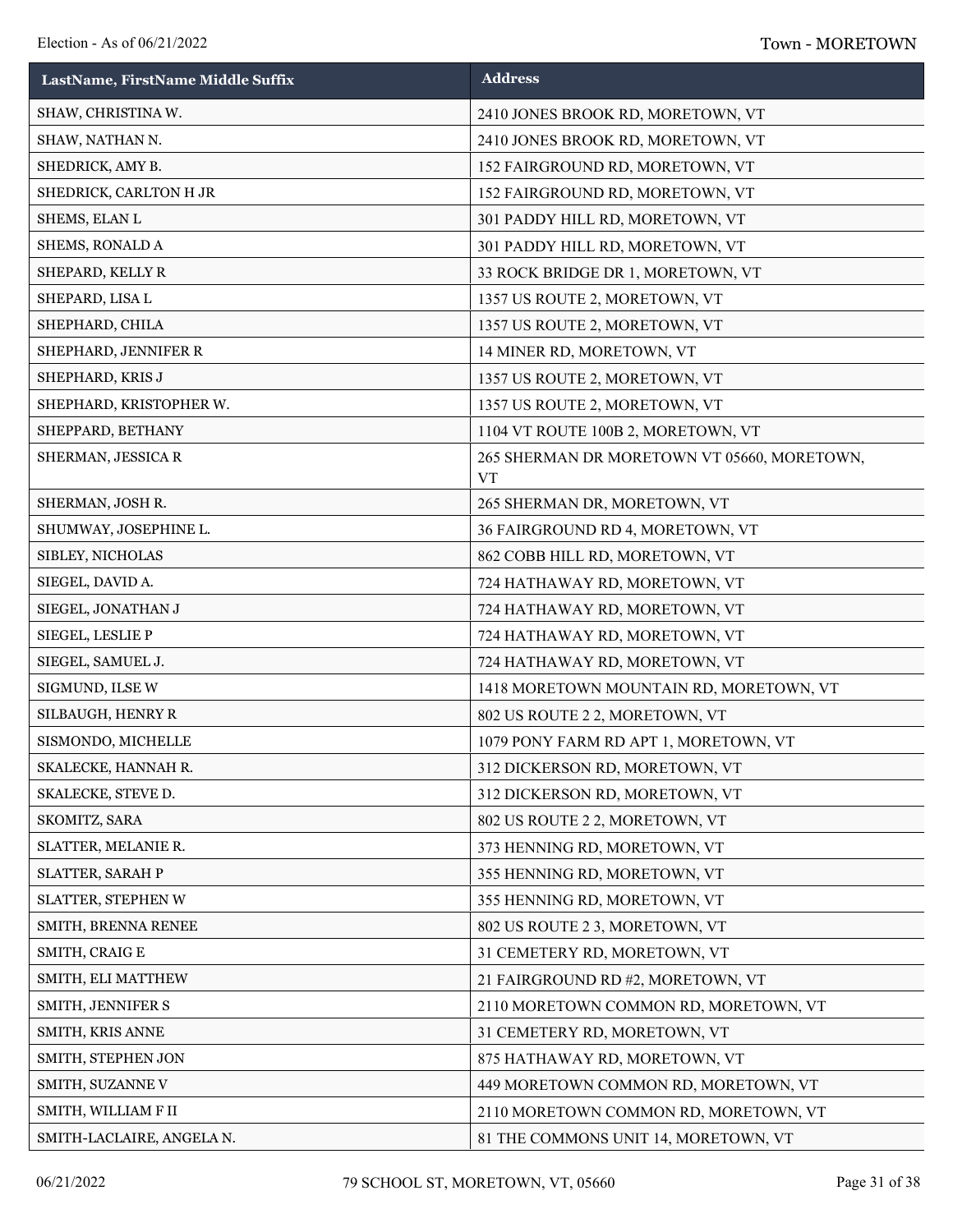| LastName, FirstName Middle Suffix | <b>Address</b>                          |
|-----------------------------------|-----------------------------------------|
| SNELL, CONNOR R.                  | 1266 VT ROUTE 100B, MORETOWN, VT        |
| SNELL, DEBORAH S                  | 1266 VT ROUTE 100B, MORETOWN, VT        |
| SNELL, ETHAN J.                   | 1266 VT ROUTE 100B, MORETOWN, VT        |
| SNELL, JOHN V JR                  | 1266 VT ROUTE 100B, MORETOWN, VT        |
| SOPHER, LAUREN SALEMME            | 862 COBB HILL RD, MORETOWN, VT          |
| SPAULDING, MARILYN                | 54 HOOVER HL, MORETOWN, VT              |
| SPILAK, GEORGE                    | 7122 VT ROUTE 100B, MORETOWN, VT        |
| STACKHOUSE, DONNA M               | 85 THE COMMONS UNIT 21, MORETOWN, VT    |
| STADLMAYER, MARIA E.              | 85 THE COMMONS, MORETOWN, VT            |
| STAPLES, JOSHUA                   | 38 GRAVEL LN, MORETOWN, VT              |
| STAPLES, LINDSAY NALLY            | 38 GRAVEL LN, MORETOWN, VT              |
| STAPLETON, DAVID C.               | 1425 COBB HILL RD, MORETOWN, VT         |
| STARK, CASSANDRA                  | 166 HOWES RD, MORETOWN, VT              |
| STARR, SEAN M.                    | 72 COREY'S DR, MORETOWN, VT             |
| STEPHENSON, CHRISTOPHER H.        | 169 AUSTIN HTS, MORETOWN, VT            |
| STEPHENSON, CORY                  | 169 AUSTIN HTS, MORETOWN, VT            |
| STEPHENSON, HOLDEN P              | 169 AUSTIN HTS, MORETOWN, VT            |
| STEVENS, CHRISTOPHER WARREN       | 1289 JONES BROOK RD, MORETOWN, VT       |
| STEVENS, JESSICA L.               | 1289 JONES BROOK RD, MORETOWN, VT       |
| STEWART, KATHLEEN A               | 52 VT ROUTE 100 S, MORETOWN, VT         |
| STEWART, WILLIAM W                | 52 VT ROUTE 100 S, MORETOWN, VT         |
| STILLMAN, MATT                    | 147 DERBY FARM LN, MORETOWN, VT         |
| STOCKMAN, TERESA                  | 227 HOWES RD, MORETOWN, VT              |
| STOCKTON, LEIGH V                 | 1140 MORETOWN MOUNTAIN RD, MORETOWN, VT |
| STONE, MARGARET A.                | 445 STEVENS BROOK RD, MORETOWN, VT      |
| STRASSBERG, ADRIENNE H            | 177 PADDY HILL RD, MORETOWN, VT         |
| STRASSBERG, MATT J                | 177 PADDY HILL RD, MORETOWN, VT         |
| STRASSBERG, SIMON HAYWARD         | 177 PADDY HILL RD, MORETOWN, VT         |
| STRAUSS, CAROLINE                 | 909 VT ROUTE 100B, MORETOWN, VT         |
| STRAUSS, ROGER                    | 909 VT ROUTE 100B, MORETOWN, VT         |
| STREETER, AMANDA                  | 84 THE COMMONS 24, MORETOWN, VT         |
| STREETER, CALLIE                  | 2252 JONES BROOK RD, MORETOWN, VT       |
| STREETER, JORDAN                  | 84 THE COMMONS 24, MORETOWN, VT         |
| STRIDSBERG, CARL                  | 1094 JONES BROOK RD, MORETOWN, VT       |
| STRIDSBERG, FARRAH L              | 1357 US ROUTE 2, MORETOWN, VT           |
| STRIDSBERG, LESLIE J              | 1094 JONES BROOK RD, MORETOWN, VT       |
| STRIDSBERG, NORMA A               | 1094 JONES BROOK RD, MORETOWN, VT       |
| STROJNY, MICHAEL F                | 36 WADE RD, MORETOWN, VT                |
| STROJNY, VALERIE B                | 36 WADE RD, MORETOWN, VT                |
| STRONG, SHAWN                     | 2112 RIVER RD LOT 3, MORETOWN, VT       |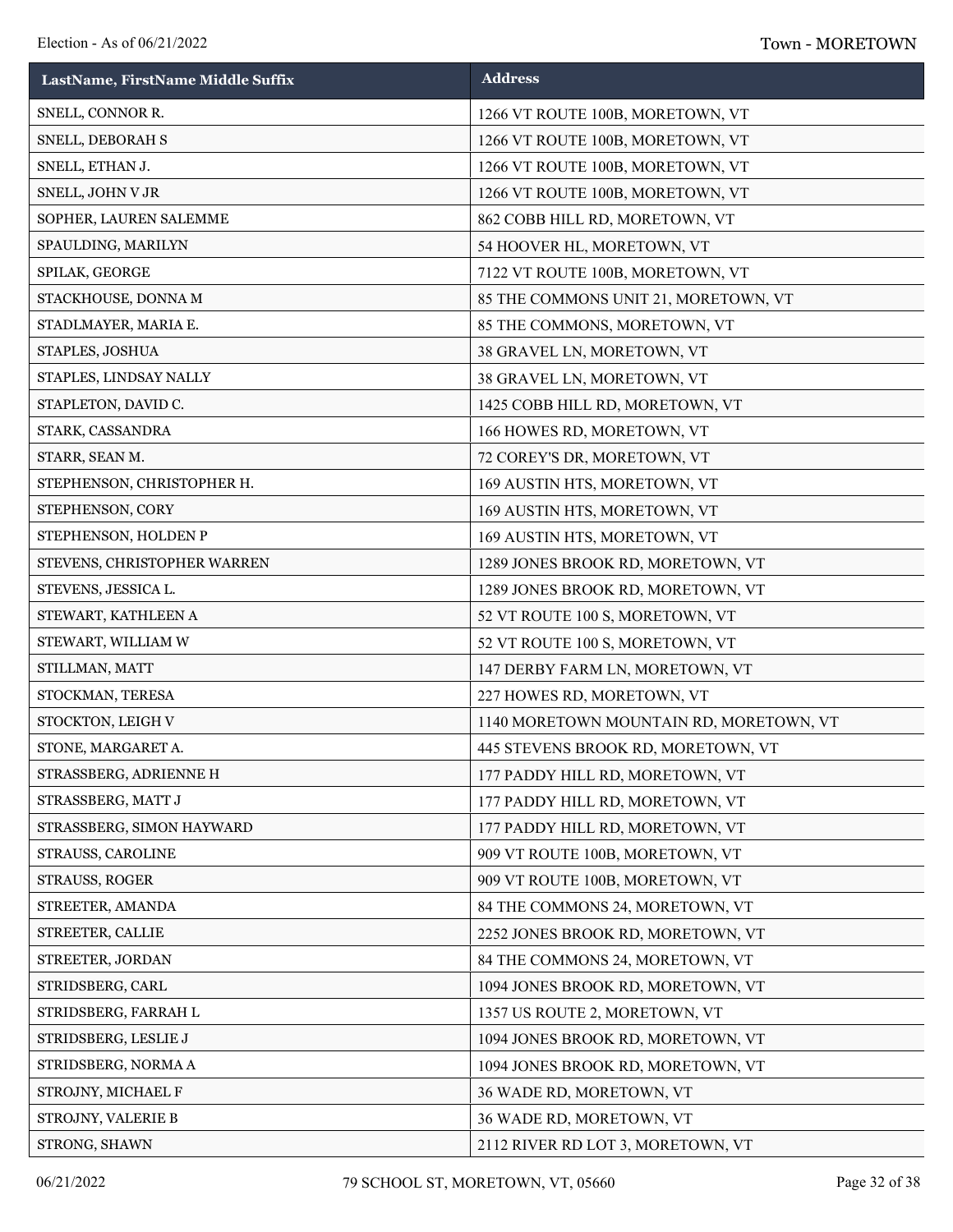| LastName, FirstName Middle Suffix | <b>Address</b>                                              |
|-----------------------------------|-------------------------------------------------------------|
| STROOP-PLASTRIDGE, PAMELA L.      | 73 BROOKS DR, MORETOWN, VT                                  |
| SULHAM, JASON RC                  | 5770 VT ROUTE 100B, MORETOWN, VT                            |
| SULLIVAN, SEAN LIAM               | 81 THE COMMONS 13, MORETOWN, VT                             |
| SUMMERS, DANIEL T.                | 565 S HILL RD, MORETOWN, VT                                 |
| SUMMERS, KAILA G                  | 565 S HILL RD, MORETOWN, VT                                 |
| SUMMERS, KIM                      | 565 S HILL RD, MORETOWN, VT                                 |
| SUMNER, GABRIELLE T               | 172 MCGIBBONS RD, MORETOWN, VT                              |
| SUMNER, JAMES L. JR               | 54 HOOVER HL, MORETOWN, VT                                  |
| SUMNER, JENNIFER J.               | 54 HOOVER HL, MORETOWN, VT                                  |
| SUMNER, LARRY RALPH III           | 172 MCGIBBONS RD, MORETOWN, VT                              |
| SUTTON, JON MICHAEL               | 469 HOWES RD, MORETOWN, VT                                  |
| SUTTON, MARK E                    | 1808 US ROUTE 2, MORETOWN, VT                               |
| SWAFFORD, ABIGAIL ROSE            | 58 US ROUTE 2 2, MORETOWN, VT                               |
| SWAIN, CATHY M                    | 541 GALLAGHER ACRES, MORETOWN, VT                           |
| SWAIN, ETHAN                      | 437 HIGHLAND DR, MORETOWN, VT                               |
| SWANSON, KIMBERLY S               | 795 FREEMAN HILL RD, MORETOWN, VT                           |
| SWANSON, KURT A                   | 795 FREEMAN HILL RD, MORETOWN, VT                           |
| SWINCHOSKI, ALICE M               | 818 US ROUTE 2, MORETOWN, VT                                |
| SWINCHOSKI, KRISTINA M            | 818 US ROUTE 2, MORETOWN, VT                                |
| SWINCHOSKI, ROBERT L              | 818 US ROUTE 2, MORETOWN, VT                                |
| SYKES, REBECCA L                  | 989 VT ROUTE 100B MORETOWN VT 05660, MORETOWN,<br><b>VT</b> |
| TARNO, AMELIA                     | 115 CARRIGAN RD, MORETOWN, VT                               |
| TARNO, ELEANOR B                  | 115 CARRIGAN RD, MORETOWN, VT                               |
| TARNO, ELIZABETH BLOOMFIELD       | 115 CARRIGAN RD, MORETOWN, VT                               |
| TARNO, MARK                       | 115 CARRIGAN RD, MORETOWN, VT                               |
| TATTERSALL, TAMMY L               | 778 VT ROUTE 100B, MORETOWN, VT                             |
| TAUTFEST, AZARIAH JAMES           | 119 GALLAGHER ACRES, MORETOWN, VT                           |
| TAUTFEST, CHELSEY L               | 119 GALLAGHER ACRES, MORETOWN, VT                           |
| TEATS, FLORENCE L                 | 33 ROCK BRIDGE DR B, MORETOWN, VT                           |
| TEWKSBURY, MORGAN C               | 335 HONAN RD, MORETOWN, VT                                  |
| TEWKSBURY, SHANE M                | 335 HONAN RD, MORETOWN, VT                                  |
| THAMM, THOMAS J                   | 54 QUENNEVILLE DR, MORETOWN, VT                             |
| THAMM, ZUZU A                     | 1245 VT ROUTE 100B, MORETOWN, VT                            |
| THOMPSON, CAITLIN WRIGHT          | 72 COREY'S DR, MORETOWN, VT                                 |
| THOMPSON, CLIFTON J.              | 746 ROUTE 100, MORETOWN, VT                                 |
| THOMPSON, DYLAN C                 | 505 DEANS MOUNTAIN, MORETOWN, VT                            |
| THURSTON, STUART ARATA            | 320 GALLAGHER ACRES, MORETOWN, VT                           |
| TIERSON, CHRISTINE J              | 63 FLETCHER RD, MORETOWN, VT                                |
| TIERSON, JAN                      | 63 FLETCHER RD, MORETOWN, VT                                |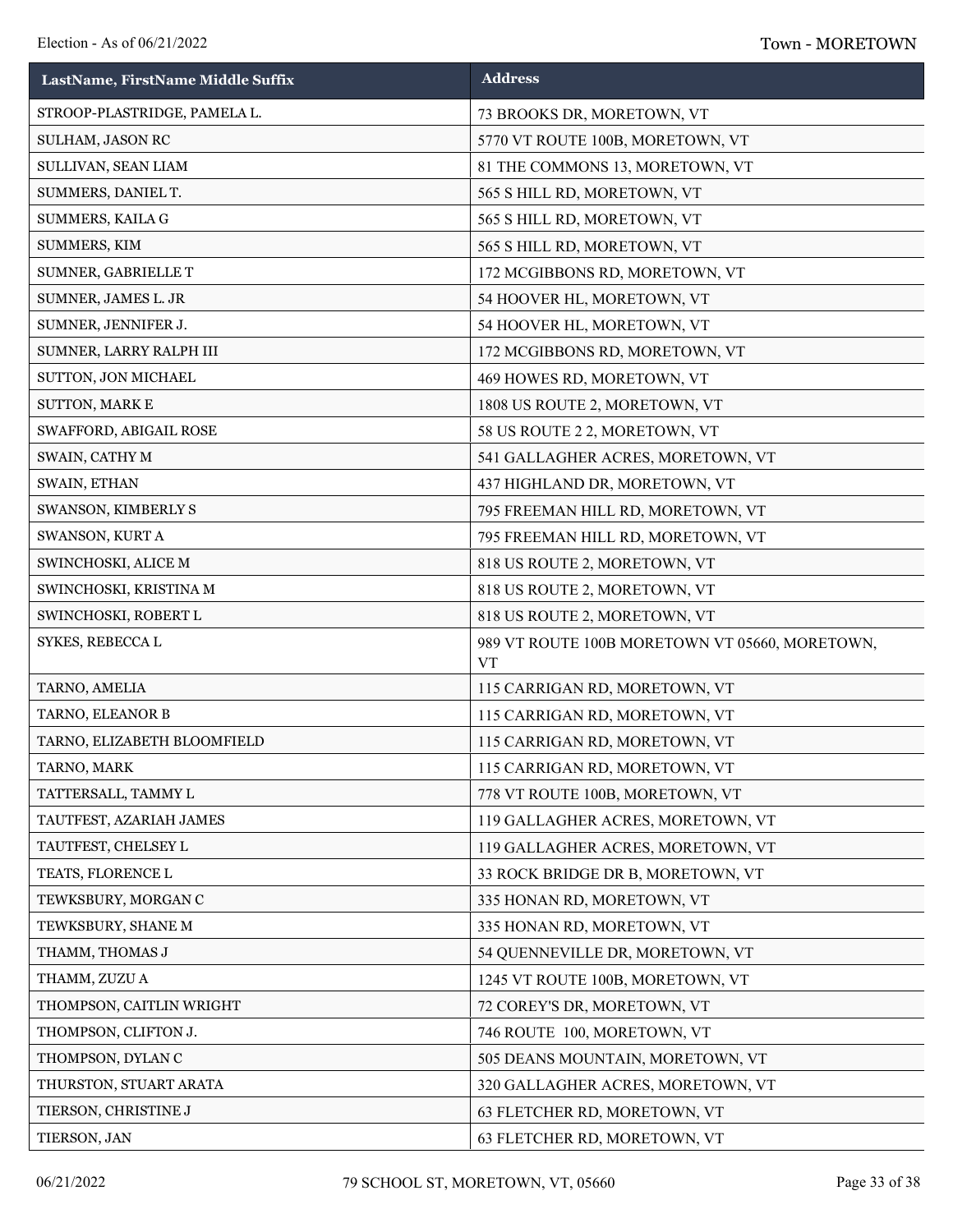| LastName, FirstName Middle Suffix | <b>Address</b>                       |
|-----------------------------------|--------------------------------------|
| TIERSON, TYLER J                  | 63 FLETCHER RD, MORETOWN, VT         |
| TITRUD, HANNAH                    | 268 S HILL RD, MORETOWN, VT          |
| TITRUD, NORA ANNE                 | 268 S HILL RD, MORETOWN, VT          |
| TOMASSO, AMY LOVE                 | 420 STEVENS BROOK RD, MORETOWN, VT   |
| TORCHIA, KATHLEEN E               | 1367 HOWES RD, MORETOWN, VT          |
| TORRE, DARA J                     | 142 MORETOWN HTS, MORETOWN, VT       |
| TOUCHETTE, CHRIS P.               | 26 BROWNSVILLE RD, MORETOWN, VT      |
| TOUCHETTE, HELEN ANN              | 1310 WARD BROOK RD, MORETOWN, VT     |
| TRAILWEAVER, REGINA DENISE        | 195 ROBBINS WAY, MORETOWN, VT        |
| TREMBLAY, DAVID E                 | 808 MORETOWN COMMON RD, MORETOWN, VT |
| TREPTO, APRIL L                   | 3441 VT ROUTE 100B, MORETOWN, VT     |
| TRIPP MEAD, JENNIFER L            | 210 SITKA LN, MORETOWN, VT           |
| TROMBLEY, BRITTANI                | 2045 RIVER RD, MORETOWN, VT          |
| TROMBLEY, SCOTT N                 | 2045 RIVER RD, MORETOWN, VT          |
| TROTTIER, NICHOLAS P.             | 64 TAC HEIGHTS, MORETOWN, VT         |
| TRUSTY, PAUL E                    | 180 GALLAGHER ACRES, MORETOWN, VT    |
| TRYBUSHYN, KELSEY LAINE           | 53 ROCK BRIDGE DR 2, MORETOWN, VT    |
| TURNBAUGH, BETHANY S              | 27 CARRIGAN RD, MORETOWN, VT         |
| TURNBAUGH, CHARLES W              | 27 CARRIGAN RD, MORETOWN, VT         |
| TURNBAUGH, KATHLEEN               | 27 CARRIGAN RD, MORETOWN, VT         |
| TURNBAUGH, SAIWARD E              | 27 CARRIGAN RD, MORETOWN, VT         |
| TYO, TRICIA M                     | 1000 COBB HILL RD, MORETOWN, VT      |
| UTTON, CEDRIC                     | 253 US ROUTE 2, MORETOWN, VT         |
| UTTON, DANIEL L                   | 253 US ROUTE 2, MORETOWN, VT         |
| UTTON, HARRY                      | 313 US ROUTE 2, MORETOWN, VT         |
| UTTON, JOSHUA JAMES               | 299 US ROUTE 2, MORETOWN, VT         |
| UTTON, SARAH A                    | 313 US ROUTE 2, MORETOWN, VT         |
| VALENTINETTI, RICHARD A           | 382 FOX FARM RUN, MORETOWN, VT       |
| VALENTINETTI, TINA M              | 382 FOX FARM RUN, MORETOWN, VT       |
| VALENTINETTI, VITO                | 382 FOX FARM RUN, MORETOWN, VT       |
| VAN DINE, ANNA                    | 125 SNOWDEN, MORETOWN, VT            |
| VAN DINE, GEORGIA S               | 125 SNOWDEN, MORETOWN, VT            |
| VAN DINE, LEE S                   | 125 SNOWDEN, MORETOWN, VT            |
| VAN DINE, NANCY                   | 125 SNOWDEN, MORETOWN, VT            |
| VANDEUSEN, DAVID O                | 753 LYNCH HILL RD, MORETOWN, VT      |
| VANORMAN, MAXWELL T               | 258 MORETOWN HTS, MORETOWN, VT       |
| VANTINE, GEOFFREY B.              | 344 SIDE RD, MORETOWN, VT            |
| VANTINE, LINDA                    | 4485 VT ROUTE 100B, MORETOWN, VT     |
| VAUGHAN, MERIDITH A.              | 240 GALLAGHER ACRES, MORETOWN, VT    |
| VENEMA, STEPHANIE A               | 2444 VT ROUTE 100B, MORETOWN, VT     |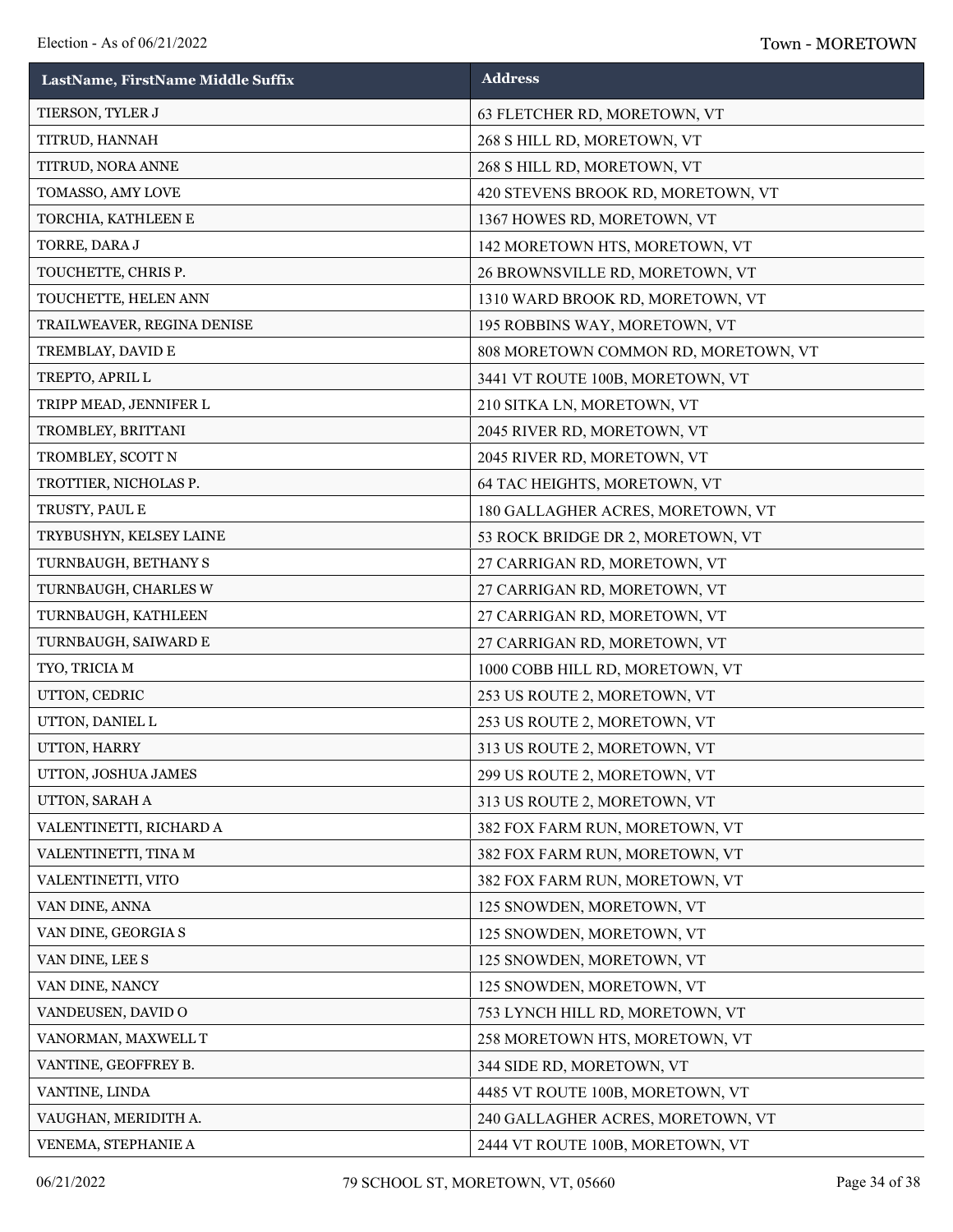| LastName, FirstName Middle Suffix | <b>Address</b>                                              |
|-----------------------------------|-------------------------------------------------------------|
| VIGIL, JESSICA                    | 10 FOGGY MOUNTAIN DR, MORETOWN, VT                          |
| VISSERING, WILLIAM D              | 1234 JONES BROOK RD, MORETOWN, VT                           |
| VOGT, CREIGHTON K.                | 32 HURDLE RD, MORETOWN, VT                                  |
| VOIGT, CHARLES                    | 445 STEVENS BROOK RD, MORETOWN, VT                          |
| VON TRAPP, DANIEL                 | 216 GOVE RD, MORETOWN, VT                                   |
| VON TRAPP, JORDAN D.              | 216 GOVE RD, MORETOWN, VT                                   |
| VOYER, SHEILA L                   | 38 COBB HILL RD, MORETOWN, VT                               |
| WAGNER, HEATHER                   | 2112 RIVER RD #8, MORETOWN, VT                              |
| WAGNER, JACQUELINE OLIVIA         | 154 FOGGY MOUNTAIN DR, MORETOWN, VT                         |
| WAGNER, JASON                     | 373 HENNING RD, MORETOWN, VT                                |
| WAGNER, JOSEPH                    | 154 FOGGY MOUNTAIN DR, MORETOWN, VT                         |
| WAGNER, KORY A.                   | 3442 MORETOWN MOUNTAIN RD, MORETOWN, VT                     |
| WAGNER, LINDSEY                   | 2112 RIVER RD LOT 8, MONTPELIER, VT                         |
| WALBRIDGE, CORA C                 | 1789 JONES BROOK RD, MORETOWN, VT                           |
| WALBRIDGE, DAWN M                 | 150 FAIRGROUND RD, MORETOWN, VT                             |
| WALDO, GERALDINE J                | 776 RIVER RD, MORETOWN, VT                                  |
| WALDO, JAMES D                    | 776 RIVER RD, MORETOWN, VT                                  |
| WALKER, AYLA C.                   | 59 CARRIGAN RD, MORETOWN, VT                                |
| WALKER, WILLIAM S                 | 59 CARRIGAN RD, MORETOWN, VT                                |
| WALSH, SASHA CHRISTINE            | 1958 S HILL RD, MORETOWN, VT                                |
| WARD, COLIN A                     | 468 FREEMAN HILL RD, MORETOWN, VT                           |
| WARD, STEVEN D                    | 1379 MORETOWN MOUNTAIN RD, MORETOWN, VT                     |
| <b>WARNER, JEFFREY R</b>          | 1140 MORETOWN MOUNTAIN RD, MORETOWN, VT                     |
| WARREN, ANDREW D                  | 339 MORETOWN HTS, MORETOWN, VT                              |
| WASHBURN, GARY J.                 | 4647 VT ROUTE 100B, MORETOWN, VT                            |
| WASHBURN, PAMELA S                | 4647 VT ROUTE 100B, MORETOWN, VT                            |
| WASHBURN, RAE O III               | 1789 JONES BROOK RD, MORETOWN, VT                           |
| WATT, ALIYAH MARIE                | 46 WARD BROOK RD, MORETOWN, VT                              |
| WATT, CRAIG A                     | 46 WARD BROOK RD, MORETOWN, VT                              |
| WATT, DEBORAH A                   | 46 WARD BROOK RD, MORETOWN, VT                              |
| WATT, ERIC C                      | 46 WARD BROOK RD, MORETOWN, VT                              |
| WATT, JEFFREY A.                  | 122 WARD BROOK RD, MORETOWN, VT                             |
| WATT, MARYANNE                    | 122 WARD BROOK RD, MORETOWN, VT                             |
| WATT, SIMONA ELIZABETH            | 75 ROCK BRIDGE DR 3, MORETOWN, VT                           |
| WELLBORN, LARKIN C                | 4521 MORETOWN MOUNTAIN RD, MORETOWN, VT                     |
| WELLER, CHANDLER W                | 111 WADE RD, MORETOWN, VT                                   |
| WENNER, DONALD J                  | 1418 MORETOWN MOUNTAIN RD, MORETOWN, VT                     |
| WERNER, STACY A.                  | 142 COBB HILL RD WATERBURY VT 05676, MORETOWN,<br><b>VT</b> |
| WERNTGEN, SUSAN M                 | 906 VT ROUTE 100B, MORETOWN, VT                             |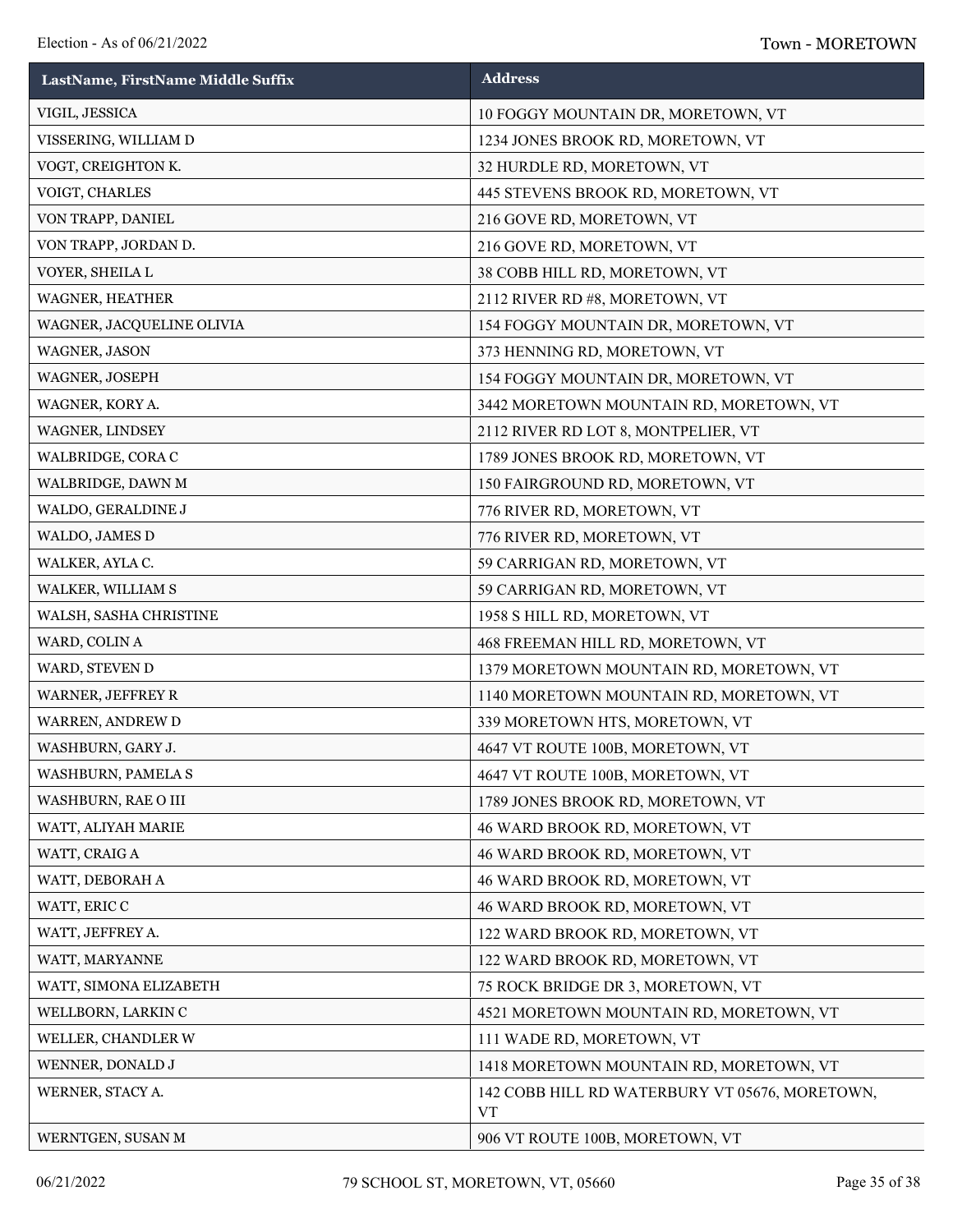| LastName, FirstName Middle Suffix | <b>Address</b>                                              |
|-----------------------------------|-------------------------------------------------------------|
| WESTCOTT, JULIANA V               | 12 ELWELL DR, MORETOWN, VT                                  |
| WESTERMAN, DAVID S                | 33 DOCTORS BROOK RD, MORETOWN, VT                           |
| WESTERMAN, TYLER G.               | 33 DOCTORS BROOK RD MORETOWN, MORETOWN, VT                  |
| WESTOVER, CODY                    | 1629 US ROUTE 2, MORETOWN, VT                               |
| WESTOVER, LAWRENCE JR             | 1629 US ROUTE 2, MORETOWN, VT                               |
| WETZEL, CLAYTON SOUTHGATE         | 1057 HERRING BROOK RD, MORETOWN, VT                         |
| WETZEL, SANDRA L.                 | 1057 HERRING BROOK RD, MORETOWN, VT                         |
| WEXLER, DONALD H                  | 609 DICKERSON RD, MORETOWN, VT                              |
| WEXLER, LISE B.                   | 609 DICKERSON RD, MORETOWN, VT                              |
| WHEELER, CAROL W                  | 1502 COBB HILL RD 1502 COBB HILL RD, MORETOWN,<br><b>VT</b> |
| WHITE, CLAYTON R                  | 272 COBB HILL RD, MORETOWN, VT                              |
| WHITE, JAMIE R                    | 131 SUGAR HOUSE WAY, MORETOWN, VT                           |
| WHITE, KEENAN H                   | 63 DERBY FARM LN, MORETOWN, VT                              |
| WHITE, MIAC                       | 63 DERBY FARM LN, MORETOWN, VT                              |
| WHITE, ROBERT C                   | 451 US ROUTE 2, MORETOWN, VT                                |
| WHITE, RYAN T.                    | 909 FREEMAN HILL RD, MORETOWN, VT                           |
| WHITEHEAD, ANDREW J               | 116 BIDWELL RD, MORETOWN, VT                                |
| WHITMAN, EUGENE                   | 10 FOGGY MOUNTAIN DR, MORETOWN, VT                          |
| WHITNEY, ANDREW P                 | 2112 RIVER RD 11, MORETOWN, VT                              |
| WHITTLE, DANA L                   | 10 MORETOWN MOUNTAIN RD, MORETOWN, VT                       |
| WICKWIRE-GEORGE, IRA H            | 517 GALLAGHER ACRES, MORETOWN, VT                           |
| WICKWIRE-GEORGE, OLIVIA M         | 517 GALLAGHER ACRES, MORETOWN, VT                           |
| WILCOX, WILLIAM R JR              | 931 VT ROUTE 100B MORETOWN VT 05660, MORETOWN,<br><b>VT</b> |
| WILKESMAN, JENNIFER A             | 21 EDGE DR MORETOWN VT 05660, MORETOWN, VT                  |
| WILKESMAN, JESSE K                | 21 EDGE DR MORETOWN VT 05660, MORETOWN, VT                  |
| WILLIAMS, CHRISTOPHER P           | 1914 S HILL RD, MORETOWN, VT                                |
| WILLIAMS, JESSE E                 | 120 WILLIAMS RD, MORETOWN, VT                               |
| WILLIAMS, JOHN PATRICK            | 1716 US ROUTE 2, MORETOWN, VT                               |
| WILLIAMS, KYLIE A                 | 1914 S HILL RD, MORETOWN, VT                                |
| WILLIAMS, LUCAS G                 | 1914 S HILL RD, MORETOWN, VT                                |
| WILLIAMS, MARGARET T.             | 1716 US ROUTE 2, MORETOWN, VT                               |
| WILLIAMS, MATTHEW H               | 93 HOWES RD, MORETOWN, VT                                   |
| WILLIAMS, REBECCA ANN             | 312 FOX FARM RUN, MORETOWN, VT                              |
| WILLIAMS, RICHARD M               | 58 MCGIBBONS RD, MORETOWN, VT                               |
| WILLIAMS, SEAN E.                 | 58 MCGIBBONS RD, MORETOWN, VT                               |
| WILLMOT, DONALD W JR              | 3442 MORETOWN MOUNTAIN RD, MORETOWN, VT                     |
| WILLMOT, JENNIFER GAIL            | 3442 MORETOWN MOUNTAIN RD, MORETOWN, VT                     |
| WILSON, HAYLEY                    | 227 HOWES RD, MORETOWN, VT                                  |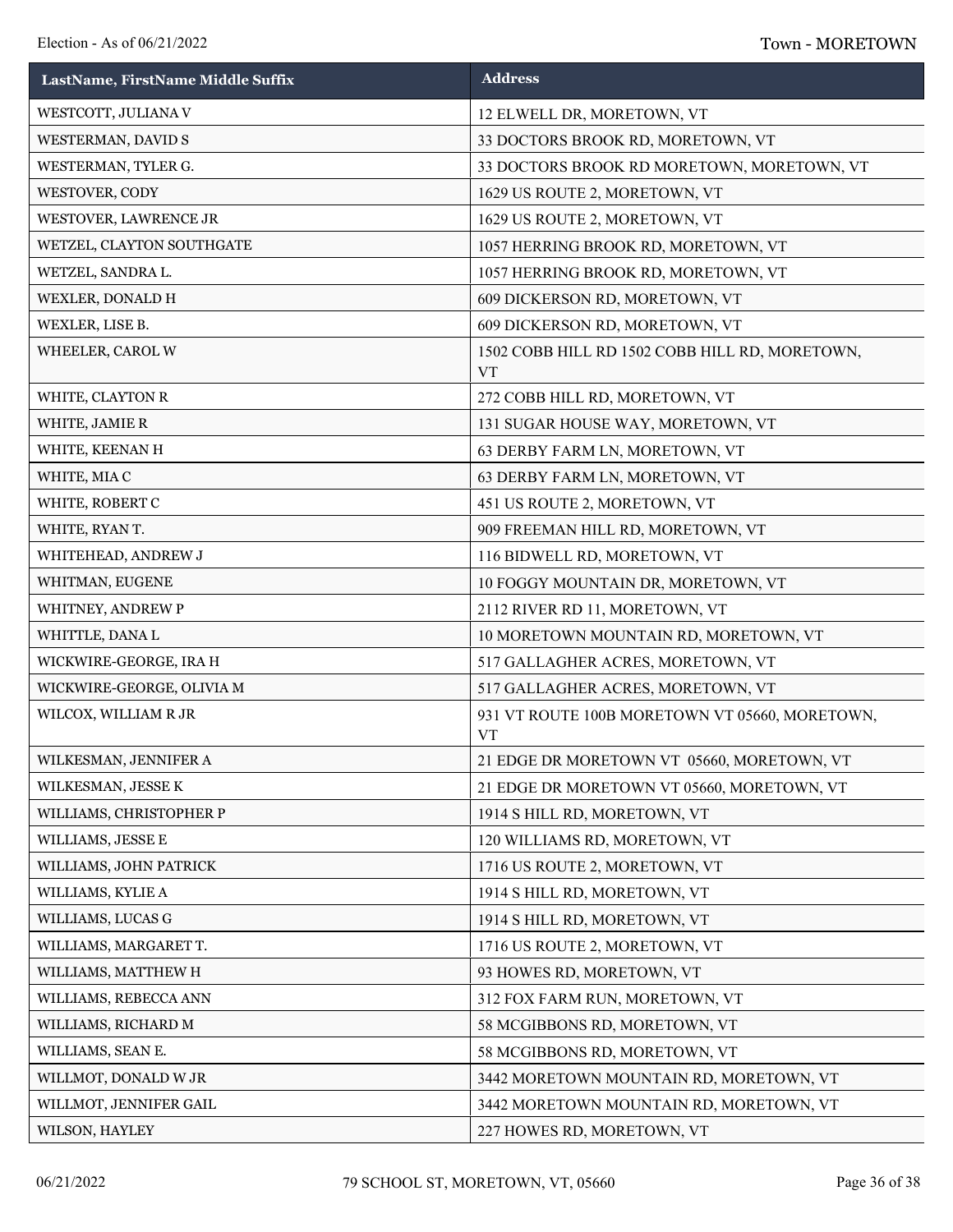| LastName, FirstName Middle Suffix | <b>Address</b>                                             |
|-----------------------------------|------------------------------------------------------------|
| WILSON, KEVIN H                   | 441 DEANS MOUNTAIN, MORETOWN, VT                           |
| WILSON, LOUISA PARRY              | 569 DEANS MOUNTAIN, MORETOWN, VT                           |
| WIMBLE, CARL R                    | 1565 MORETOWN COMMON RD, MORETOWN, VT                      |
| WIMBLE, DAWN M                    | 73 MIDDLE RD, MORETOWN, VT                                 |
| WIMBLE, JAMIE E                   | 1565 MORETOWN COMMON RD MORETOWN VT 05660,<br>MORETOWN, VT |
| WIMBLE, KENNEDY E                 | 73 MIDDLE RD, MORETOWN, VT                                 |
| WIMBLE, LORRAINE A                | 1104 VT ROUTE 100B, MORETOWN, VT                           |
| WIMBLE, OLIVIA                    | 1565 MORETOWN COMMON RD, MORETOWN, VT                      |
| WINTERS, CASSANDRA JO             | 1190 MORETOWN MOUNTAIN RD, MORETOWN, VT                    |
| WINTERS, JAMIE ALAN               | 1190 MORETOWN MOUNTAIN RD, MORETOWN, VT                    |
| WIRTH, JULIE                      | 1514 RIVER RD, MORETOWN, VT                                |
| WOOD, CHRISTOPHER J               | 162 MIDDLE RD, MORETOWN, VT                                |
| WOOD, CLARENCE                    | 1806 S HILL RD, MORETOWN, VT                               |
| WOOD, EMILY DYSINGER              | 162 MIDDLE RD, MORETOWN, VT                                |
| WOOD, JOHN M                      | 17 QUENNEVILLE DR, MORETOWN, VT                            |
| WOOD, KELLY M                     | 17 QUENNEVILLE DR, MORETOWN, VT                            |
| WOODARD, BRIAN L                  | 250 VT ROUTE 100 S, MORETOWN, VT                           |
| WOODARD, JESICA K.                | 360 WARD BROOK RD, MORETOWN, VT                            |
| WOODARD, ROSANNA J                | 250 VT ROUTE 100 S, MORETOWN, VT                           |
| WOODS, MICHAEL G.                 | 249 BRADLEY RD, MORETOWN, VT                               |
| WOODS, PAULA MASTROBERARDINO      | 249 BRADLEY RD, MORETOWN, VT                               |
| WORTHEN, GAIL                     | 296 MCGIBBONS RD, MORETOWN, VT                             |
| WRIGHT, PARKER E                  | 22 QUENNEVILLE DR, MORETOWN, VT                            |
| WRY, LINDSEY                      | 1094 PONY FARM RD B, MORETOWN, VT                          |
| YALICKI, CARL                     | 52 TURNER RD, MORETOWN, VT                                 |
| YALICKI, GINA M                   | 246 COBB HILL RD, MORETOWN, VT                             |
| YALICKI, KAYLA AMANDA             | 246 COBB HILL RD, MORETOWN, VT                             |
| YALICKI, MICHAEL J                | 246 COBB HILL RD, MORETOWN, VT                             |
| YANDOW, ALISON M                  | 906 COBB HILL RD, MORETOWN, VT                             |
| YANDOW, JACQUELINE C              | 906 COBB HILL RD, MORETOWN, VT                             |
| YANDOW, STEPHEN C                 | 906 COBB HILL RD, MORETOWN, VT                             |
| YANDOW, TAYLOR N                  | 906 COBB HILL RD, MORETOWN, VT                             |
| YANDOW, THOMAS J.                 | 892 COBB HILL RD, MORETOWN, VT                             |
| YOUNG, CARLY F                    | 1000 COBB HILL RD, MORETOWN, VT                            |
| YOUNG, CHRISTL M                  | 982 COREY'S DR, MORETOWN, VT                               |
| YOUNG, COREY M.                   | 278 COREY'S DR, MORETOWN, VT                               |
| YOUNG, JAMES L                    | 1000 COBB HILL RD, MORETOWN, VT                            |
| YOUNG, MICHAEL S                  | 982 COREY'S DR, MORETOWN, VT                               |
| YOUNG, STEPHEN A                  | 57 THE COMMONS #1, MORETOWN, VT                            |